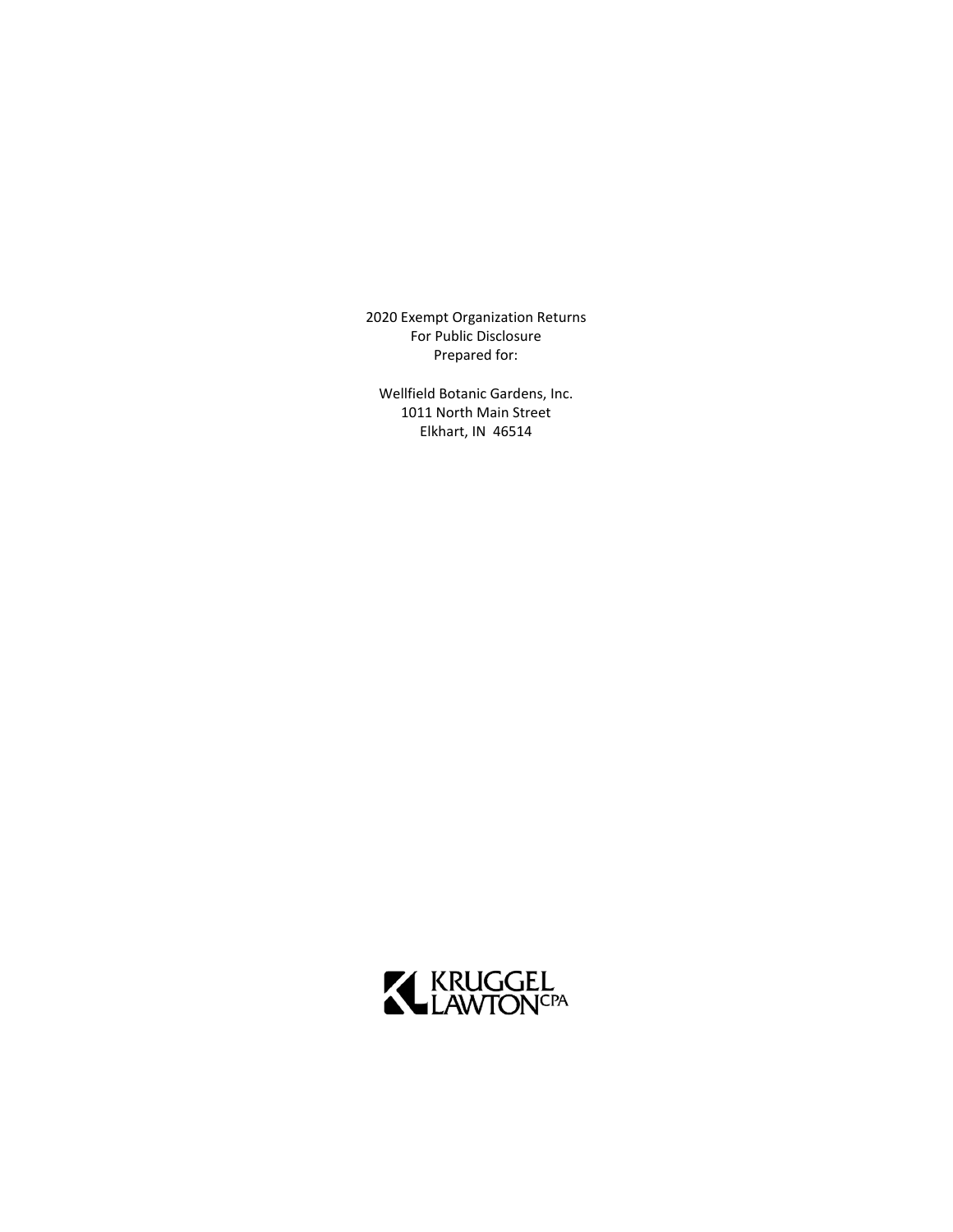| Form |  |  |
|------|--|--|

## \*\* PUBLIC DISCLOSURE COPY \*\*

**990** Return of Organization Exempt From Income Tax <br>
Under section 501(c), 527, or 4947(a)(1) of the Internal Revenue Code (except private foundations)<br> **PO20** 

▶ Do not enter social security numbers on this form as it may be made public. **Dependent Open to Public Dependent Open to Public and the latest information.** Inspection **| Go to www.irs.gov/Form990 for instructions and the latest information. Inspection**



Department of the Treasury Internal Revenue Service

|                                |                               | A For the 2020 calendar year, or tax year beginning                                                                                                                        | and ending |                                                     |                                                                   |
|--------------------------------|-------------------------------|----------------------------------------------------------------------------------------------------------------------------------------------------------------------------|------------|-----------------------------------------------------|-------------------------------------------------------------------|
|                                | <b>B</b> Check if applicable: | <b>C</b> Name of organization                                                                                                                                              |            | D Employer identification number                    |                                                                   |
|                                | Address<br> change            | WELLFIELD BOTANIC GARDENS, INC.                                                                                                                                            |            |                                                     |                                                                   |
|                                | Name<br> change               | Doing business as                                                                                                                                                          |            | 20-1642142                                          |                                                                   |
|                                | ]Initial<br>]return           | Number and street (or P.O. box if mail is not delivered to street address)                                                                                                 | Room/suite | E Telephone number                                  |                                                                   |
|                                | Final<br>return/              | 1011 NORTH MAIN STREET                                                                                                                                                     |            | $574 - 266 - 2006$                                  |                                                                   |
|                                | termin-<br>ated               | City or town, state or province, country, and ZIP or foreign postal code                                                                                                   |            | G Gross receipts \$                                 | 1,371,751.                                                        |
|                                | Amended<br>Ireturn            | ELKHART, IN<br>46514                                                                                                                                                       |            | H(a) Is this a group return                         |                                                                   |
|                                | Applica-<br>Ition             | F Name and address of principal officer: TERI CRABILL                                                                                                                      |            | for subordinates?                                   | $\exists$ Yes $\boxed{\text{X}}$ No                               |
|                                | pending                       | 1011 N MAIN ST, ELKHART, IN<br>46514                                                                                                                                       |            | $H(b)$ Are all subordinates included? $\Box$ Yes    | ∣No                                                               |
|                                |                               | <b>I</b> Tax-exempt status: $X \overline{X}$ 501(c)(3)<br>$501(c)$ (<br>$\leq$ (insert no.)<br>$4947(a)(1)$ or                                                             | 527        |                                                     | If "No," attach a list. See instructions                          |
|                                |                               | J Website: WWW.WELLFIELDGARDENS.ORG                                                                                                                                        |            | $H(c)$ Group exemption number $\blacktriangleright$ |                                                                   |
|                                |                               | K Form of organization:   X Corporation<br>Other $\blacktriangleright$<br>Trust<br>Association                                                                             |            |                                                     | L Year of formation: $2004 \text{ m}$ State of legal domicile: IN |
|                                | Part I                        | <b>Summary</b>                                                                                                                                                             |            |                                                     |                                                                   |
|                                | 1                             | Briefly describe the organization's mission or most significant activities: THE OVERLYING PURPOSE OF                                                                       |            |                                                     |                                                                   |
| Activities & Governance        |                               | WELLFIELD BOTANIC GARDENS IS TO TIRELESSLY PROMOTE THE INSEPARABLE                                                                                                         |            |                                                     |                                                                   |
|                                | 2                             | Check this box $\blacktriangleright$ $\Box$ if the organization discontinued its operations or disposed of more than 25% of its net assets.                                |            |                                                     | 18                                                                |
|                                | 3                             | Number of voting members of the governing body (Part VI, line 1a)                                                                                                          |            | 3                                                   | $\overline{18}$                                                   |
|                                | 4                             |                                                                                                                                                                            |            | $\overline{\mathbf{4}}$<br>5                        | $\overline{22}$                                                   |
|                                | 5                             |                                                                                                                                                                            |            | $6\phantom{1}6$                                     | 136                                                               |
|                                | 6                             |                                                                                                                                                                            |            | 7a                                                  | $\overline{0}$ .                                                  |
|                                |                               |                                                                                                                                                                            |            | 7b                                                  | $\overline{0}$ .                                                  |
|                                |                               |                                                                                                                                                                            |            | <b>Prior Year</b>                                   | <b>Current Year</b>                                               |
|                                | 8                             |                                                                                                                                                                            |            | 664, 231.                                           | 961,039.                                                          |
| Revenue                        | 9                             | Program service revenue (Part VIII, line 2g)                                                                                                                               |            | 74, 189.                                            | 73,934.                                                           |
|                                | 10                            |                                                                                                                                                                            |            | 39,422.                                             | 76, 254.                                                          |
|                                | 11                            | Other revenue (Part VIII, column (A), lines 5, 6d, 8c, 9c, 10c, and 11e)                                                                                                   |            | 41,690.                                             | 72,976.                                                           |
|                                | 12                            | Total revenue - add lines 8 through 11 (must equal Part VIII, column (A), line 12)                                                                                         |            | 819,532.                                            | 1,184,203.                                                        |
|                                | 13                            | Grants and similar amounts paid (Part IX, column (A), lines 1-3) <i></i>                                                                                                   |            | о.                                                  | ο.                                                                |
|                                | 14                            |                                                                                                                                                                            |            | $\overline{0}$ .                                    | $\overline{0}$ .                                                  |
|                                | 15                            | Salaries, other compensation, employee benefits (Part IX, column (A), lines 5-10)                                                                                          |            | 422,551.                                            | 468, 424.                                                         |
|                                |                               | 16a Professional fundraising fees (Part IX, column (A), line 11e)                                                                                                          |            | 0.                                                  | $\overline{0}$ .                                                  |
| Expenses                       |                               | <b>b</b> Total fundraising expenses (Part IX, column (D), line 25) $\bullet$ 15, 818.                                                                                      |            |                                                     |                                                                   |
|                                |                               |                                                                                                                                                                            |            | 434,032.                                            | 454,879.                                                          |
|                                |                               | 18 Total expenses. Add lines 13-17 (must equal Part IX, column (A), line 25)                                                                                               |            | 856,583.                                            | 923, 303.                                                         |
|                                |                               | 19 Revenue less expenses. Subtract line 18 from line 12                                                                                                                    |            | $-37,051.$                                          | 260,900.                                                          |
| Net Assets or<br>Fund Balances |                               |                                                                                                                                                                            |            | <b>Beginning of Current Year</b>                    | <b>End of Year</b>                                                |
|                                | 20                            | Total assets (Part X, line 16)                                                                                                                                             |            | 7,252,693.                                          | 7,618,663.                                                        |
|                                | 21                            | Total liabilities (Part X, line 26)                                                                                                                                        |            | 33,361.                                             | 47,065.                                                           |
|                                | 22                            |                                                                                                                                                                            |            | 7, 219, 332.                                        | 7,571,598.                                                        |
|                                | Part II                       | <b>Signature Block</b>                                                                                                                                                     |            |                                                     |                                                                   |
|                                |                               | Under penalties of perjury, I declare that I have examined this return, including accompanying schedules and statements, and to the best of my knowledge and belief, it is |            |                                                     |                                                                   |
|                                |                               | true, correct, and complete. Declaration of preparer (other than officer) is based on all information of which preparer has any knowledge.                                 |            |                                                     |                                                                   |
|                                |                               | Signature of officer                                                                                                                                                       |            | Date                                                |                                                                   |
| Sign                           |                               |                                                                                                                                                                            |            |                                                     |                                                                   |

| Sign     | Signature of officer                                                                                         |                             | Date                               |  |  |  |  |
|----------|--------------------------------------------------------------------------------------------------------------|-----------------------------|------------------------------------|--|--|--|--|
| Here     | CRABILL,<br>TREASURER<br>TERI                                                                                |                             |                                    |  |  |  |  |
|          | Type or print name and title                                                                                 |                             |                                    |  |  |  |  |
|          | Print/Type preparer's name                                                                                   | Prepare/s signature         | Date<br>P HN.<br>Check             |  |  |  |  |
| Paid     | MARGENE ZINK                                                                                                 | Vargem                      | P01222961<br> 09/20/21             |  |  |  |  |
| Preparer | KRUGGEL,<br>LAWTON<br>Firm's name                                                                            | <b>LXC</b><br>COMPANY<br>δ£ | $1$ Firm's EIN $\geq 35 - 1307701$ |  |  |  |  |
| Use Only | FRANKLIN ST.<br>w.<br>Firm's address                                                                         |                             |                                    |  |  |  |  |
|          | IN 46516<br>ELKHART,                                                                                         |                             | Phone no. $574 - 264 - 2247$       |  |  |  |  |
|          | X'<br>Yes<br>No<br>May the IRS discuss this return with the preparer shown above? See instructions           |                             |                                    |  |  |  |  |
|          | Form 990 (2020)<br>LHA For Paperwork Reduction Act Notice, see the separate instructions.<br>032001 12-23-20 |                             |                                    |  |  |  |  |

SEE SCHEDULE O FOR ORGANIZATION MISSION STATEMENT CONTINUATION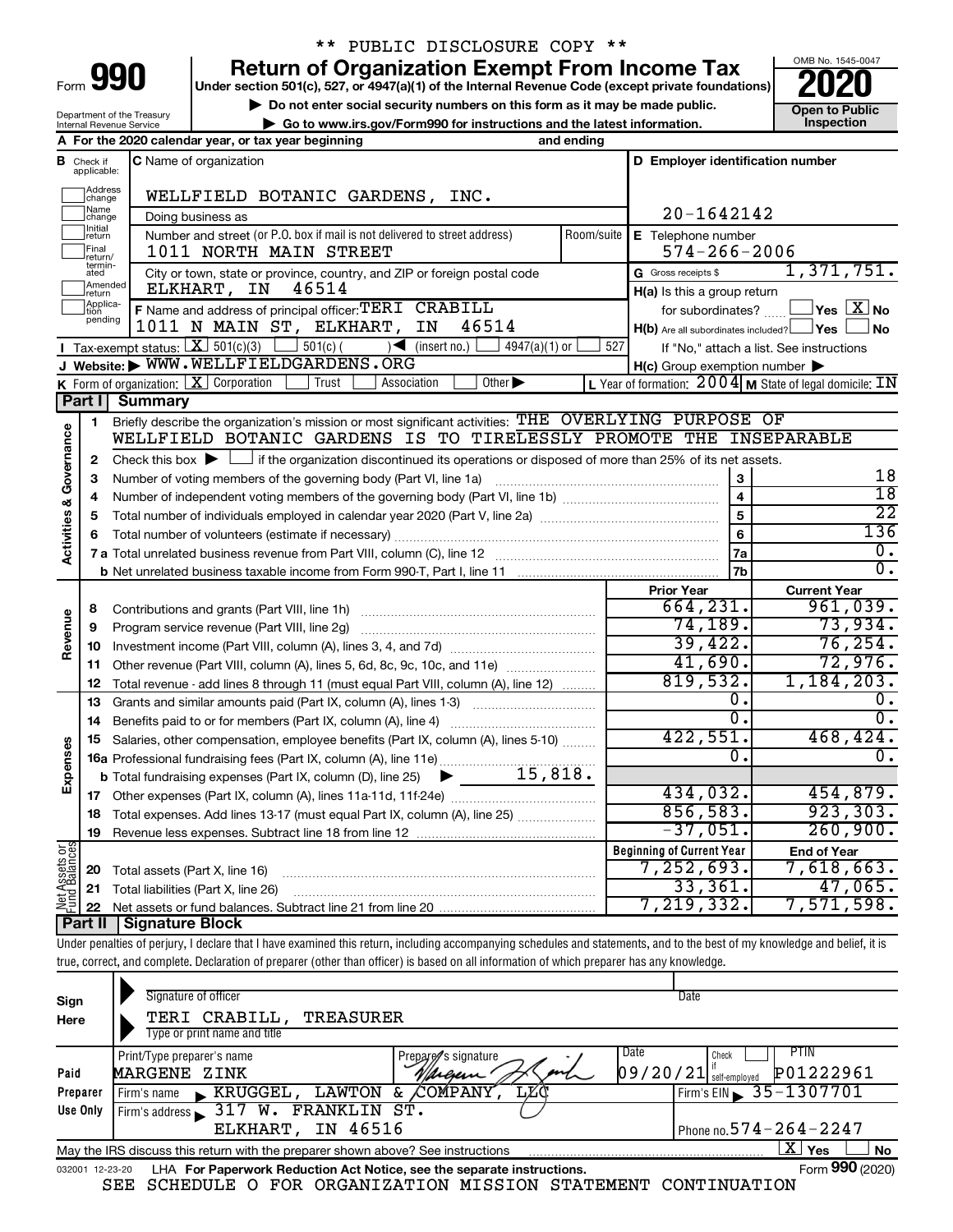## (Rev. January 2020) **Cxempt Organization Return** Manuary 2020) and the settern **Canadian Exempt Organization Return Form 8868 Application for Automatic Extension of Time To File an**<br>**Exempt Organization Return**

Department of the Treasury Internal Revenue Service

|  | File a separate application for each return. |  |
|--|----------------------------------------------|--|

**| Go to www.irs.gov/Form8868 for the latest information.**

**Electronic filing (e-file).** You can electronically file Form 8868 to request a 6-month automatic extension of time to file any of the filing of this form, visit www.irs.gov/e-file-providers/e-file-for-charities-and-non-profits. forms listed below with the exception of Form 8870, Information Return for Transfers Associated With Certain Personal Benefit Contracts, for which an extension request must be sent to the IRS in paper format (see instructions). For more details on the electronic

## **Automatic 6-Month Extension of Time.** Only submit original (no copies needed).

All corporations required to file an income tax return other than Form 990-T (including 1120-C filers), partnerships, REMICs, and trusts must use Form 7004 to request an extension of time to file income tax returns.

| Type or                                                                     | Name of exempt organization or other filer, see instructions.                                                                                                                                                                                                                                                                                                                                                                                                                                                                                                                        |        |                                                                                                                                                                                   |              |            | Taxpayer identification number (TIN) |  |
|-----------------------------------------------------------------------------|--------------------------------------------------------------------------------------------------------------------------------------------------------------------------------------------------------------------------------------------------------------------------------------------------------------------------------------------------------------------------------------------------------------------------------------------------------------------------------------------------------------------------------------------------------------------------------------|--------|-----------------------------------------------------------------------------------------------------------------------------------------------------------------------------------|--------------|------------|--------------------------------------|--|
| print                                                                       | WELLFIELD BOTANIC GARDENS, INC.                                                                                                                                                                                                                                                                                                                                                                                                                                                                                                                                                      |        |                                                                                                                                                                                   |              | 20-1642142 |                                      |  |
| File by the<br>due date for<br>filing your                                  | Number, street, and room or suite no. If a P.O. box, see instructions.<br>1011 NORTH MAIN STREET                                                                                                                                                                                                                                                                                                                                                                                                                                                                                     |        |                                                                                                                                                                                   |              |            |                                      |  |
| return. See<br>instructions.                                                | City, town or post office, state, and ZIP code. For a foreign address, see instructions.<br>ELKHART, IN<br>46514                                                                                                                                                                                                                                                                                                                                                                                                                                                                     |        |                                                                                                                                                                                   |              |            |                                      |  |
|                                                                             | Enter the Return Code for the return that this application is for (file a separate application for each return)                                                                                                                                                                                                                                                                                                                                                                                                                                                                      |        |                                                                                                                                                                                   |              |            | $\overline{0}$<br>1                  |  |
| Application                                                                 |                                                                                                                                                                                                                                                                                                                                                                                                                                                                                                                                                                                      | Return | <b>Application</b>                                                                                                                                                                |              |            | Return                               |  |
| Is For                                                                      |                                                                                                                                                                                                                                                                                                                                                                                                                                                                                                                                                                                      | Code   | Is For                                                                                                                                                                            |              | Code       |                                      |  |
|                                                                             | Form 990 or Form 990-EZ                                                                                                                                                                                                                                                                                                                                                                                                                                                                                                                                                              | 01     | Form 990-T (corporation)                                                                                                                                                          |              | 07         |                                      |  |
| Form 990-BL                                                                 |                                                                                                                                                                                                                                                                                                                                                                                                                                                                                                                                                                                      | 02     | Form 1041 A                                                                                                                                                                       |              |            | 08                                   |  |
|                                                                             | Form 4720 (individual)                                                                                                                                                                                                                                                                                                                                                                                                                                                                                                                                                               | 03     | Form 4720 (other than individual)                                                                                                                                                 |              |            | 09                                   |  |
| Form 990-PF                                                                 |                                                                                                                                                                                                                                                                                                                                                                                                                                                                                                                                                                                      | 04     | Form 5227                                                                                                                                                                         |              |            | 10                                   |  |
|                                                                             | Form 990-T (sec. 401(a) or 408(a) trust)                                                                                                                                                                                                                                                                                                                                                                                                                                                                                                                                             | 05     | Form 6069                                                                                                                                                                         |              |            | 11                                   |  |
| 06<br>Form 8870<br>Form 990-T (trust other than above)<br>MICHELLE STEBBINS |                                                                                                                                                                                                                                                                                                                                                                                                                                                                                                                                                                                      |        | 12                                                                                                                                                                                |              |            |                                      |  |
| $box \blacktriangleright$<br>1<br>$\mathbf{2}$                              | If this is for a Group Return, enter the organization's four digit Group Exemption Number (GEN) [If this is for the whole group, check this<br>. If it is for part of the group, check this box $\blacktriangleright$<br>I request an automatic 6-month extension of time until<br>the organization named above. The extension is for the organization's return for:<br>$\blacktriangleright$ $\lfloor$ X $\rfloor$ calendar year 2020 or<br>$\Box$ tax year beginning<br>If the tax year entered in line 1 is for less than 12 months, check reason:<br>Change in accounting period |        | and attach a list with the names and TINs of all members the extension is for.<br>NOVEMBER 15, 2021, to file the exempt organization return for<br>, and ending<br>Initial return | Final return |            |                                      |  |
|                                                                             | 3a If this application is for Forms 990-BL, 990-PF, 990-T, 4720, or 6069, enter the tentative tax, less<br>any nonrefundable credits. See instructions.                                                                                                                                                                                                                                                                                                                                                                                                                              |        |                                                                                                                                                                                   | За           | \$         | $0$ .                                |  |
|                                                                             | <b>b</b> If this application is for Forms 990-PF, 990-T, 4720, or 6069, enter any refundable credits and                                                                                                                                                                                                                                                                                                                                                                                                                                                                             |        |                                                                                                                                                                                   |              |            |                                      |  |
|                                                                             | estimated tax payments made. Include any prior year overpayment allowed as a credit.                                                                                                                                                                                                                                                                                                                                                                                                                                                                                                 |        |                                                                                                                                                                                   | 3b           | \$         | 0.                                   |  |
| c                                                                           | Balance due. Subtract line 3b from line 3a. Include your payment with this form, if required, by                                                                                                                                                                                                                                                                                                                                                                                                                                                                                     |        |                                                                                                                                                                                   |              |            |                                      |  |
|                                                                             | using EFTPS (Electronic Federal Tax Payment System). See instructions.                                                                                                                                                                                                                                                                                                                                                                                                                                                                                                               |        |                                                                                                                                                                                   | 3c           |            | 0.                                   |  |
| instructions.                                                               | Caution: If you are going to make an electronic funds withdrawal (direct debit) with this Form 8868, see Form 8453-EO and Form 8879-EO for payment                                                                                                                                                                                                                                                                                                                                                                                                                                   |        |                                                                                                                                                                                   |              |            |                                      |  |

LHA For Privacy Act and Paperwork Reduction Act Notice, see instructions. **8868** CREV. 1-2020)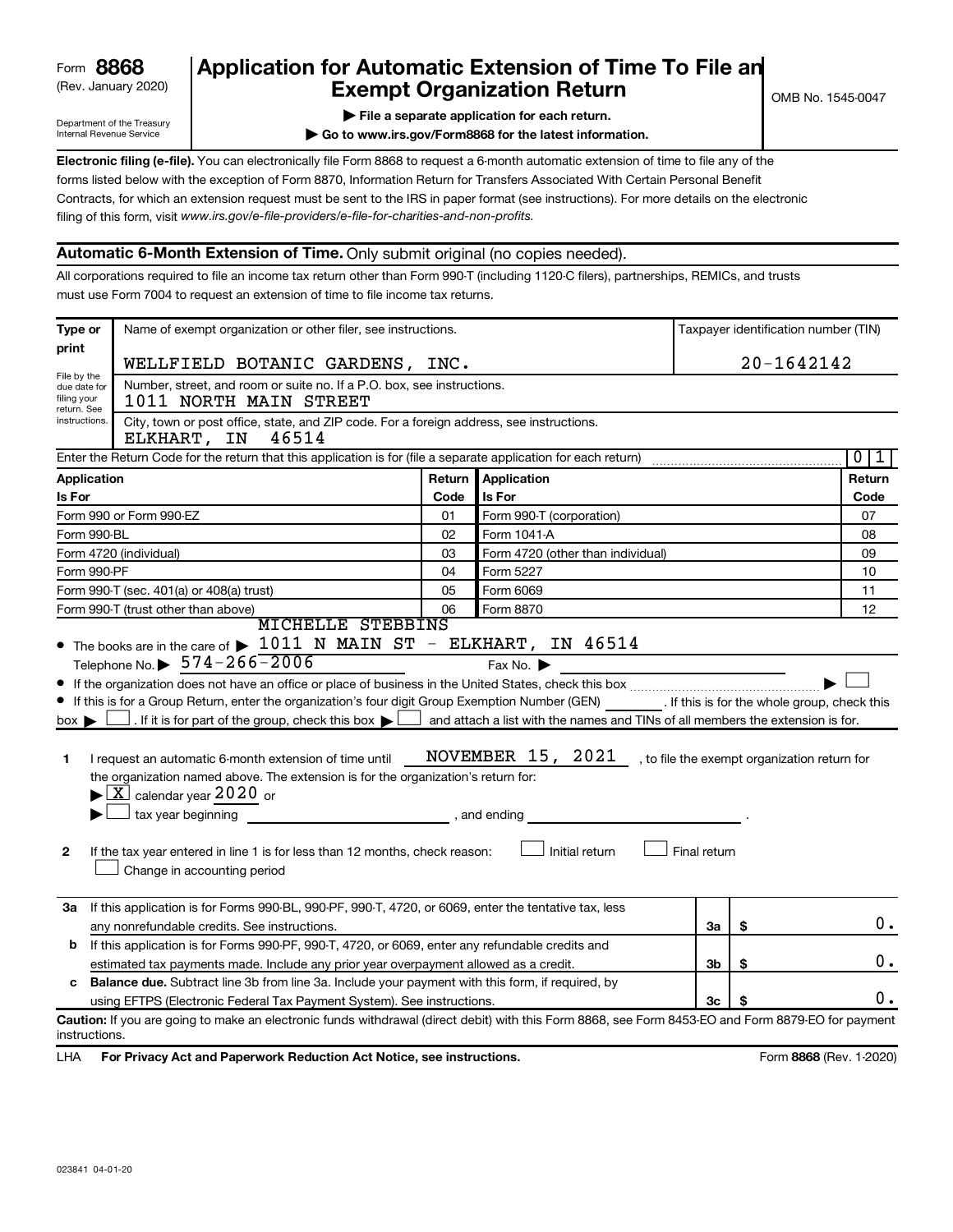|              | $20 - 1642142$<br>WELLFIELD BOTANIC GARDENS, INC.<br>Form 990 (2020)                                                                                      | Page 2 |
|--------------|-----------------------------------------------------------------------------------------------------------------------------------------------------------|--------|
|              | <b>Statement of Program Service Accomplishments</b><br>Part III                                                                                           |        |
|              | Check if Schedule O contains a response or note to any line in this Part III                                                                              |        |
| 1            | Briefly describe the organization's mission:                                                                                                              |        |
|              | THE OVERLYING PURPOSE OF WELLFIELD BOTANIC GARDENS IS TO TIRELESSLY                                                                                       |        |
|              | PROMOTE THE INSEPARABLE RELATIONSHIP BETWEEN WATER, PLANTS AND                                                                                            |        |
|              | ANIMALS. THE GARDENS WILL BE A PLACE THAT FOSTERS A SENSE OF                                                                                              |        |
|              | RESPONSIBILITY AND A SENSE OF STEWARDSHIP FOR THE NATURAL WORLD.                                                                                          |        |
| $\mathbf{2}$ | Did the organization undertake any significant program services during the year which were not listed on the                                              |        |
|              | $ {\mathsf Y}\mathsf{es}\ \boxed{{\mathsf X}}$ No<br>prior Form 990 or 990-EZ?                                                                            |        |
|              | If "Yes," describe these new services on Schedule O.                                                                                                      |        |
| 3            | $\overline{\ }$ Yes $\overline{\rm X}$ No<br>Did the organization cease conducting, or make significant changes in how it conducts, any program services? |        |
|              | If "Yes," describe these changes on Schedule O.                                                                                                           |        |
| 4            | Describe the organization's program service accomplishments for each of its three largest program services, as measured by expenses.                      |        |
|              | Section 501(c)(3) and 501(c)(4) organizations are required to report the amount of grants and allocations to others, the total expenses, and              |        |
|              | revenue, if any, for each program service reported.                                                                                                       |        |
| 4а           | $\overline{425}$ , $522$ . including grants of \$<br>) (Expenses \$<br>) (Revenue \$<br>(Code:                                                            |        |
|              | THE HORTICULTURE DEPARTMENT IS THE BACKBONE OF THE BOTANIC GARDEN,                                                                                        |        |
|              | INVOLVED IN VIRTUALLY EVERY ASPECT OF THE GARDEN'S AESTHETIC AND                                                                                          |        |
|              | FUNCTION. FROM DESIGNING SPACES TO PLANTING AND MAINTAINING OVER TIME,                                                                                    |        |
|              | THIS AREA IS CRITICAL TO BOTH TEMPORARY AND LONG TERM EXHIBIT SPACES,<br>EVENT AREAS AND ATTRACTIONS.                                                     |        |
|              |                                                                                                                                                           |        |
|              |                                                                                                                                                           |        |
|              |                                                                                                                                                           |        |
|              |                                                                                                                                                           |        |
|              |                                                                                                                                                           |        |
|              |                                                                                                                                                           |        |
|              |                                                                                                                                                           |        |
|              | 86, 254.<br>$\overline{107}$ , $\overline{402}$ . including grants of \$                                                                                  |        |
| 4b           | ) (Revenue \$<br>(Code:<br>) (Expenses \$<br>THE GUEST SERVICES DEPARTMENT IS RESPONSIBLE FOR OUR GUESTS'                                                 |        |
|              | INTERACTION WITH OUR GARDEN, ITS PROGRAMS, AND IN CONCERT WITH                                                                                            |        |
|              | HORTICULTURE AND EDUCATION PRODUCES SPECIAL EVENTS THAT SERVE AND                                                                                         |        |
|              | FURTHER WELLFIELD'S MISSION. IN 2020, 27,260 GUESTS VISITED                                                                                               |        |
|              | WELLFIELD THROUGH STANDARD ADMISSION, WHILE 25,016 ATTENDED                                                                                               |        |
|              | SPECIAL EVENTS AND 4,534 ATTENDED THROUGH FACILITY UTILIZATION.                                                                                           |        |
|              |                                                                                                                                                           |        |
|              |                                                                                                                                                           |        |
|              |                                                                                                                                                           |        |
|              |                                                                                                                                                           |        |
|              |                                                                                                                                                           |        |
|              |                                                                                                                                                           |        |
| 4с           | 39,708. including grants of \$<br>10,073.<br>) (Revenue \$<br>(Code:<br>(Expenses \$                                                                      |        |
|              | THE EDUCATION DEPARTMENT ENVISIONS, CREATES AND FACILITATES ALL ASPECTS                                                                                   |        |
|              | LEARNING AT THE<br>GARDENS. FROM PRE-K THROUGH LIFELONG LEARNERS, ALL<br>ΟF                                                                               |        |
|              | <b>AGES ARE ADDRESSED</b><br>THROUGH THE GARDENS'<br>MANY EDUCATIONAL INITIATIVES,                                                                        |        |
|              | INCLUDING GUIDED SCHOOL FIELD TRIPS<br>(35 STUDENTS/TEACHERS SERVED<br>ΙN                                                                                 |        |
|              | 2020; MOST FIELD TRIP PROGRAMS WERE SUSPENDED<br>2020<br>TO THE<br>ΙN<br>DUE                                                                              |        |
|              | CLASSES AND EDUCATIONAL PROGRAMS<br>COVID-19 PANDEMIC),<br>(951 PARTICIPANTS                                                                              |        |
|              | FAMILY EDUCATIONAL EVENTS (566 PARTICIPANTS IN 2020), AND<br>2020),                                                                                       |        |
|              | PRIVATE TOURS (66 SERVED IN 2020; MOST GROUP VISITS WERE SUSPENDED DUE                                                                                    |        |
|              | THE COVID-19 PANDEMIC).<br>TО                                                                                                                             |        |
|              |                                                                                                                                                           |        |
|              |                                                                                                                                                           |        |
|              |                                                                                                                                                           |        |
|              |                                                                                                                                                           |        |
| 4d           |                                                                                                                                                           |        |
|              | Other program services (Describe on Schedule O.)<br>(Expenses \$<br>(Revenue \$                                                                           |        |
| 4е           | $102$ , $574$ $\cdot$ including grants of \$<br>675, 206.<br>Total program service expenses                                                               |        |
|              | Form 990 (2020)                                                                                                                                           |        |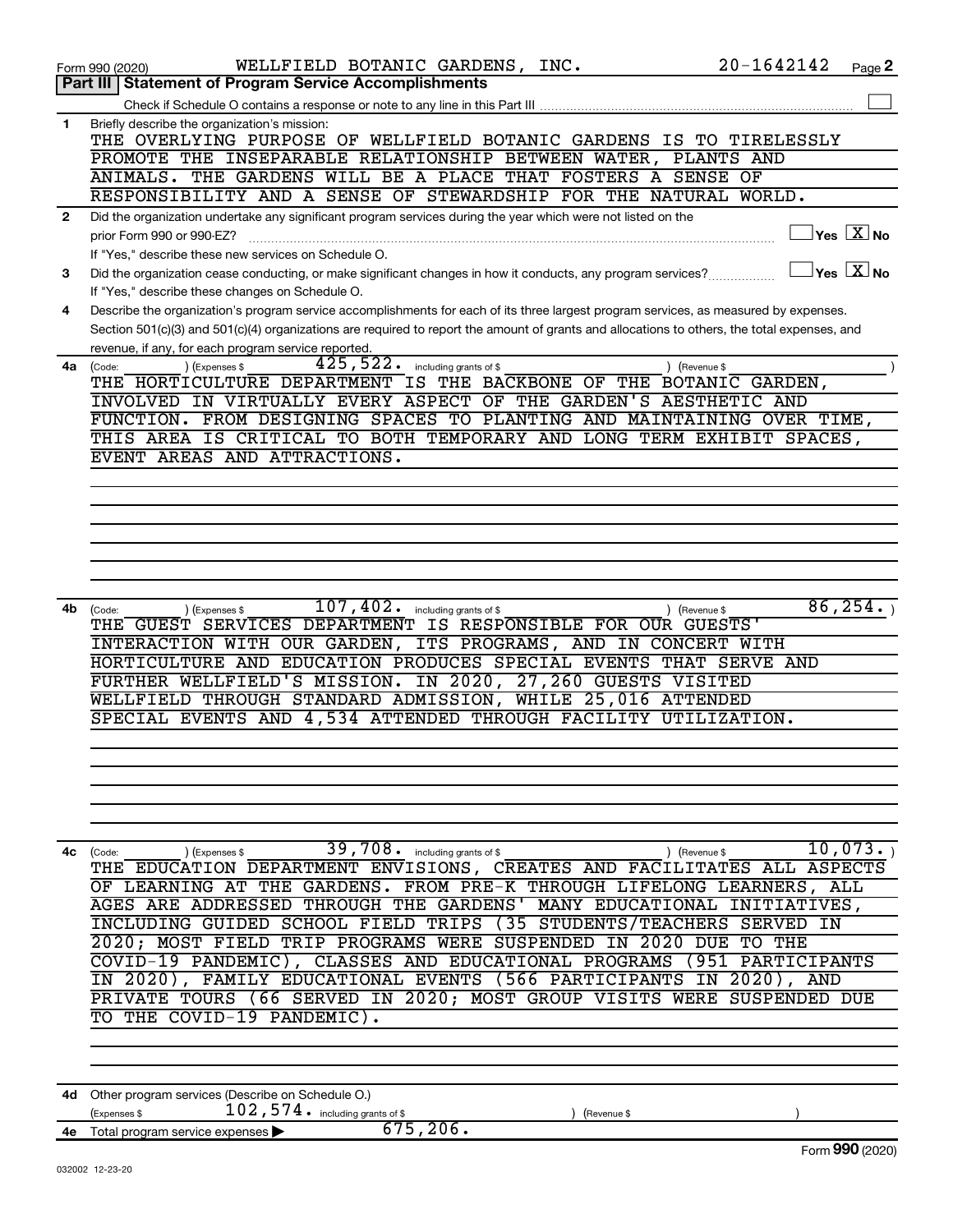**2 3**

**4**

**5**

**6**

### 032003 12-23-20 **7 8 9 10 11 12a** Did the organization obtain separate, independent audited financial statements for the tax year? If "Yes," complete **13 14 a** Did the organization maintain an office, employees, or agents outside of the United States? ~~~~~~~~~~~~~~~~ **15 16 17 18 19 7 8 9 10 a** Did the organization report an amount for land, buildings, and equipment in Part X, line 10? If "Yes," complete Schedule D, **b** Did the organization report an amount for investments - other securities in Part X, line 12, that is 5% or more of its total **c** Did the organization report an amount for investments - program related in Part X, line 13, that is 5% or more of its total **d** Did the organization report an amount for other assets in Part X, line 15, that is 5% or more of its total assets reported in **e** Did the organization report an amount for other liabilities in Part X, line 25? If "Yes," complete Schedule D, Part X .................. **f b** Was the organization included in consolidated, independent audited financial statements for the tax year? **11a 11b 11c 11d 11e 11f 12a 12b 13 14a 14b 15 16 17 18 19 20a 20b 21 b** Did the organization have aggregate revenues or expenses of more than \$10,000 from grantmaking, fundraising, business, **20 a** *If "Yes," complete Schedule H* Did the organization operate one or more hospital facilities? ~~~~~~~~~~~~~~~~~ **21 b** If "Yes" to line 20a, did the organization attach a copy of its audited financial statements to this return? ~~~~~~~~~~ *If "Yes," complete Schedule D, Part II* the environment, historic land areas, or historic structures? ~~~~~~~~~~~~~~ Did the organization maintain collections of works of art, historical treasures, or other similar assets? If "Yes," complete *Schedule D, Part III* ~~~~~~~~~~~~~~~~~~~~~~~~~~~~~~~~~~~~~~~~~~~~~~~~~~~~ *If "Yes," complete Schedule D, Part IV* ~~~~~~~~~~~~~~~~~~~~~~~~~~~~~~~~~~~~~~~~~~~ *If "Yes," complete Schedule D, Part V* or in quasi endowments? ~~~~~~~~~~~~~~~~~~~~~~~~~~~~~~ *Part VI* ~~~~~~~~~~~~~~~~~~~~~~~~~~~~~~~~~~~~~~~~~~~~~~~~~~~~~~~~~~ assets reported in Part X, line 16? If "Yes," complete Schedule D, Part VII **manual complete Schedule 19** and th *If "Yes," complete Schedule D, Part VIII* assets reported in Part X, line 16? ~~~~~~~~~~~~~~~~~~~~~~~~~ *If "Yes," complete Schedule D, Part IX* Part X, line 16? ~~~~~~~~~~~~~~~~~~~~~~~~~~~~~~~~~~~ the organization's liability for uncertain tax positions under FIN 48 (ASC 740)? If "Yes," co*mplete Schedule D, Part X* ............ *Schedule D, Parts XI and XII* ~~~~~~~~~~~~~~~~~~~~~~~~~~~~~~~~~~~~~~~~~~~~~~~~ If "Yes," and if the organization answered "No" to line 12a, then completing Schedule D, Parts XI and XII is optional *…………*… Is the organization a school described in section 170(b)(1)(A)(ii)? If "Yes," complete Schedule E merromanament *If "Yes," complete Schedule F, Parts I and IV* or more? ~~~~~~~~~~~~~~~~~~~~~~~~~~~~~~~~~~~ foreign organization? If "Yes," complete Schedule F, Parts II and IV **completed and the contract of the contract o** *If "Yes," complete Schedule F, Parts III and IV* or for foreign individuals? ~~~~~~~~~~~~~~~~~~~~~~~~~~ *If "Yes," complete Schedule G, Part I* column (A), lines 6 and 11e? ~~~~~~~~~~~~~~~~~~~~~~~~~~~~~ 1c and 8a? If "Yes," complete Schedule G, Part II **mature complete out and the set of the set of the set of the s** Did the organization report more than \$15,000 of gross income from gaming activities on Part VIII, line 9a? If "Yes," *complete Schedule G, Part III* ~~~~~~~~~~~~~~~~~~~~~~~~~~~~~~~~~~~~~~~~~~~~~~~ domestic government on Part IX, column (A), line 1? If "Yes," complete Schedule I, Parts I and II mummumumumumumu Did the organization receive or hold a conservation easement, including easements to preserve open space, Did the organization report an amount in Part X, line 21, for escrow or custodial account liability, serve as a custodian for amounts not listed in Part X; or provide credit counseling, debt management, credit repair, or debt negotiation services? Did the organization, directly or through a related organization, hold assets in donor-restricted endowments If the organization's answer to any of the following questions is "Yes," then complete Schedule D, Parts VI, VII, VIII, IX, or X as applicable. Did the organization's separate or consolidated financial statements for the tax year include a footnote that addresses investment, and program service activities outside the United States, or aggregate foreign investments valued at \$100,000 Did the organization report on Part IX, column (A), line 3, more than \$5,000 of grants or other assistance to or for any Did the organization report on Part IX, column (A), line 3, more than \$5,000 of aggregate grants or other assistance to Did the organization report a total of more than \$15,000 of expenses for professional fundraising services on Part IX, Did the organization report more than \$15,000 total of fundraising event gross income and contributions on Part VIII, lines Did the organization report more than \$5,000 of grants or other assistance to any domestic organization or Form (2020) **990** X X X X X X X X X X X X  $\overline{\mathtt{x}}$ X X X X X X X  $\overline{\texttt{x}}$ X

## Form 990 (2020)  $\texttt{WELLFIELD}$  <code>BOTANIC GARDENS</code> , <code>INC</code> .  $20\,\texttt{-}1642142$  <code>Page</code>

Section 501(c)(3) organizations. Did the organization engage in lobbying activities, or have a section 501(h) election in effect

*If "Yes," complete Schedule C, Part II* during the tax year? ~~~~~~~~~~~~~~~~~~~~~~~~~~~~~~~~~

Is the organization a section 501(c)(4), 501(c)(5), or 501(c)(6) organization that receives membership dues, assessments, or

Did the organization maintain any donor advised funds or any similar funds or accounts for which donors have the right to

*If "Yes," complete Schedule C, Part III* similar amounts as defined in Revenue Procedure 98-19? ~~~~~~~~~~~~~~

*If "Yes," complete Schedule D, Part I* provide advice on the distribution or investment of amounts in such funds or accounts?

*If "Yes," complete Schedule C, Part I* public office? ~~~~~~~~~~~~~~~~~~~~~~~~~~~~~~~~~~~~

Did the organization engage in direct or indirect political campaign activities on behalf of or in opposition to candidates for

*If "Yes," complete Schedule A* ~~~~~~~~~~~~~~~~~~~~~~~~~~~~~~~~~~~~~~~~~~~~~~~ Is the organization required to complete Schedule B, Schedule of Contributors? **completed and the Contributors** content

**1** Is the organization described in section 501(c)(3) or 4947(a)(1) (other than a private foundation)?

**Part IV Checklist of Required Schedules**

**1 2**

**3**

**4**

**5**

**6**

**Yes No**

X

X

X

X

X X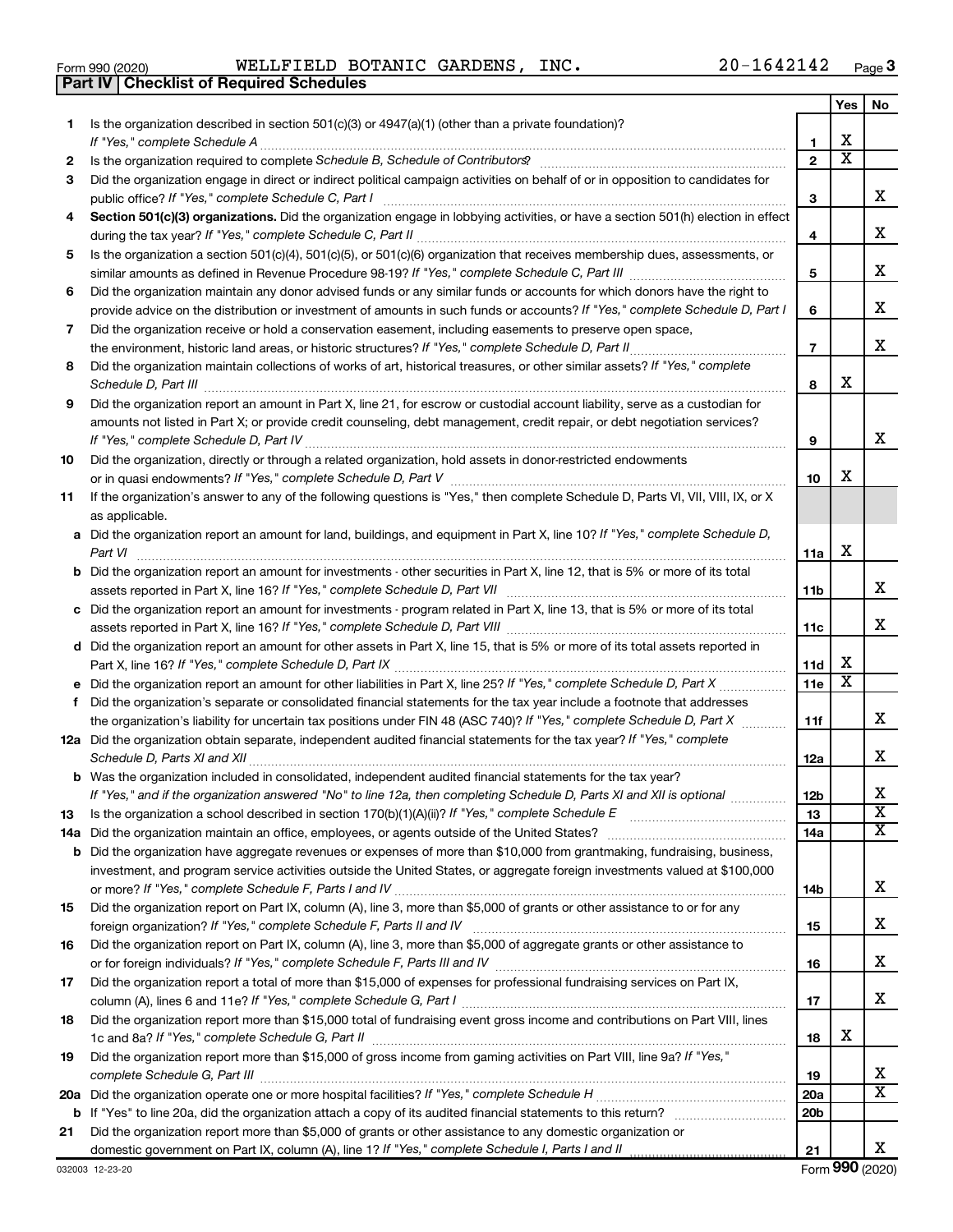|  | Form 990 (2020) |
|--|-----------------|
|  |                 |

*(continued)* **Part IV Checklist of Required Schedules**

Form 990 (2020)  $\texttt{WELLFIELD}$  <code>BOTANIC GARDENS</code> , <code>INC</code> .  $20\,\texttt{-}1642142$  <code>Page</code>

|          |                                                                                                                                                                 |                 | Yes | No                           |
|----------|-----------------------------------------------------------------------------------------------------------------------------------------------------------------|-----------------|-----|------------------------------|
| 22       | Did the organization report more than \$5,000 of grants or other assistance to or for domestic individuals on                                                   |                 |     |                              |
|          |                                                                                                                                                                 | 22              |     | x                            |
| 23       | Did the organization answer "Yes" to Part VII, Section A, line 3, 4, or 5 about compensation of the organization's current                                      |                 |     |                              |
|          | and former officers, directors, trustees, key employees, and highest compensated employees? If "Yes," complete                                                  |                 |     |                              |
|          | Schedule J                                                                                                                                                      | 23              |     | х                            |
|          | 24a Did the organization have a tax-exempt bond issue with an outstanding principal amount of more than \$100,000 as of the                                     |                 |     |                              |
|          | last day of the year, that was issued after December 31, 2002? If "Yes," answer lines 24b through 24d and complete                                              |                 |     |                              |
|          |                                                                                                                                                                 | 24a             |     | x                            |
|          |                                                                                                                                                                 | 24b             |     |                              |
|          | c Did the organization maintain an escrow account other than a refunding escrow at any time during the year to defease                                          |                 |     |                              |
|          | any tax-exempt bonds?                                                                                                                                           | 24c             |     |                              |
|          |                                                                                                                                                                 | 24d             |     |                              |
|          | 25a Section 501(c)(3), 501(c)(4), and 501(c)(29) organizations. Did the organization engage in an excess benefit                                                |                 |     |                              |
|          |                                                                                                                                                                 | 25a             |     | x                            |
|          | <b>b</b> Is the organization aware that it engaged in an excess benefit transaction with a disqualified person in a prior year, and                             |                 |     |                              |
|          | that the transaction has not been reported on any of the organization's prior Forms 990 or 990-EZ? If "Yes," complete                                           |                 |     |                              |
|          | Schedule L, Part I                                                                                                                                              | 25b             |     | x                            |
| 26       | Did the organization report any amount on Part X, line 5 or 22, for receivables from or payables to any current                                                 |                 |     |                              |
|          | or former officer, director, trustee, key employee, creator or founder, substantial contributor, or 35%                                                         |                 |     |                              |
|          |                                                                                                                                                                 | 26              |     | х                            |
| 27       | Did the organization provide a grant or other assistance to any current or former officer, director, trustee, key employee,                                     |                 |     |                              |
|          | creator or founder, substantial contributor or employee thereof, a grant selection committee member, or to a 35% controlled                                     |                 |     |                              |
|          | entity (including an employee thereof) or family member of any of these persons? If "Yes," complete Schedule L, Part III                                        | 27              |     | х                            |
| 28       | Was the organization a party to a business transaction with one of the following parties (see Schedule L, Part IV                                               |                 |     |                              |
|          | instructions, for applicable filing thresholds, conditions, and exceptions):                                                                                    |                 |     |                              |
|          | a A current or former officer, director, trustee, key employee, creator or founder, or substantial contributor? If                                              |                 |     |                              |
|          |                                                                                                                                                                 | 28a             |     | х<br>x                       |
|          |                                                                                                                                                                 | 28 <sub>b</sub> |     |                              |
|          | c A 35% controlled entity of one or more individuals and/or organizations described in lines 28a or 28b?/f                                                      |                 |     |                              |
|          |                                                                                                                                                                 | 28c             |     | х<br>$\overline{\mathtt{x}}$ |
| 29       |                                                                                                                                                                 | 29              |     |                              |
| 30       | Did the organization receive contributions of art, historical treasures, or other similar assets, or qualified conservation                                     |                 |     | x                            |
|          |                                                                                                                                                                 | 30              |     | X.                           |
| 31       | Did the organization liquidate, terminate, or dissolve and cease operations? If "Yes," complete Schedule N, Part I                                              | 31              |     |                              |
| 32       | Did the organization sell, exchange, dispose of, or transfer more than 25% of its net assets? If "Yes," complete                                                |                 |     | х                            |
|          | Schedule N, Part II                                                                                                                                             | 32              |     |                              |
| 33       | Did the organization own 100% of an entity disregarded as separate from the organization under Regulations                                                      |                 |     | х                            |
|          |                                                                                                                                                                 | 33              |     |                              |
| 34       | Was the organization related to any tax-exempt or taxable entity? If "Yes," complete Schedule R, Part II, III, or IV, and                                       |                 |     | х                            |
|          | Part V, line 1                                                                                                                                                  | 34              |     | X.                           |
|          | b If "Yes" to line 35a, did the organization receive any payment from or engage in any transaction with a controlled entity                                     | 35a             |     |                              |
|          |                                                                                                                                                                 | 35b             |     |                              |
| 36       | Section 501(c)(3) organizations. Did the organization make any transfers to an exempt non-charitable related organization?                                      |                 |     |                              |
|          |                                                                                                                                                                 | 36              |     | х                            |
| 37       | Did the organization conduct more than 5% of its activities through an entity that is not a related organization                                                |                 |     |                              |
|          |                                                                                                                                                                 | 37              |     | x                            |
| 38       | Did the organization complete Schedule O and provide explanations in Schedule O for Part VI, lines 11b and 19?                                                  |                 |     |                              |
|          |                                                                                                                                                                 | 38              | х   |                              |
| ∣ Part V | <b>Statements Regarding Other IRS Filings and Tax Compliance</b>                                                                                                |                 |     |                              |
|          | Check if Schedule O contains a response or note to any line in this Part V [11] [12] Check if Schedule O contains a response or note to any line in this Part V |                 |     |                              |
|          |                                                                                                                                                                 |                 | Yes | No                           |
|          | 29<br>1a                                                                                                                                                        |                 |     |                              |
|          | 0<br>1b                                                                                                                                                         |                 |     |                              |
|          | c Did the organization comply with backup withholding rules for reportable payments to vendors and reportable gaming                                            |                 |     |                              |
|          |                                                                                                                                                                 | 1c              |     |                              |
|          |                                                                                                                                                                 |                 |     |                              |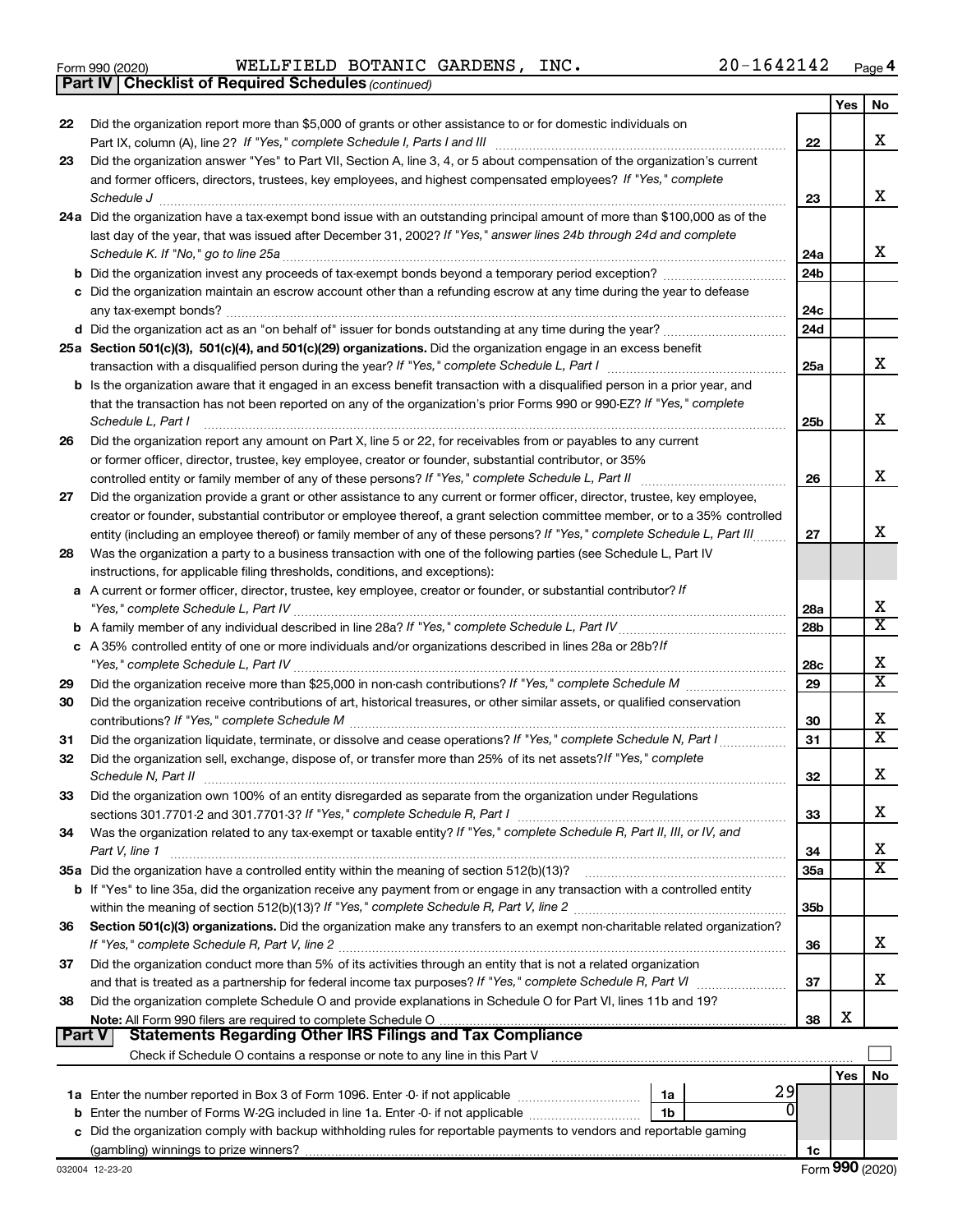|  | Form 990 (2020) |
|--|-----------------|
|  |                 |

Form 990 (2020)  $\texttt{WELLFIELD}$  <code>BOTANIC GARDENS</code> , <code>INC</code> .  $20\,\texttt{-}1642142$  <code>Page</code>

**Part V** Statements Regarding Other IRS Filings and Tax Compliance (continued)

|        |                                                                                                                                                        |                | Yes | No |
|--------|--------------------------------------------------------------------------------------------------------------------------------------------------------|----------------|-----|----|
|        | 2a Enter the number of employees reported on Form W-3, Transmittal of Wage and Tax Statements,                                                         |                |     |    |
|        | 22<br>filed for the calendar year ending with or within the year covered by this return <i>manumumumum</i><br>2a                                       |                |     |    |
|        |                                                                                                                                                        | 2 <sub>b</sub> | X   |    |
|        |                                                                                                                                                        |                |     |    |
|        | 3a Did the organization have unrelated business gross income of \$1,000 or more during the year?                                                       | 3a             |     | x  |
|        |                                                                                                                                                        | 3b             |     |    |
|        | 4a At any time during the calendar year, did the organization have an interest in, or a signature or other authority over, a                           |                |     |    |
|        | financial account in a foreign country (such as a bank account, securities account, or other financial account)?                                       | 4a             |     | x  |
|        | <b>b</b> If "Yes," enter the name of the foreign country $\blacktriangleright$                                                                         |                |     |    |
|        | See instructions for filing requirements for FinCEN Form 114, Report of Foreign Bank and Financial Accounts (FBAR).                                    |                |     |    |
| 5а     |                                                                                                                                                        | 5a             |     | х  |
| b      |                                                                                                                                                        | 5 <sub>b</sub> |     | x  |
|        |                                                                                                                                                        | 5c             |     |    |
|        | 6a Does the organization have annual gross receipts that are normally greater than \$100,000, and did the organization solicit                         |                |     |    |
|        | any contributions that were not tax deductible as charitable contributions?                                                                            | 6а             |     | x  |
|        | <b>b</b> If "Yes," did the organization include with every solicitation an express statement that such contributions or gifts                          |                |     |    |
|        |                                                                                                                                                        | 6b             |     |    |
| 7      | Organizations that may receive deductible contributions under section 170(c).                                                                          |                |     |    |
|        | Did the organization receive a payment in excess of \$75 made partly as a contribution and partly for goods and services provided to the payor?        | 7а             | х   |    |
|        |                                                                                                                                                        | 7b             | х   |    |
|        | Did the organization sell, exchange, or otherwise dispose of tangible personal property for which it was required                                      |                |     |    |
|        | to file Form 8282?                                                                                                                                     | 7c             |     | x  |
| d      | 7d                                                                                                                                                     |                |     |    |
|        | Did the organization receive any funds, directly or indirectly, to pay premiums on a personal benefit contract?                                        | 7е             |     | х  |
| Ť.     | Did the organization, during the year, pay premiums, directly or indirectly, on a personal benefit contract?                                           | 7f             |     | х  |
| g      | If the organization received a contribution of qualified intellectual property, did the organization file Form 8899 as required?                       | 7g             | N/R |    |
| h      | If the organization received a contribution of cars, boats, airplanes, or other vehicles, did the organization file a Form 1098-C?                     | 7h             | N/R |    |
| 8      | Sponsoring organizations maintaining donor advised funds. Did a donor advised fund maintained by the<br>N/A                                            | 8              |     |    |
|        | sponsoring organization have excess business holdings at any time during the year? <i>managerana consummanageran</i>                                   |                |     |    |
| 9      | Sponsoring organizations maintaining donor advised funds.<br>N/A<br>Did the sponsoring organization make any taxable distributions under section 4966? | 9а             |     |    |
| а<br>b | N/A                                                                                                                                                    | 9b             |     |    |
| 10     | Section 501(c)(7) organizations. Enter:                                                                                                                |                |     |    |
| а      | 10a                                                                                                                                                    |                |     |    |
| b      | 10 <sub>b</sub><br>Gross receipts, included on Form 990, Part VIII, line 12, for public use of club facilities                                         |                |     |    |
| 11     | Section 501(c)(12) organizations. Enter:                                                                                                               |                |     |    |
|        |                                                                                                                                                        |                |     |    |
|        | b Gross income from other sources (Do not net amounts due or paid to other sources against                                                             |                |     |    |
|        | 11b                                                                                                                                                    |                |     |    |
|        | 12a Section 4947(a)(1) non-exempt charitable trusts. Is the organization filing Form 990 in lieu of Form 1041?                                         | 12a            |     |    |
|        | <b>b</b> If "Yes," enter the amount of tax-exempt interest received or accrued during the year $\ldots$ $\mathbf{N}/\mathbf{A}$ .<br>12b               |                |     |    |
| 13     | Section 501(c)(29) qualified nonprofit health insurance issuers.                                                                                       |                |     |    |
|        | N/A<br>a Is the organization licensed to issue qualified health plans in more than one state?                                                          | 13a            |     |    |
|        | Note: See the instructions for additional information the organization must report on Schedule O.                                                      |                |     |    |
|        | <b>b</b> Enter the amount of reserves the organization is required to maintain by the states in which the                                              |                |     |    |
|        | 13 <sub>b</sub>                                                                                                                                        |                |     |    |
|        | 13с                                                                                                                                                    |                |     |    |
|        | 14a Did the organization receive any payments for indoor tanning services during the tax year?                                                         | 14a            |     | x  |
|        | <b>b</b> If "Yes," has it filed a Form 720 to report these payments? If "No," provide an explanation on Schedule O                                     | 14b            |     |    |
| 15     | Is the organization subject to the section 4960 tax on payment(s) of more than \$1,000,000 in remuneration or                                          |                |     |    |
|        |                                                                                                                                                        | 15             |     | x  |
|        | If "Yes," see instructions and file Form 4720, Schedule N.                                                                                             |                |     |    |
| 16     | Is the organization an educational institution subject to the section 4968 excise tax on net investment income?                                        | 16             |     | х  |
|        | If "Yes," complete Form 4720, Schedule O.                                                                                                              |                |     |    |

Form (2020) **990**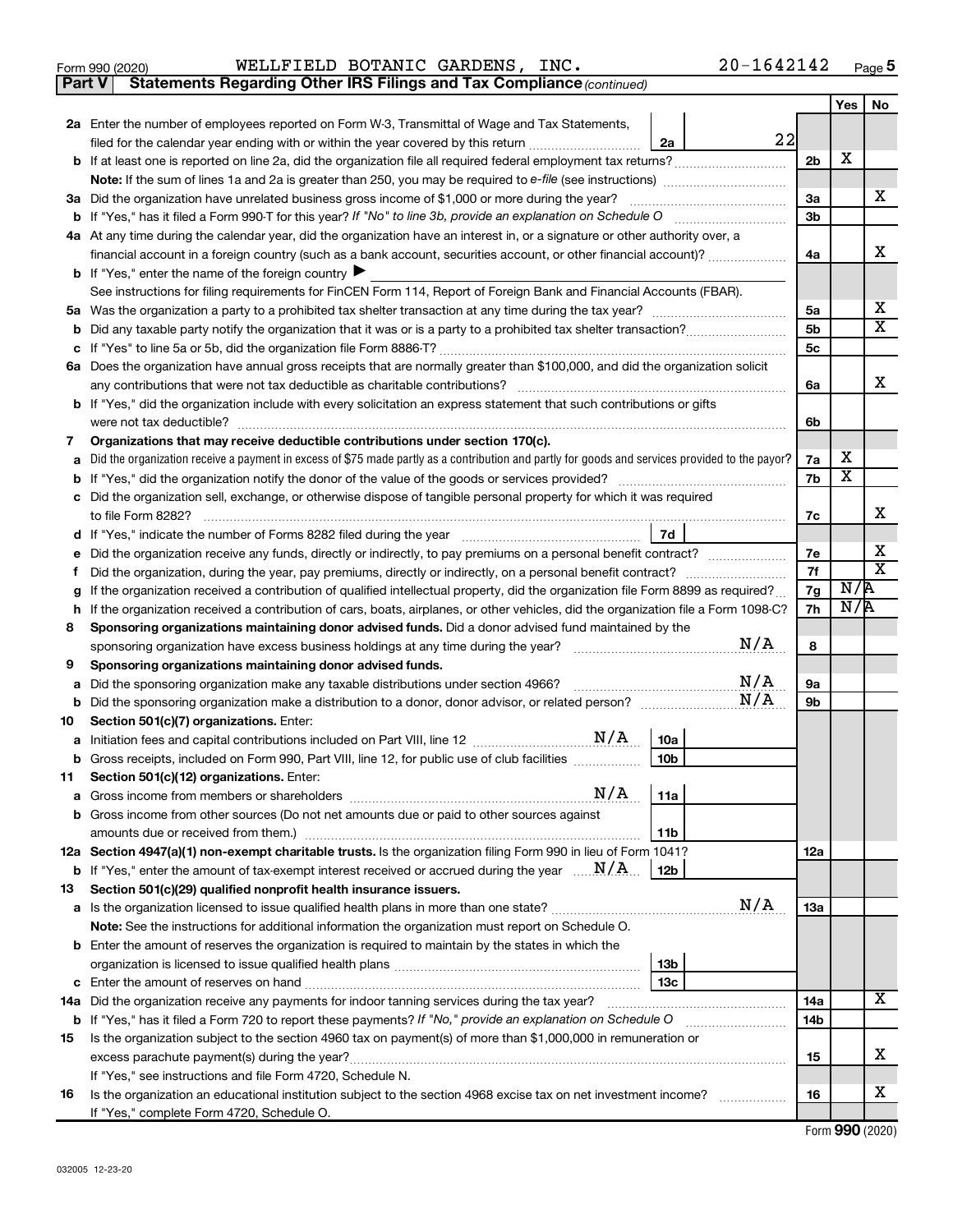|    | 18<br><b>b</b> Enter the number of voting members included on line 1a, above, who are independent<br>1b                                                                                                                        |            |                         |                         |  |  |
|----|--------------------------------------------------------------------------------------------------------------------------------------------------------------------------------------------------------------------------------|------------|-------------------------|-------------------------|--|--|
| 2  | Did any officer, director, trustee, or key employee have a family relationship or a business relationship with any other                                                                                                       |            |                         |                         |  |  |
|    | officer, director, trustee, or key employee?                                                                                                                                                                                   |            |                         |                         |  |  |
| 3  | Did the organization delegate control over management duties customarily performed by or under the direct supervision                                                                                                          |            |                         |                         |  |  |
|    |                                                                                                                                                                                                                                | 3          |                         | X                       |  |  |
| 4  | Did the organization make any significant changes to its governing documents since the prior Form 990 was filed?                                                                                                               | 4          |                         | $\overline{\mathbf{x}}$ |  |  |
| 5  |                                                                                                                                                                                                                                | 5          |                         | $\overline{\mathbf{X}}$ |  |  |
| 6  | Did the organization have members or stockholders?                                                                                                                                                                             | 6          |                         | $\overline{\mathbf{X}}$ |  |  |
|    | 7a Did the organization have members, stockholders, or other persons who had the power to elect or appoint one or                                                                                                              |            |                         |                         |  |  |
|    | more members of the governing body?                                                                                                                                                                                            | 7a         |                         | х                       |  |  |
|    | <b>b</b> Are any governance decisions of the organization reserved to (or subject to approval by) members, stockholders, or                                                                                                    |            |                         |                         |  |  |
|    | persons other than the governing body?                                                                                                                                                                                         | 7b         |                         | x                       |  |  |
| 8  | Did the organization contemporaneously document the meetings held or written actions undertaken during the year by the following:                                                                                              |            |                         |                         |  |  |
|    |                                                                                                                                                                                                                                | 8а         | x                       |                         |  |  |
| b  |                                                                                                                                                                                                                                | 8b         |                         | x                       |  |  |
| 9  | Is there any officer, director, trustee, or key employee listed in Part VII, Section A, who cannot be reached at the                                                                                                           |            |                         |                         |  |  |
|    |                                                                                                                                                                                                                                | 9          |                         | х                       |  |  |
|    | Section B. Policies (This Section B requests information about policies not required by the Internal Revenue Code.)                                                                                                            |            |                         |                         |  |  |
|    |                                                                                                                                                                                                                                |            | Yes                     | No                      |  |  |
|    |                                                                                                                                                                                                                                | 10a        |                         | х                       |  |  |
|    | b If "Yes," did the organization have written policies and procedures governing the activities of such chapters, affiliates,                                                                                                   |            |                         |                         |  |  |
|    | and branches to ensure their operations are consistent with the organization's exempt purposes?                                                                                                                                | 10b        |                         |                         |  |  |
|    | 11a Has the organization provided a complete copy of this Form 990 to all members of its governing body before filing the form?                                                                                                | 11a        | х                       |                         |  |  |
|    | <b>b</b> Describe in Schedule O the process, if any, used by the organization to review this Form 990.                                                                                                                         |            |                         |                         |  |  |
|    |                                                                                                                                                                                                                                | 12a        | х                       |                         |  |  |
| b  | Were officers, directors, or trustees, and key employees required to disclose annually interests that could give rise to conflicts?                                                                                            |            |                         |                         |  |  |
| с  | Did the organization regularly and consistently monitor and enforce compliance with the policy? If "Yes," describe                                                                                                             |            |                         |                         |  |  |
|    | in Schedule O how this was done manufactured and continuum and contact the was done manufactured and contact t                                                                                                                 |            |                         |                         |  |  |
| 13 |                                                                                                                                                                                                                                |            |                         |                         |  |  |
| 14 | Did the organization have a written document retention and destruction policy? [11] manufaction manufaction in                                                                                                                 | 13<br>14   | $\overline{\textbf{x}}$ |                         |  |  |
| 15 | Did the process for determining compensation of the following persons include a review and approval by independent                                                                                                             |            |                         |                         |  |  |
|    | persons, comparability data, and contemporaneous substantiation of the deliberation and decision?                                                                                                                              |            |                         |                         |  |  |
|    | a The organization's CEO, Executive Director, or top management official manufactured content content of the organization's CEO, Executive Director, or top management official manufactured content of the state of the state | <b>15a</b> |                         | x                       |  |  |
|    |                                                                                                                                                                                                                                | 15b        |                         | $\overline{\text{X}}$   |  |  |
|    | If "Yes" to line 15a or 15b, describe the process in Schedule O (see instructions).                                                                                                                                            |            |                         |                         |  |  |
|    | 16a Did the organization invest in, contribute assets to, or participate in a joint venture or similar arrangement with a                                                                                                      |            |                         |                         |  |  |
|    | taxable entity during the year?                                                                                                                                                                                                | 16a        |                         | х                       |  |  |
|    | <b>b</b> If "Yes," did the organization follow a written policy or procedure requiring the organization to evaluate its participation                                                                                          |            |                         |                         |  |  |
|    | in joint venture arrangements under applicable federal tax law, and take steps to safeguard the organization's                                                                                                                 |            |                         |                         |  |  |
|    | exempt status with respect to such arrangements?                                                                                                                                                                               | 16b        |                         |                         |  |  |
|    | <b>Section C. Disclosure</b>                                                                                                                                                                                                   |            |                         |                         |  |  |
| 17 | List the states with which a copy of this Form 990 is required to be filed $\blacktriangleright$ IN                                                                                                                            |            |                         |                         |  |  |
| 18 | Section 6104 requires an organization to make its Forms 1023 (1024 or 1024-A, if applicable), 990, and 990-T (Section 501(c)(3)s only) available                                                                               |            |                         |                         |  |  |
|    | for public inspection. Indicate how you made these available. Check all that apply.                                                                                                                                            |            |                         |                         |  |  |
|    | $ \mathbf{X} $ Upon request<br>Another's website<br>Other (explain on Schedule O)<br>Own website                                                                                                                               |            |                         |                         |  |  |
| 19 | Describe on Schedule O whether (and if so, how) the organization made its governing documents, conflict of interest policy, and financial                                                                                      |            |                         |                         |  |  |
|    | statements available to the public during the tax year.                                                                                                                                                                        |            |                         |                         |  |  |
| 20 | State the name, address, and telephone number of the person who possesses the organization's books and records                                                                                                                 |            |                         |                         |  |  |
|    | MICHELLE STEBBINS - 574-266-2006                                                                                                                                                                                               |            |                         |                         |  |  |
|    | 1011 N MAIN ST, ELKHART, IN<br>46514                                                                                                                                                                                           |            |                         |                         |  |  |

*to line 8a, 8b, or 10b below, describe the circumstances, processes, or changes on Schedule O. See instructions.*

**1a** Enter the number of voting members of the governing body at the end of the tax year *www.fronoming* 

Check if Schedule O contains a response or note to any line in this Part VI

**Section A. Governing Body and Management**

If there are material differences in voting rights among members of the governing body, or if the governing body delegated broad authority to an executive committee or similar committee, explain on Schedule O.

| NC.<br>--- | 6421<br>- |
|------------|-----------|
|            |           |

**1a**

18

 $\boxed{\text{X}}$ 

**Yes No**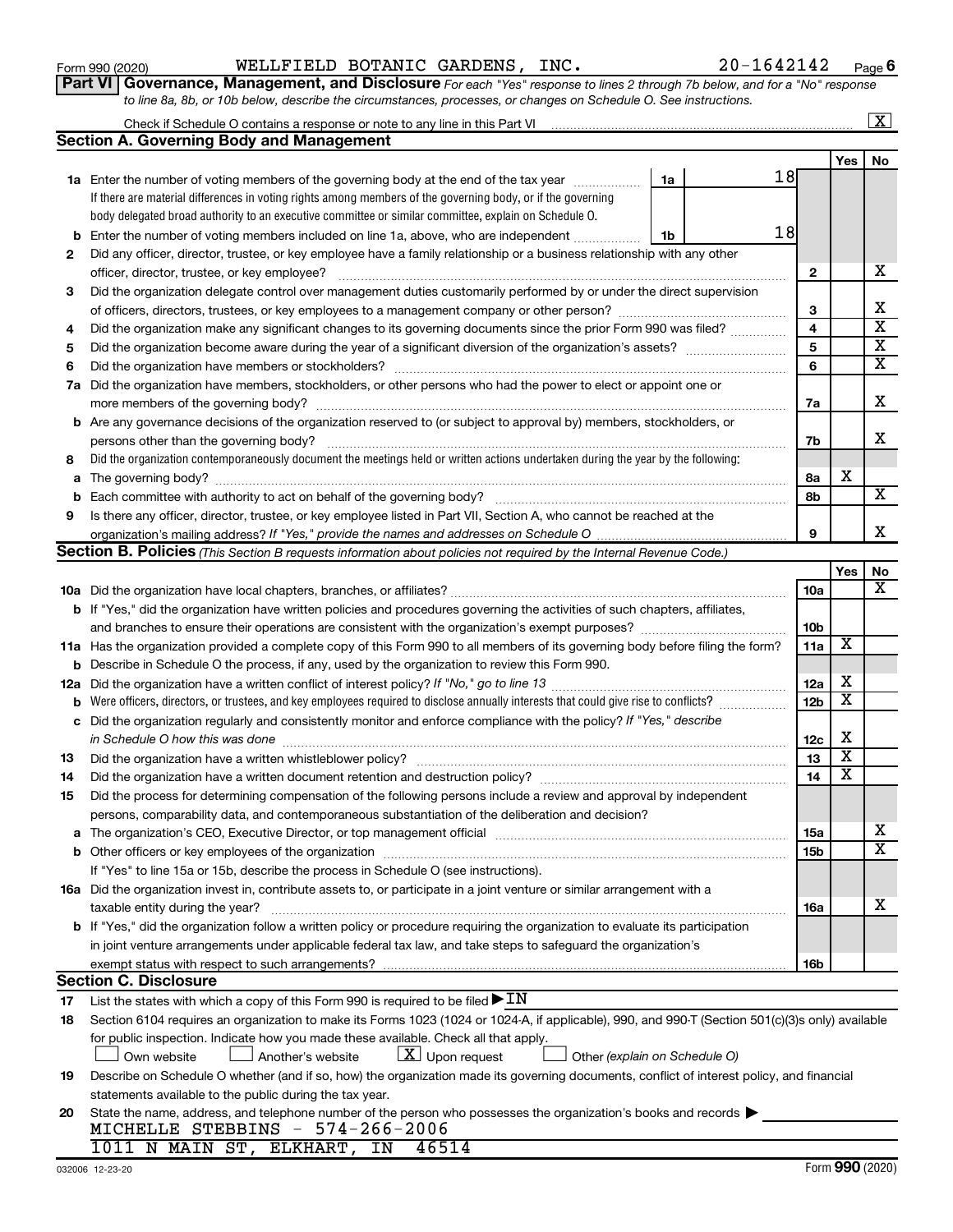$\Box$ 

| Part VII Compensation of Officers, Directors, Trustees, Key Employees, Highest Compensated |
|--------------------------------------------------------------------------------------------|
| <b>Employees, and Independent Contractors</b>                                              |

Check if Schedule O contains a response or note to any line in this Part VII

**Section A. Officers, Directors, Trustees, Key Employees, and Highest Compensated Employees**

**1a**  Complete this table for all persons required to be listed. Report compensation for the calendar year ending with or within the organization's tax year.  $\bullet$  List all of the organization's current officers, directors, trustees (whether individuals or organizations), regardless of amount of compensation.

Enter -0- in columns (D), (E), and (F) if no compensation was paid.

**•** List all of the organization's current key employees, if any. See instructions for definition of "key employee."

• List the organization's five *current* highest compensated employees (other than an officer, director, trustee, or key employee) who received reportable compensation (Box 5 of Form W-2 and/or Box 7 of Form 1099-MISC) of more than \$100,000 from the organization and any related organizations.

 $\bullet$  List all of the organization's former officers, key employees, and highest compensated employees who received more than \$100,000 of reportable compensation from the organization and any related organizations.

**•** List all of the organization's former directors or trustees that received, in the capacity as a former director or trustee of the organization, more than \$10,000 of reportable compensation from the organization and any related organizations.

See instructions for the order in which to list the persons above.

Check this box if neither the organization nor any related organization compensated any current officer, director, or trustee.  $\Box$ 

| Position<br>Name and title<br>Reportable<br>Reportable<br>Estimated<br>Average<br>(do not check more than one<br>compensation<br>hours per<br>box, unless person is both an<br>compensation<br>amount of<br>officer and a director/trustee)<br>from related<br>other<br>week<br>from<br>Individual trustee or director<br>the<br>(list any<br>organizations<br>compensation<br>hours for<br>organization<br>(W-2/1099-MISC)<br>from the<br>Highest compensated<br>employee<br>Institutional trustee<br>related<br>(W-2/1099-MISC)<br>organization<br>Key employee<br>organizations<br>and related<br>below<br>organizations<br>Former<br>Officer<br>line)<br>40.00<br>ERIC GARTON<br>(1)<br>$\rm X$<br>83,200.<br>$\mathbf 0$ .<br>$\mathbf 0$ .<br>EXECUTIVE DIRECTOR<br>0.60<br>(2)<br>TERI CRABILL<br>$\mathbf x$<br>$\mathbf 0$ .<br>$\mathbf 0$ .<br>$\mathbf 0$ .<br>0.20<br><b>AIMEE BONTRAGER</b><br>(3)<br>$\mathbf 0$<br>X<br>0<br>$\boldsymbol{0}$ .<br>0.10<br><b>BJ THOMPSON</b><br>(4)<br>$\mathbf X$<br>$\mathbf 0$<br>$\mathbf 0$<br>$\mathbf 0$ .<br>0.10<br>DAN SMOGOR<br>(5)<br>$\mathbf 0$<br>X<br>0<br>$\mathbf 0$ .<br>0.10<br>DOUG RISSER<br>(6)<br>$\mathbf x$<br>$\mathbf 0$<br>$\mathbf 0$<br>0.<br>0.70<br><b>MARTHA PETERSON</b><br>(7)<br>$\mathbf 0$<br>$\mathbf 0$<br>X<br>$\mathbf 0$ .<br>0.20<br><b>MATTHEW KAHN</b><br>(8)<br>$\mathbf X$<br>$\mathbf 0$<br>$\mathbf 0$<br>$\mathbf 0$ .<br>0.20<br>PATTY BROTHERSON<br>(9)<br>$\mathbf X$<br>$\mathbf 0$<br>$\mathbf 0$<br>$\mathbf 0$ .<br>0.20<br>(10) STEVE FIDLER<br>X<br>$\mathbf 0$<br>0<br>$\mathbf 0$ .<br>0.10<br>(11) STEVE HAINES<br>X<br>$\mathbf 0$<br>$\mathbf 0$<br>$\mathbf 0$ .<br>0.10<br>(12) TODD YODER<br>$\mathbf X$<br>0<br>$0$ .<br>0.<br>0.20<br>(13) JESSICA BURBRINK<br>X<br>0<br>$\mathbf 0$ .<br>$\mathbf 0$ .<br>0.20<br>(14) JANET EVANEGA<br>$\mathbf X$<br>$\mathbf 0$<br>$\mathbf 0$ .<br>0.<br>1.50<br>(15) KAREN NICHOLSON<br>$\mathbf X$<br>$\mathbf 0$ .<br>$\mathbf 0$ .<br>$\mathbf 0$ .<br>0.10<br>(16) KURT JANOWSKY<br>$\mathbf X$<br>0.<br>$\mathbf 0$ .<br>$0$ .<br>IMMEDIATE PAST CHAIRMAN<br>1.70<br>(17) CIDNEY WALTER<br>X<br>X<br>0.<br>$\mathbf 0$ .<br>$\mathbf 0$ .<br><b>SECRETARY</b> | (A)                 | (B) |  | (C) |  | (D) | (E) | (F) |
|----------------------------------------------------------------------------------------------------------------------------------------------------------------------------------------------------------------------------------------------------------------------------------------------------------------------------------------------------------------------------------------------------------------------------------------------------------------------------------------------------------------------------------------------------------------------------------------------------------------------------------------------------------------------------------------------------------------------------------------------------------------------------------------------------------------------------------------------------------------------------------------------------------------------------------------------------------------------------------------------------------------------------------------------------------------------------------------------------------------------------------------------------------------------------------------------------------------------------------------------------------------------------------------------------------------------------------------------------------------------------------------------------------------------------------------------------------------------------------------------------------------------------------------------------------------------------------------------------------------------------------------------------------------------------------------------------------------------------------------------------------------------------------------------------------------------------------------------------------------------------------------------------------------------------------------------------------------------------------------------------------------------------------------------------------------------------------------------------------------------------------------------------------------------------------------------------------------------------------|---------------------|-----|--|-----|--|-----|-----|-----|
|                                                                                                                                                                                                                                                                                                                                                                                                                                                                                                                                                                                                                                                                                                                                                                                                                                                                                                                                                                                                                                                                                                                                                                                                                                                                                                                                                                                                                                                                                                                                                                                                                                                                                                                                                                                                                                                                                                                                                                                                                                                                                                                                                                                                                                  |                     |     |  |     |  |     |     |     |
|                                                                                                                                                                                                                                                                                                                                                                                                                                                                                                                                                                                                                                                                                                                                                                                                                                                                                                                                                                                                                                                                                                                                                                                                                                                                                                                                                                                                                                                                                                                                                                                                                                                                                                                                                                                                                                                                                                                                                                                                                                                                                                                                                                                                                                  |                     |     |  |     |  |     |     |     |
|                                                                                                                                                                                                                                                                                                                                                                                                                                                                                                                                                                                                                                                                                                                                                                                                                                                                                                                                                                                                                                                                                                                                                                                                                                                                                                                                                                                                                                                                                                                                                                                                                                                                                                                                                                                                                                                                                                                                                                                                                                                                                                                                                                                                                                  |                     |     |  |     |  |     |     |     |
|                                                                                                                                                                                                                                                                                                                                                                                                                                                                                                                                                                                                                                                                                                                                                                                                                                                                                                                                                                                                                                                                                                                                                                                                                                                                                                                                                                                                                                                                                                                                                                                                                                                                                                                                                                                                                                                                                                                                                                                                                                                                                                                                                                                                                                  |                     |     |  |     |  |     |     |     |
|                                                                                                                                                                                                                                                                                                                                                                                                                                                                                                                                                                                                                                                                                                                                                                                                                                                                                                                                                                                                                                                                                                                                                                                                                                                                                                                                                                                                                                                                                                                                                                                                                                                                                                                                                                                                                                                                                                                                                                                                                                                                                                                                                                                                                                  |                     |     |  |     |  |     |     |     |
|                                                                                                                                                                                                                                                                                                                                                                                                                                                                                                                                                                                                                                                                                                                                                                                                                                                                                                                                                                                                                                                                                                                                                                                                                                                                                                                                                                                                                                                                                                                                                                                                                                                                                                                                                                                                                                                                                                                                                                                                                                                                                                                                                                                                                                  |                     |     |  |     |  |     |     |     |
|                                                                                                                                                                                                                                                                                                                                                                                                                                                                                                                                                                                                                                                                                                                                                                                                                                                                                                                                                                                                                                                                                                                                                                                                                                                                                                                                                                                                                                                                                                                                                                                                                                                                                                                                                                                                                                                                                                                                                                                                                                                                                                                                                                                                                                  |                     |     |  |     |  |     |     |     |
|                                                                                                                                                                                                                                                                                                                                                                                                                                                                                                                                                                                                                                                                                                                                                                                                                                                                                                                                                                                                                                                                                                                                                                                                                                                                                                                                                                                                                                                                                                                                                                                                                                                                                                                                                                                                                                                                                                                                                                                                                                                                                                                                                                                                                                  |                     |     |  |     |  |     |     |     |
|                                                                                                                                                                                                                                                                                                                                                                                                                                                                                                                                                                                                                                                                                                                                                                                                                                                                                                                                                                                                                                                                                                                                                                                                                                                                                                                                                                                                                                                                                                                                                                                                                                                                                                                                                                                                                                                                                                                                                                                                                                                                                                                                                                                                                                  |                     |     |  |     |  |     |     |     |
|                                                                                                                                                                                                                                                                                                                                                                                                                                                                                                                                                                                                                                                                                                                                                                                                                                                                                                                                                                                                                                                                                                                                                                                                                                                                                                                                                                                                                                                                                                                                                                                                                                                                                                                                                                                                                                                                                                                                                                                                                                                                                                                                                                                                                                  |                     |     |  |     |  |     |     |     |
|                                                                                                                                                                                                                                                                                                                                                                                                                                                                                                                                                                                                                                                                                                                                                                                                                                                                                                                                                                                                                                                                                                                                                                                                                                                                                                                                                                                                                                                                                                                                                                                                                                                                                                                                                                                                                                                                                                                                                                                                                                                                                                                                                                                                                                  |                     |     |  |     |  |     |     |     |
|                                                                                                                                                                                                                                                                                                                                                                                                                                                                                                                                                                                                                                                                                                                                                                                                                                                                                                                                                                                                                                                                                                                                                                                                                                                                                                                                                                                                                                                                                                                                                                                                                                                                                                                                                                                                                                                                                                                                                                                                                                                                                                                                                                                                                                  | <b>BOARD MEMBER</b> |     |  |     |  |     |     |     |
|                                                                                                                                                                                                                                                                                                                                                                                                                                                                                                                                                                                                                                                                                                                                                                                                                                                                                                                                                                                                                                                                                                                                                                                                                                                                                                                                                                                                                                                                                                                                                                                                                                                                                                                                                                                                                                                                                                                                                                                                                                                                                                                                                                                                                                  |                     |     |  |     |  |     |     |     |
|                                                                                                                                                                                                                                                                                                                                                                                                                                                                                                                                                                                                                                                                                                                                                                                                                                                                                                                                                                                                                                                                                                                                                                                                                                                                                                                                                                                                                                                                                                                                                                                                                                                                                                                                                                                                                                                                                                                                                                                                                                                                                                                                                                                                                                  | <b>BOARD MEMBER</b> |     |  |     |  |     |     |     |
|                                                                                                                                                                                                                                                                                                                                                                                                                                                                                                                                                                                                                                                                                                                                                                                                                                                                                                                                                                                                                                                                                                                                                                                                                                                                                                                                                                                                                                                                                                                                                                                                                                                                                                                                                                                                                                                                                                                                                                                                                                                                                                                                                                                                                                  |                     |     |  |     |  |     |     |     |
|                                                                                                                                                                                                                                                                                                                                                                                                                                                                                                                                                                                                                                                                                                                                                                                                                                                                                                                                                                                                                                                                                                                                                                                                                                                                                                                                                                                                                                                                                                                                                                                                                                                                                                                                                                                                                                                                                                                                                                                                                                                                                                                                                                                                                                  | BOARD MEMBER        |     |  |     |  |     |     |     |
|                                                                                                                                                                                                                                                                                                                                                                                                                                                                                                                                                                                                                                                                                                                                                                                                                                                                                                                                                                                                                                                                                                                                                                                                                                                                                                                                                                                                                                                                                                                                                                                                                                                                                                                                                                                                                                                                                                                                                                                                                                                                                                                                                                                                                                  |                     |     |  |     |  |     |     |     |
|                                                                                                                                                                                                                                                                                                                                                                                                                                                                                                                                                                                                                                                                                                                                                                                                                                                                                                                                                                                                                                                                                                                                                                                                                                                                                                                                                                                                                                                                                                                                                                                                                                                                                                                                                                                                                                                                                                                                                                                                                                                                                                                                                                                                                                  | <b>BOARD MEMBER</b> |     |  |     |  |     |     |     |
|                                                                                                                                                                                                                                                                                                                                                                                                                                                                                                                                                                                                                                                                                                                                                                                                                                                                                                                                                                                                                                                                                                                                                                                                                                                                                                                                                                                                                                                                                                                                                                                                                                                                                                                                                                                                                                                                                                                                                                                                                                                                                                                                                                                                                                  |                     |     |  |     |  |     |     |     |
|                                                                                                                                                                                                                                                                                                                                                                                                                                                                                                                                                                                                                                                                                                                                                                                                                                                                                                                                                                                                                                                                                                                                                                                                                                                                                                                                                                                                                                                                                                                                                                                                                                                                                                                                                                                                                                                                                                                                                                                                                                                                                                                                                                                                                                  | <b>BOARD MEMBER</b> |     |  |     |  |     |     |     |
|                                                                                                                                                                                                                                                                                                                                                                                                                                                                                                                                                                                                                                                                                                                                                                                                                                                                                                                                                                                                                                                                                                                                                                                                                                                                                                                                                                                                                                                                                                                                                                                                                                                                                                                                                                                                                                                                                                                                                                                                                                                                                                                                                                                                                                  |                     |     |  |     |  |     |     |     |
|                                                                                                                                                                                                                                                                                                                                                                                                                                                                                                                                                                                                                                                                                                                                                                                                                                                                                                                                                                                                                                                                                                                                                                                                                                                                                                                                                                                                                                                                                                                                                                                                                                                                                                                                                                                                                                                                                                                                                                                                                                                                                                                                                                                                                                  | <b>BOARD MEMBER</b> |     |  |     |  |     |     |     |
|                                                                                                                                                                                                                                                                                                                                                                                                                                                                                                                                                                                                                                                                                                                                                                                                                                                                                                                                                                                                                                                                                                                                                                                                                                                                                                                                                                                                                                                                                                                                                                                                                                                                                                                                                                                                                                                                                                                                                                                                                                                                                                                                                                                                                                  |                     |     |  |     |  |     |     |     |
|                                                                                                                                                                                                                                                                                                                                                                                                                                                                                                                                                                                                                                                                                                                                                                                                                                                                                                                                                                                                                                                                                                                                                                                                                                                                                                                                                                                                                                                                                                                                                                                                                                                                                                                                                                                                                                                                                                                                                                                                                                                                                                                                                                                                                                  | <b>BOARD MEMBER</b> |     |  |     |  |     |     |     |
|                                                                                                                                                                                                                                                                                                                                                                                                                                                                                                                                                                                                                                                                                                                                                                                                                                                                                                                                                                                                                                                                                                                                                                                                                                                                                                                                                                                                                                                                                                                                                                                                                                                                                                                                                                                                                                                                                                                                                                                                                                                                                                                                                                                                                                  |                     |     |  |     |  |     |     |     |
|                                                                                                                                                                                                                                                                                                                                                                                                                                                                                                                                                                                                                                                                                                                                                                                                                                                                                                                                                                                                                                                                                                                                                                                                                                                                                                                                                                                                                                                                                                                                                                                                                                                                                                                                                                                                                                                                                                                                                                                                                                                                                                                                                                                                                                  | <b>BOARD MEMBER</b> |     |  |     |  |     |     |     |
|                                                                                                                                                                                                                                                                                                                                                                                                                                                                                                                                                                                                                                                                                                                                                                                                                                                                                                                                                                                                                                                                                                                                                                                                                                                                                                                                                                                                                                                                                                                                                                                                                                                                                                                                                                                                                                                                                                                                                                                                                                                                                                                                                                                                                                  |                     |     |  |     |  |     |     |     |
|                                                                                                                                                                                                                                                                                                                                                                                                                                                                                                                                                                                                                                                                                                                                                                                                                                                                                                                                                                                                                                                                                                                                                                                                                                                                                                                                                                                                                                                                                                                                                                                                                                                                                                                                                                                                                                                                                                                                                                                                                                                                                                                                                                                                                                  | <b>BOARD MEMBER</b> |     |  |     |  |     |     |     |
|                                                                                                                                                                                                                                                                                                                                                                                                                                                                                                                                                                                                                                                                                                                                                                                                                                                                                                                                                                                                                                                                                                                                                                                                                                                                                                                                                                                                                                                                                                                                                                                                                                                                                                                                                                                                                                                                                                                                                                                                                                                                                                                                                                                                                                  |                     |     |  |     |  |     |     |     |
|                                                                                                                                                                                                                                                                                                                                                                                                                                                                                                                                                                                                                                                                                                                                                                                                                                                                                                                                                                                                                                                                                                                                                                                                                                                                                                                                                                                                                                                                                                                                                                                                                                                                                                                                                                                                                                                                                                                                                                                                                                                                                                                                                                                                                                  | <b>BOARD MEMBER</b> |     |  |     |  |     |     |     |
|                                                                                                                                                                                                                                                                                                                                                                                                                                                                                                                                                                                                                                                                                                                                                                                                                                                                                                                                                                                                                                                                                                                                                                                                                                                                                                                                                                                                                                                                                                                                                                                                                                                                                                                                                                                                                                                                                                                                                                                                                                                                                                                                                                                                                                  |                     |     |  |     |  |     |     |     |
|                                                                                                                                                                                                                                                                                                                                                                                                                                                                                                                                                                                                                                                                                                                                                                                                                                                                                                                                                                                                                                                                                                                                                                                                                                                                                                                                                                                                                                                                                                                                                                                                                                                                                                                                                                                                                                                                                                                                                                                                                                                                                                                                                                                                                                  | <b>BOARD MEMBER</b> |     |  |     |  |     |     |     |
|                                                                                                                                                                                                                                                                                                                                                                                                                                                                                                                                                                                                                                                                                                                                                                                                                                                                                                                                                                                                                                                                                                                                                                                                                                                                                                                                                                                                                                                                                                                                                                                                                                                                                                                                                                                                                                                                                                                                                                                                                                                                                                                                                                                                                                  |                     |     |  |     |  |     |     |     |
|                                                                                                                                                                                                                                                                                                                                                                                                                                                                                                                                                                                                                                                                                                                                                                                                                                                                                                                                                                                                                                                                                                                                                                                                                                                                                                                                                                                                                                                                                                                                                                                                                                                                                                                                                                                                                                                                                                                                                                                                                                                                                                                                                                                                                                  | <b>BOARD MEMBER</b> |     |  |     |  |     |     |     |
|                                                                                                                                                                                                                                                                                                                                                                                                                                                                                                                                                                                                                                                                                                                                                                                                                                                                                                                                                                                                                                                                                                                                                                                                                                                                                                                                                                                                                                                                                                                                                                                                                                                                                                                                                                                                                                                                                                                                                                                                                                                                                                                                                                                                                                  |                     |     |  |     |  |     |     |     |
|                                                                                                                                                                                                                                                                                                                                                                                                                                                                                                                                                                                                                                                                                                                                                                                                                                                                                                                                                                                                                                                                                                                                                                                                                                                                                                                                                                                                                                                                                                                                                                                                                                                                                                                                                                                                                                                                                                                                                                                                                                                                                                                                                                                                                                  | <b>BOARD MEMBER</b> |     |  |     |  |     |     |     |
|                                                                                                                                                                                                                                                                                                                                                                                                                                                                                                                                                                                                                                                                                                                                                                                                                                                                                                                                                                                                                                                                                                                                                                                                                                                                                                                                                                                                                                                                                                                                                                                                                                                                                                                                                                                                                                                                                                                                                                                                                                                                                                                                                                                                                                  |                     |     |  |     |  |     |     |     |
|                                                                                                                                                                                                                                                                                                                                                                                                                                                                                                                                                                                                                                                                                                                                                                                                                                                                                                                                                                                                                                                                                                                                                                                                                                                                                                                                                                                                                                                                                                                                                                                                                                                                                                                                                                                                                                                                                                                                                                                                                                                                                                                                                                                                                                  | <b>BOARD MEMBER</b> |     |  |     |  |     |     |     |
|                                                                                                                                                                                                                                                                                                                                                                                                                                                                                                                                                                                                                                                                                                                                                                                                                                                                                                                                                                                                                                                                                                                                                                                                                                                                                                                                                                                                                                                                                                                                                                                                                                                                                                                                                                                                                                                                                                                                                                                                                                                                                                                                                                                                                                  |                     |     |  |     |  |     |     |     |
|                                                                                                                                                                                                                                                                                                                                                                                                                                                                                                                                                                                                                                                                                                                                                                                                                                                                                                                                                                                                                                                                                                                                                                                                                                                                                                                                                                                                                                                                                                                                                                                                                                                                                                                                                                                                                                                                                                                                                                                                                                                                                                                                                                                                                                  |                     |     |  |     |  |     |     |     |
|                                                                                                                                                                                                                                                                                                                                                                                                                                                                                                                                                                                                                                                                                                                                                                                                                                                                                                                                                                                                                                                                                                                                                                                                                                                                                                                                                                                                                                                                                                                                                                                                                                                                                                                                                                                                                                                                                                                                                                                                                                                                                                                                                                                                                                  |                     |     |  |     |  |     |     |     |
|                                                                                                                                                                                                                                                                                                                                                                                                                                                                                                                                                                                                                                                                                                                                                                                                                                                                                                                                                                                                                                                                                                                                                                                                                                                                                                                                                                                                                                                                                                                                                                                                                                                                                                                                                                                                                                                                                                                                                                                                                                                                                                                                                                                                                                  |                     |     |  |     |  |     |     |     |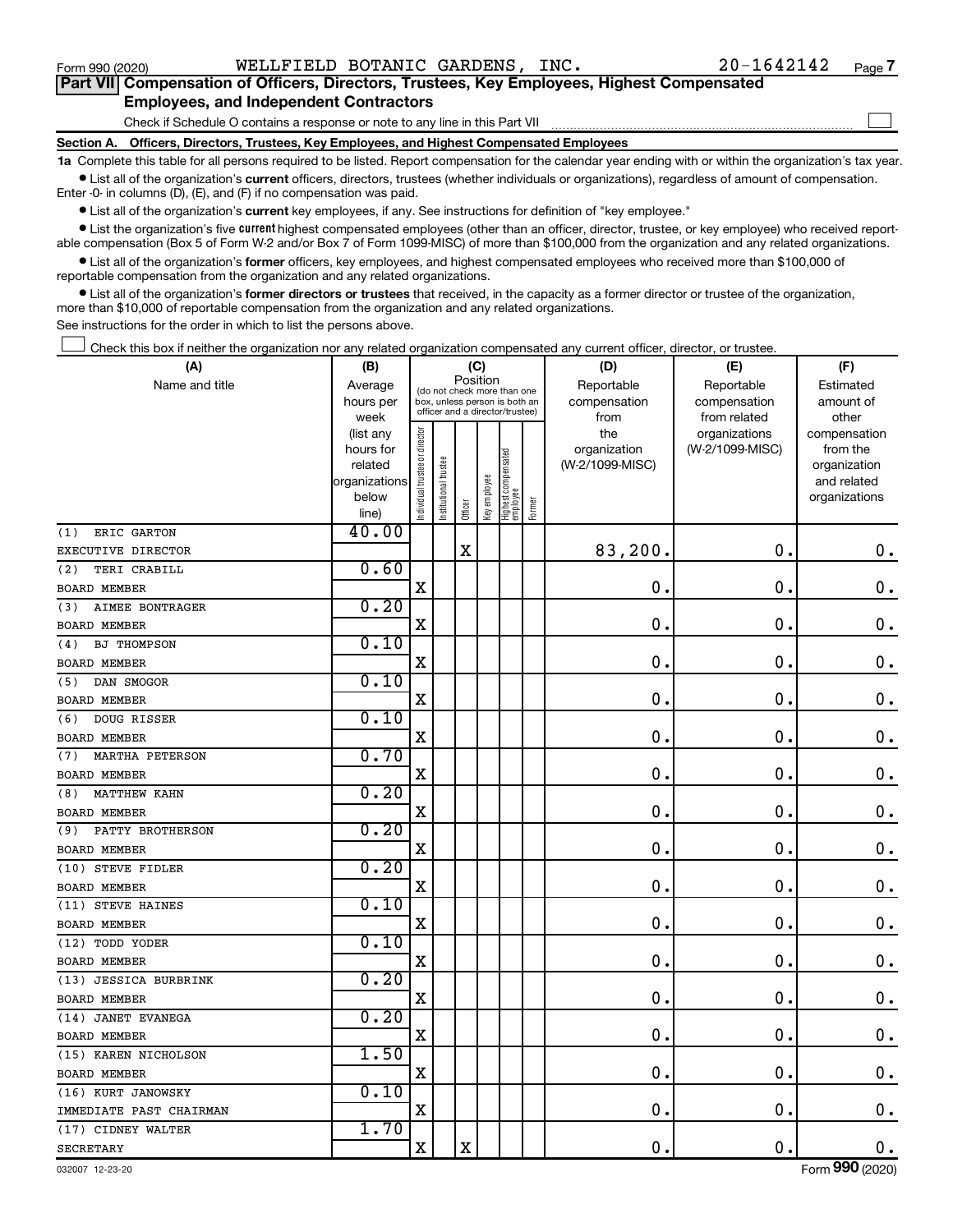|   | WELLFIELD BOTANIC GARDENS, INC.<br>Form 990 (2020)                                                                                                                                                                                  |                                                                      |                                |                       |         |                                                                                                                    |                                   |        |                                        | 20-1642142                       |                                           |                                                   |                                                                          | Page 8           |                                        |  |
|---|-------------------------------------------------------------------------------------------------------------------------------------------------------------------------------------------------------------------------------------|----------------------------------------------------------------------|--------------------------------|-----------------------|---------|--------------------------------------------------------------------------------------------------------------------|-----------------------------------|--------|----------------------------------------|----------------------------------|-------------------------------------------|---------------------------------------------------|--------------------------------------------------------------------------|------------------|----------------------------------------|--|
|   | <b>Part VII</b><br>Section A. Officers, Directors, Trustees, Key Employees, and Highest Compensated Employees (continued)                                                                                                           |                                                                      |                                |                       |         |                                                                                                                    |                                   |        |                                        |                                  |                                           |                                                   |                                                                          |                  |                                        |  |
|   | (A)<br>Name and title                                                                                                                                                                                                               | (B)<br>Average<br>hours per<br>week                                  |                                |                       |         | (C)<br>Position<br>(do not check more than one<br>box, unless person is both an<br>officer and a director/trustee) |                                   |        |                                        |                                  | (D)<br>Reportable<br>compensation<br>from | (E)<br>Reportable<br>compensation<br>from related |                                                                          |                  | (F)<br>Estimated<br>amount of<br>other |  |
|   |                                                                                                                                                                                                                                     | (list any<br>hours for<br>related<br>organizations<br>below<br>line) | Individual trustee or director | Institutional trustee | Officer | Key employee                                                                                                       | Highest compensated<br>  employee | Former | the<br>organization<br>(W-2/1099-MISC) | organizations<br>(W-2/1099-MISC) |                                           |                                                   | compensation<br>from the<br>organization<br>and related<br>organizations |                  |                                        |  |
|   | (18) TERRI RICKEL<br>TREASURER                                                                                                                                                                                                      | 2.00                                                                 | $\mathbf X$                    |                       | X       |                                                                                                                    |                                   |        | 0.                                     |                                  | 0.                                        |                                                   |                                                                          | $0$ .            |                                        |  |
|   | (19) JOEL DUTHIE                                                                                                                                                                                                                    | 0.50                                                                 |                                |                       |         |                                                                                                                    |                                   |        |                                        |                                  |                                           |                                                   |                                                                          |                  |                                        |  |
|   | VICE CHAIRMAN                                                                                                                                                                                                                       |                                                                      | X                              |                       | X       |                                                                                                                    |                                   |        | 0.                                     |                                  | 0.                                        |                                                   |                                                                          | 0.               |                                        |  |
|   | (20) KEN CARR                                                                                                                                                                                                                       | 0.20                                                                 |                                |                       |         |                                                                                                                    |                                   |        |                                        |                                  |                                           |                                                   |                                                                          |                  |                                        |  |
|   | CHAIRMAN                                                                                                                                                                                                                            |                                                                      | X                              |                       | X       |                                                                                                                    |                                   |        | 0.                                     |                                  | 0.                                        |                                                   |                                                                          | 0.               |                                        |  |
|   |                                                                                                                                                                                                                                     |                                                                      |                                |                       |         |                                                                                                                    |                                   |        |                                        |                                  |                                           |                                                   |                                                                          |                  |                                        |  |
|   |                                                                                                                                                                                                                                     |                                                                      |                                |                       |         |                                                                                                                    |                                   |        |                                        |                                  |                                           |                                                   |                                                                          |                  |                                        |  |
|   |                                                                                                                                                                                                                                     |                                                                      |                                |                       |         |                                                                                                                    |                                   |        |                                        |                                  |                                           |                                                   |                                                                          |                  |                                        |  |
|   |                                                                                                                                                                                                                                     |                                                                      |                                |                       |         |                                                                                                                    |                                   |        |                                        |                                  |                                           |                                                   |                                                                          |                  |                                        |  |
|   |                                                                                                                                                                                                                                     |                                                                      |                                |                       |         |                                                                                                                    |                                   |        |                                        |                                  |                                           |                                                   |                                                                          |                  |                                        |  |
|   |                                                                                                                                                                                                                                     |                                                                      |                                |                       |         |                                                                                                                    |                                   |        | 83,200.                                |                                  | σ.                                        |                                                   |                                                                          | $\overline{0}$ . |                                        |  |
|   | 1b Subtotal<br>c Total from continuation sheets to Part VII, Section A manuscreen continuum                                                                                                                                         |                                                                      |                                |                       |         |                                                                                                                    |                                   |        | $\overline{0}$                         |                                  | σ.                                        |                                                   |                                                                          | $\overline{0}$ . |                                        |  |
|   |                                                                                                                                                                                                                                     |                                                                      |                                |                       |         |                                                                                                                    |                                   |        | 83,200.                                |                                  | σ.                                        |                                                   |                                                                          | $\overline{0}$ . |                                        |  |
| 2 | Total number of individuals (including but not limited to those listed above) who received more than \$100,000 of reportable<br>compensation from the organization $\blacktriangleright$                                            |                                                                      |                                |                       |         |                                                                                                                    |                                   |        |                                        |                                  |                                           |                                                   |                                                                          | 0                |                                        |  |
|   |                                                                                                                                                                                                                                     |                                                                      |                                |                       |         |                                                                                                                    |                                   |        |                                        |                                  |                                           |                                                   | Yes                                                                      | No               |                                        |  |
| 3 | Did the organization list any former officer, director, trustee, key employee, or highest compensated employee on<br>line 1a? If "Yes," complete Schedule J for such individual manufactured content to the set of the set of the s |                                                                      |                                |                       |         |                                                                                                                    |                                   |        |                                        |                                  |                                           | 3                                                 |                                                                          | х                |                                        |  |
|   | For any individual listed on line 1a, is the sum of reportable compensation and other compensation from the organization<br>and related organizations greater than \$150,000? If "Yes," complete Schedule J for such individual     |                                                                      |                                |                       |         |                                                                                                                    |                                   |        |                                        |                                  |                                           | 4                                                 |                                                                          | х                |                                        |  |
| 5 | Did any person listed on line 1a receive or accrue compensation from any unrelated organization or individual for services                                                                                                          |                                                                      |                                |                       |         |                                                                                                                    |                                   |        |                                        |                                  |                                           |                                                   |                                                                          |                  |                                        |  |
|   | <b>Section B. Independent Contractors</b>                                                                                                                                                                                           |                                                                      |                                |                       |         |                                                                                                                    |                                   |        |                                        |                                  |                                           | 5                                                 |                                                                          | х                |                                        |  |
| 1 | Complete this table for your five highest compensated independent contractors that received more than \$100,000 of compensation from                                                                                                |                                                                      |                                |                       |         |                                                                                                                    |                                   |        |                                        |                                  |                                           |                                                   |                                                                          |                  |                                        |  |
|   | the organization. Report compensation for the calendar year ending with or within the organization's tax year.                                                                                                                      |                                                                      |                                |                       |         |                                                                                                                    |                                   |        |                                        |                                  |                                           |                                                   |                                                                          |                  |                                        |  |
|   | (A)<br>Name and business address                                                                                                                                                                                                    |                                                                      |                                | <b>NONE</b>           |         |                                                                                                                    |                                   |        | (B)<br>Description of services         |                                  |                                           | (C)<br>Compensation                               |                                                                          |                  |                                        |  |
|   |                                                                                                                                                                                                                                     |                                                                      |                                |                       |         |                                                                                                                    |                                   |        |                                        |                                  |                                           |                                                   |                                                                          |                  |                                        |  |
|   |                                                                                                                                                                                                                                     |                                                                      |                                |                       |         |                                                                                                                    |                                   |        |                                        |                                  |                                           |                                                   |                                                                          |                  |                                        |  |
|   |                                                                                                                                                                                                                                     |                                                                      |                                |                       |         |                                                                                                                    |                                   |        |                                        |                                  |                                           |                                                   |                                                                          |                  |                                        |  |
|   |                                                                                                                                                                                                                                     |                                                                      |                                |                       |         |                                                                                                                    |                                   |        |                                        |                                  |                                           |                                                   |                                                                          |                  |                                        |  |
|   |                                                                                                                                                                                                                                     |                                                                      |                                |                       |         |                                                                                                                    |                                   |        |                                        |                                  |                                           |                                                   |                                                                          |                  |                                        |  |
| 2 | Total number of independent contractors (including but not limited to those listed above) who received more than<br>\$100,000 of compensation from the organization                                                                 |                                                                      |                                |                       |         |                                                                                                                    | 0                                 |        |                                        |                                  |                                           |                                                   |                                                                          |                  |                                        |  |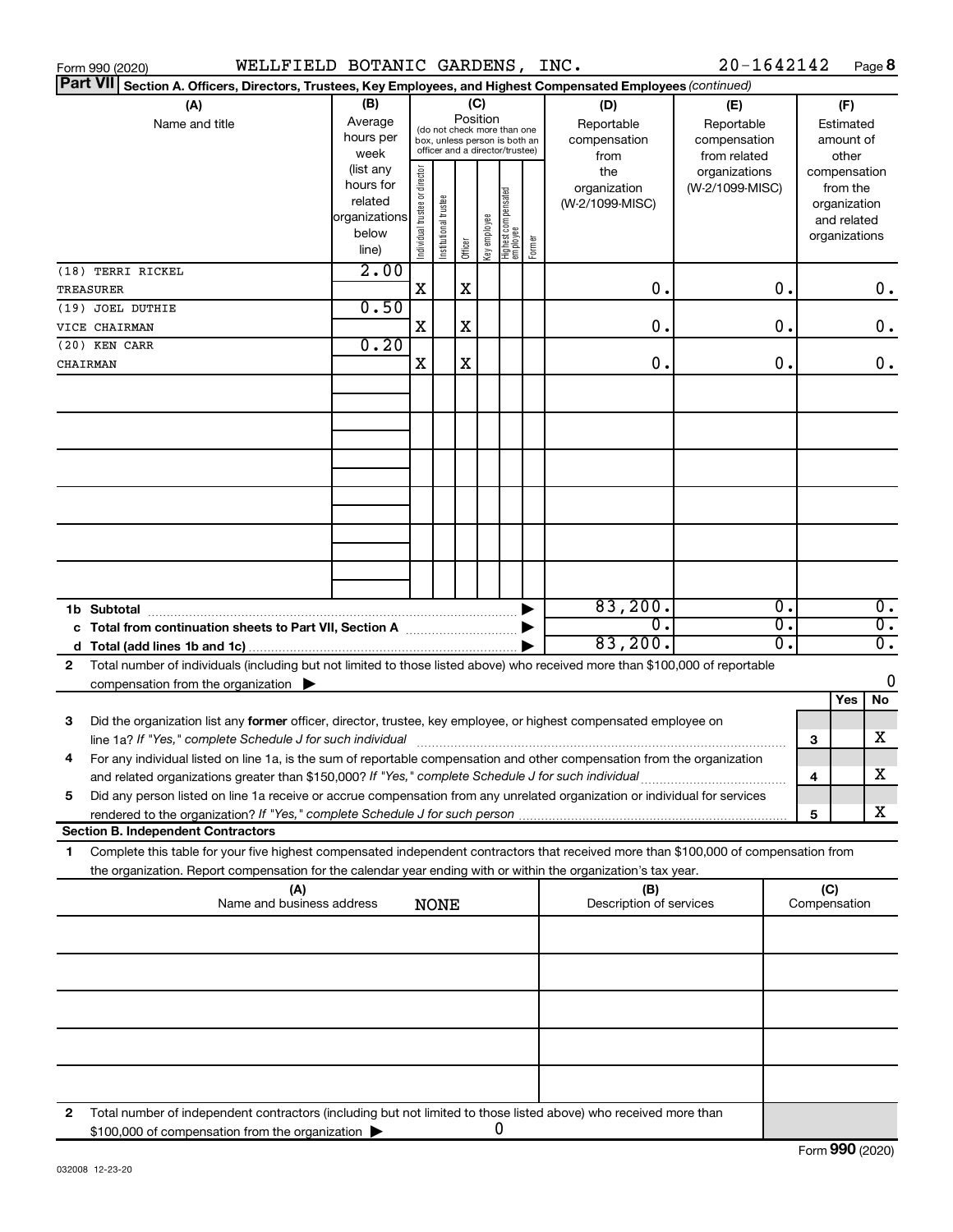|                                                           | <b>Part VIII</b>  | <b>Statement of Revenue</b>                                                                                                                                                                                                                                                                                                                                                                                                           |               |                                       |                               |                                                                 |
|-----------------------------------------------------------|-------------------|---------------------------------------------------------------------------------------------------------------------------------------------------------------------------------------------------------------------------------------------------------------------------------------------------------------------------------------------------------------------------------------------------------------------------------------|---------------|---------------------------------------|-------------------------------|-----------------------------------------------------------------|
|                                                           |                   |                                                                                                                                                                                                                                                                                                                                                                                                                                       |               |                                       |                               |                                                                 |
|                                                           |                   |                                                                                                                                                                                                                                                                                                                                                                                                                                       | Total revenue | Related or exempt<br>function revenue | Unrelated<br>business revenue | (D)<br>Revenue excluded<br>from tax under<br>sections 512 - 514 |
| Contributions, Gifts, Grants<br>and Other Similar Amounts | b<br>d<br>h       | 1 a Federated campaigns<br>1a<br>137,644.<br>1 <sub>b</sub><br>Membership dues<br>120,786.<br>1 <sub>c</sub><br>c Fundraising events<br>1d<br>Related organizations<br>$\overline{\phantom{a}}$<br>83,100.<br>Government grants (contributions)<br>1e<br>f All other contributions, gifts, grants, and<br>619,509.<br>similar amounts not included above<br>1f<br>$1g$ $\frac{1}{3}$<br>Noncash contributions included in lines 1a-1f | 961,039.      |                                       |                               |                                                                 |
|                                                           |                   | <b>Business Code</b>                                                                                                                                                                                                                                                                                                                                                                                                                  |               |                                       |                               |                                                                 |
| Program Service<br>Revenue                                | 2a<br>b<br>c<br>d | 561499<br>ADMISSIONS & PROGRAM F<br>the control of the control of the control of the control of the<br><u> 1989 - Johann Barbara, martin a</u>                                                                                                                                                                                                                                                                                        | 73,934.       | 73,934.                               |                               |                                                                 |
|                                                           | е                 |                                                                                                                                                                                                                                                                                                                                                                                                                                       |               |                                       |                               |                                                                 |
|                                                           | f                 |                                                                                                                                                                                                                                                                                                                                                                                                                                       | 73,934.       |                                       |                               |                                                                 |
|                                                           | 3<br>4            | Investment income (including dividends, interest, and<br>Income from investment of tax-exempt bond proceeds                                                                                                                                                                                                                                                                                                                           | 26,347.       |                                       |                               | 26,347.                                                         |
|                                                           | 5                 | (i) Real<br>(ii) Personal                                                                                                                                                                                                                                                                                                                                                                                                             |               |                                       |                               |                                                                 |
|                                                           | b                 | 17,462.<br>6a<br><b>6 a</b> Gross rents<br>$\overline{0}$ .<br>6b<br>Less: rental expenses<br>17,462.<br>6с<br>Rental income or (loss)                                                                                                                                                                                                                                                                                                |               |                                       |                               |                                                                 |
|                                                           | d                 | Net rental income or (loss)<br>▶                                                                                                                                                                                                                                                                                                                                                                                                      | 17,462.       | 17,462.                               |                               |                                                                 |
| Revenue                                                   |                   | (i) Securities<br>(ii) Other<br>7 a Gross amount from sales of<br>39,579.<br>11,653.<br>assets other than inventory<br>7a<br><b>b</b> Less: cost or other basis<br>$\frac{1,325}{38,254}$<br>0.<br>7b<br>and sales expenses<br>$7c$ 11,653.<br>c Gain or (loss)                                                                                                                                                                       |               |                                       |                               |                                                                 |
|                                                           |                   |                                                                                                                                                                                                                                                                                                                                                                                                                                       | 49,907.       |                                       |                               | 49,907.                                                         |
| $\tilde{\vec{b}}$                                         |                   | 8 a Gross income from fundraising events (not<br>120,786. of<br>including \$<br>contributions reported on line 1c). See<br>$ a_2 $ 231, 052.<br>$8b$ 182, 327.<br><b>b</b> Less: direct expenses                                                                                                                                                                                                                                      |               |                                       |                               |                                                                 |
|                                                           |                   | c Net income or (loss) from fundraising events                                                                                                                                                                                                                                                                                                                                                                                        | 48,725.       |                                       |                               | 48,725.                                                         |
|                                                           |                   | 9 a Gross income from gaming activities. See<br> 9a<br>9 <sub>b</sub>                                                                                                                                                                                                                                                                                                                                                                 |               |                                       |                               |                                                                 |
|                                                           |                   | c Net income or (loss) from gaming activities                                                                                                                                                                                                                                                                                                                                                                                         |               |                                       |                               |                                                                 |
|                                                           |                   | 10 a Gross sales of inventory, less returns<br>8,827.<br> 10a <br>3,896.<br>10bl<br><b>b</b> Less: cost of goods sold                                                                                                                                                                                                                                                                                                                 |               |                                       |                               |                                                                 |
|                                                           |                   | c Net income or (loss) from sales of inventory                                                                                                                                                                                                                                                                                                                                                                                        | 4,931.        | 4,931.                                |                               |                                                                 |
| Miscellaneous<br>Revenue                                  | 11 a              | <b>Business Code</b><br>900099<br>INSURANCE PROCEED INCO                                                                                                                                                                                                                                                                                                                                                                              | 1,858.        |                                       |                               | 1,858.                                                          |
|                                                           | b<br>c            |                                                                                                                                                                                                                                                                                                                                                                                                                                       |               |                                       |                               |                                                                 |
|                                                           | d                 |                                                                                                                                                                                                                                                                                                                                                                                                                                       |               |                                       |                               |                                                                 |
|                                                           |                   |                                                                                                                                                                                                                                                                                                                                                                                                                                       | 1,858.        |                                       |                               |                                                                 |
|                                                           | 12                |                                                                                                                                                                                                                                                                                                                                                                                                                                       | 1,184,203.    | 96,327.                               | $\overline{0}$ .              | 126,837.                                                        |

Form 990 (2020)  $\blacksquare$  WELLFIELD BOTANIC GARDENS, INC.  $20-1642142$  Page

**9**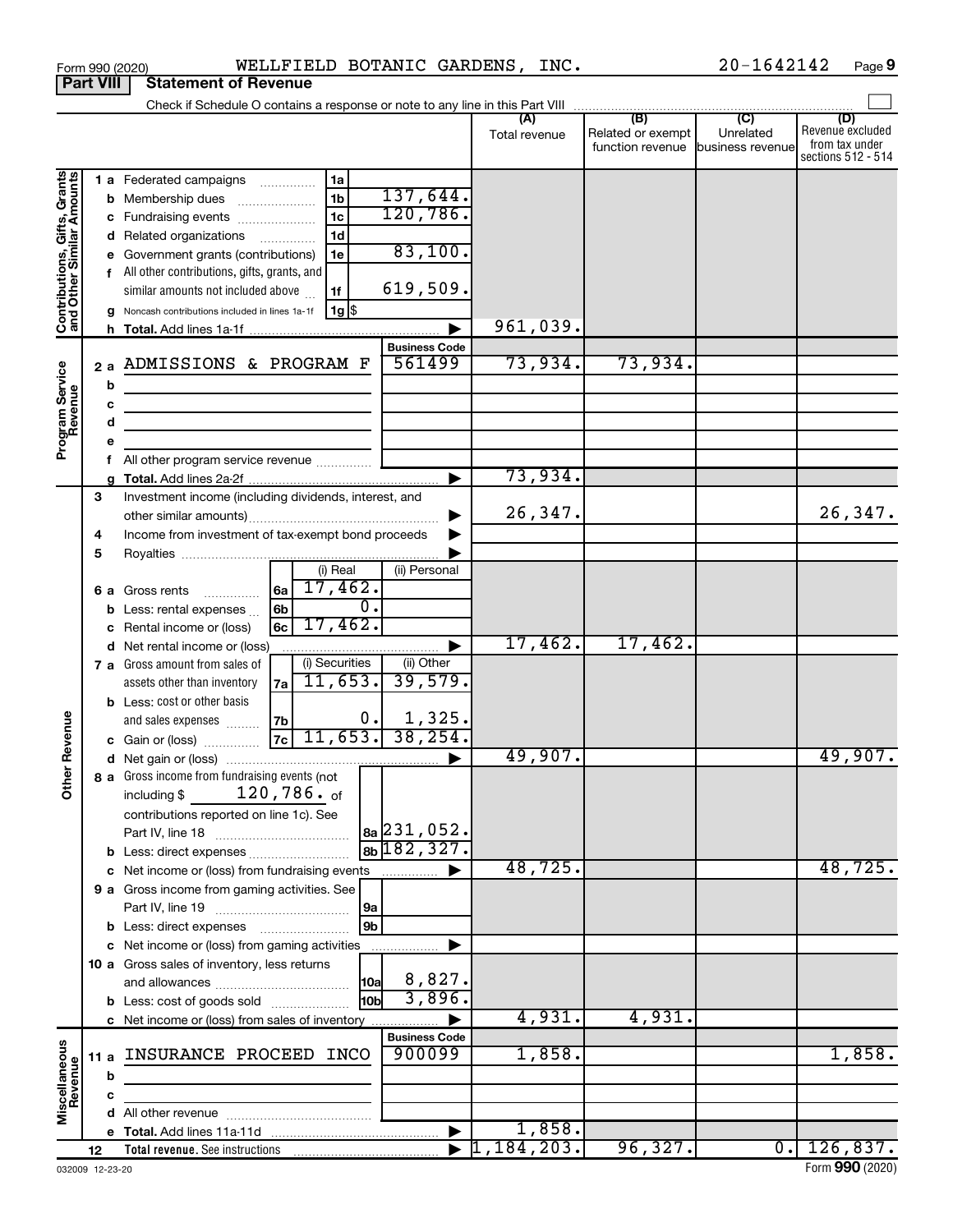Form 990 (2020) Page WELLFIELD BOTANIC GARDENS, INC. 20-1642142 **Part IX Statement of Functional Expenses**

20-1642142 Page 10

| Section 501(c)(3) and 501(c)(4) organizations must complete all columns. All other organizations must complete column (A). |                                                                                                      |                       |                                    |                                                      |                                |  |  |  |  |
|----------------------------------------------------------------------------------------------------------------------------|------------------------------------------------------------------------------------------------------|-----------------------|------------------------------------|------------------------------------------------------|--------------------------------|--|--|--|--|
| Check if Schedule O contains a response or note to any line in this Part IX.                                               |                                                                                                      |                       |                                    |                                                      |                                |  |  |  |  |
|                                                                                                                            | Do not include amounts reported on lines 6b,<br>7b, 8b, 9b, and 10b of Part VIII.                    | (A)<br>Total expenses | (B)<br>Program service<br>expenses | $\overline{C}$<br>Management and<br>general expenses | (D)<br>Fundraising<br>expenses |  |  |  |  |
| 1                                                                                                                          | Grants and other assistance to domestic organizations                                                |                       |                                    |                                                      |                                |  |  |  |  |
|                                                                                                                            | and domestic governments. See Part IV, line 21                                                       |                       |                                    |                                                      |                                |  |  |  |  |
| 2                                                                                                                          | Grants and other assistance to domestic                                                              |                       |                                    |                                                      |                                |  |  |  |  |
|                                                                                                                            | individuals. See Part IV, line 22                                                                    |                       |                                    |                                                      |                                |  |  |  |  |
| 3                                                                                                                          | Grants and other assistance to foreign                                                               |                       |                                    |                                                      |                                |  |  |  |  |
|                                                                                                                            | organizations, foreign governments, and foreign                                                      |                       |                                    |                                                      |                                |  |  |  |  |
|                                                                                                                            | individuals. See Part IV, lines 15 and 16                                                            |                       |                                    |                                                      |                                |  |  |  |  |
| 4                                                                                                                          | Benefits paid to or for members                                                                      |                       |                                    |                                                      |                                |  |  |  |  |
| 5                                                                                                                          | Compensation of current officers, directors,                                                         |                       |                                    |                                                      |                                |  |  |  |  |
|                                                                                                                            | trustees, and key employees                                                                          | 83,200.               |                                    | 83,200.                                              |                                |  |  |  |  |
| 6                                                                                                                          | Compensation not included above to disqualified                                                      |                       |                                    |                                                      |                                |  |  |  |  |
|                                                                                                                            | persons (as defined under section 4958(f)(1)) and                                                    |                       |                                    |                                                      |                                |  |  |  |  |
|                                                                                                                            | persons described in section 4958(c)(3)(B)                                                           |                       |                                    |                                                      |                                |  |  |  |  |
| 7                                                                                                                          | Other salaries and wages                                                                             | 352,892.              | 313,960.                           | 38,932.                                              |                                |  |  |  |  |
| 8                                                                                                                          | Pension plan accruals and contributions (include                                                     |                       |                                    |                                                      |                                |  |  |  |  |
|                                                                                                                            | section 401(k) and 403(b) employer contributions)                                                    |                       |                                    |                                                      |                                |  |  |  |  |
| 9                                                                                                                          |                                                                                                      | 100.                  |                                    | 100.                                                 |                                |  |  |  |  |
| 10                                                                                                                         |                                                                                                      | 32,232.               | 22,413.                            | 9,819.                                               |                                |  |  |  |  |
| 11                                                                                                                         | Fees for services (nonemployees):                                                                    |                       |                                    |                                                      |                                |  |  |  |  |
| a                                                                                                                          |                                                                                                      |                       |                                    |                                                      |                                |  |  |  |  |
|                                                                                                                            |                                                                                                      |                       |                                    |                                                      |                                |  |  |  |  |
|                                                                                                                            |                                                                                                      | 4,685.                |                                    | 4,685.                                               |                                |  |  |  |  |
|                                                                                                                            |                                                                                                      |                       |                                    |                                                      |                                |  |  |  |  |
| е                                                                                                                          | Professional fundraising services. See Part IV, line 17                                              |                       |                                    |                                                      |                                |  |  |  |  |
|                                                                                                                            | Investment management fees                                                                           |                       |                                    |                                                      |                                |  |  |  |  |
| g                                                                                                                          | Other. (If line 11g amount exceeds 10% of line 25,                                                   |                       | 792.                               |                                                      |                                |  |  |  |  |
|                                                                                                                            | column (A) amount, list line 11g expenses on Sch O.)                                                 | 3,398.<br>15,818.     |                                    | 2,606.                                               | 15,818.                        |  |  |  |  |
| 12                                                                                                                         |                                                                                                      | 44,053.               | 6,171.                             | 37,882.                                              |                                |  |  |  |  |
| 13                                                                                                                         |                                                                                                      | 15,599.               | 12, 155.                           | 3,444.                                               |                                |  |  |  |  |
| 14                                                                                                                         |                                                                                                      |                       |                                    |                                                      |                                |  |  |  |  |
| 15                                                                                                                         |                                                                                                      | 49,442.               | 46,889.                            | 2,553.                                               |                                |  |  |  |  |
| 16                                                                                                                         |                                                                                                      | 7,521.                |                                    | 7,521.                                               |                                |  |  |  |  |
| 17                                                                                                                         |                                                                                                      |                       |                                    |                                                      |                                |  |  |  |  |
| 18                                                                                                                         | Payments of travel or entertainment expenses<br>for any federal, state, or local public officials    |                       |                                    |                                                      |                                |  |  |  |  |
|                                                                                                                            | Conferences, conventions, and meetings                                                               | 7,052.                | 285.                               | 6,767.                                               |                                |  |  |  |  |
| 19<br>20                                                                                                                   | Interest                                                                                             | 66.                   |                                    | 66.                                                  |                                |  |  |  |  |
| 21                                                                                                                         |                                                                                                      |                       |                                    |                                                      |                                |  |  |  |  |
| 22                                                                                                                         | Depreciation, depletion, and amortization                                                            | 172,501.              | 167,560.                           | 4,941.                                               |                                |  |  |  |  |
| 23                                                                                                                         | Insurance                                                                                            | 24,929.               |                                    | 24,929.                                              |                                |  |  |  |  |
| 24                                                                                                                         | Other expenses. Itemize expenses not covered                                                         |                       |                                    |                                                      |                                |  |  |  |  |
|                                                                                                                            | above (List miscellaneous expenses on line 24e. If                                                   |                       |                                    |                                                      |                                |  |  |  |  |
|                                                                                                                            | line 24e amount exceeds 10% of line 25, column (A)<br>amount, list line 24e expenses on Schedule O.) |                       |                                    |                                                      |                                |  |  |  |  |
| a                                                                                                                          | REPAIRS AND MAINTENANCE                                                                              | 46,682.               | 46,682.                            |                                                      |                                |  |  |  |  |
| h                                                                                                                          | <b>GARDEN SUPPLIES</b>                                                                               | 33,389.               | 33,389.                            |                                                      |                                |  |  |  |  |
|                                                                                                                            | <b>EQUIPMENT RENTAL</b>                                                                              | 9,911.                | 9,911.                             |                                                      |                                |  |  |  |  |
| d                                                                                                                          | <b>EDUCATION</b>                                                                                     | 8,333.                | 8,333.                             |                                                      |                                |  |  |  |  |
|                                                                                                                            | e All other expenses                                                                                 | 11,500.               | 6,666.                             | 4,834.                                               |                                |  |  |  |  |
| 25                                                                                                                         | Total functional expenses. Add lines 1 through 24e                                                   | 923, 303.             | 675, 206.                          | 232, 279.                                            | 15,818.                        |  |  |  |  |
| 26                                                                                                                         | Joint costs. Complete this line only if the organization                                             |                       |                                    |                                                      |                                |  |  |  |  |
|                                                                                                                            | reported in column (B) joint costs from a combined                                                   |                       |                                    |                                                      |                                |  |  |  |  |
|                                                                                                                            | educational campaign and fundraising solicitation.                                                   |                       |                                    |                                                      |                                |  |  |  |  |
|                                                                                                                            | Check here $\blacktriangleright$<br>if following SOP 98-2 (ASC 958-720)                              |                       |                                    |                                                      |                                |  |  |  |  |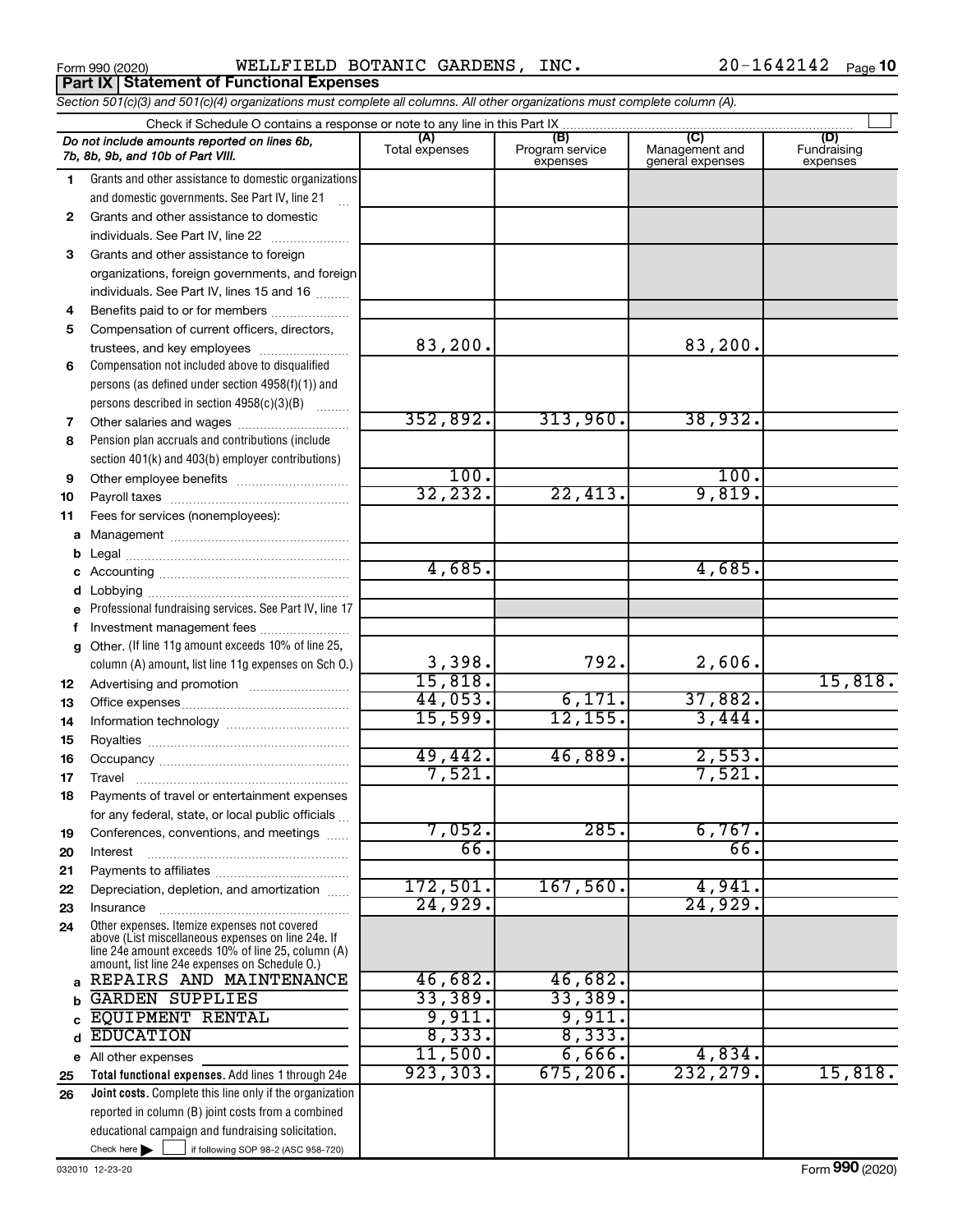| Form 990 (2020) | WELLFIELD BOTANIC GARDENS, INC. |  |  |  | $20 - 1642142$ Page 11 |  |  |
|-----------------|---------------------------------|--|--|--|------------------------|--|--|
|-----------------|---------------------------------|--|--|--|------------------------|--|--|

|                             | Part X | <b>Balance Sheet</b>                                                                                   |                 |            |                          |                 |                    |
|-----------------------------|--------|--------------------------------------------------------------------------------------------------------|-----------------|------------|--------------------------|-----------------|--------------------|
|                             |        |                                                                                                        |                 |            |                          |                 |                    |
|                             |        |                                                                                                        |                 |            | (A)<br>Beginning of year |                 | (B)<br>End of year |
|                             | 1      |                                                                                                        |                 |            | 110,952.                 | $\mathbf{1}$    | 258,870.           |
|                             | 2      |                                                                                                        |                 |            | 1,092,873.               | $\mathbf{2}$    | 1,119,194.         |
|                             | З      |                                                                                                        |                 |            | 8,199.                   | $\mathbf{3}$    | 61, 158.           |
|                             | 4      |                                                                                                        |                 |            | 15,644.                  | 4               | 0.                 |
|                             | 5      | Loans and other receivables from any current or former officer, director,                              |                 |            |                          |                 |                    |
|                             |        | trustee, key employee, creator or founder, substantial contributor, or 35%                             |                 |            |                          |                 |                    |
|                             |        | controlled entity or family member of any of these persons                                             |                 |            |                          | 5               |                    |
|                             | 6      | Loans and other receivables from other disqualified persons (as defined                                |                 |            |                          |                 |                    |
|                             |        | under section $4958(f)(1)$ , and persons described in section $4958(c)(3)(B)$                          |                 | $\ldots$   |                          | 6               |                    |
|                             | 7      |                                                                                                        |                 |            |                          | $\overline{7}$  |                    |
| Assets                      | 8      |                                                                                                        |                 |            | 10, 298.                 | 8               | 9,275.             |
|                             | 9      | Prepaid expenses and deferred charges                                                                  |                 |            | 7,128.                   | 9               | 16,043.            |
|                             |        | <b>10a</b> Land, buildings, and equipment: cost or other                                               |                 |            |                          |                 |                    |
|                             |        | basis. Complete Part VI of Schedule D    10a   6,402,379.                                              |                 |            |                          |                 |                    |
|                             |        | <b>b</b> Less: accumulated depreciation                                                                | 10 <sub>b</sub> | 1,132,050. | 5, 219, 167.             | 10 <sub>c</sub> | 5,270,329.         |
|                             | 11     |                                                                                                        |                 |            |                          | 11              |                    |
|                             | 12     |                                                                                                        |                 | 12         |                          |                 |                    |
|                             | 13     |                                                                                                        |                 | 13         |                          |                 |                    |
|                             | 14     |                                                                                                        |                 |            |                          | 14              |                    |
|                             | 15     |                                                                                                        | 788,432.        | 15         | 883,794.                 |                 |                    |
|                             | 16     |                                                                                                        |                 |            | 7, 252, 693.             | 16              | 7,618,663.         |
|                             | 17     |                                                                                                        |                 |            | 32, 361.                 | 17              | 23,982.            |
|                             | 18     |                                                                                                        |                 |            |                          | 18              |                    |
|                             | 19     |                                                                                                        |                 |            |                          | 19              | 13,460.            |
|                             | 20     |                                                                                                        |                 |            |                          | 20              |                    |
|                             | 21     | Escrow or custodial account liability. Complete Part IV of Schedule D                                  |                 |            |                          | 21              |                    |
| Liabilities                 | 22     | Loans and other payables to any current or former officer, director,                                   |                 |            |                          |                 |                    |
|                             |        | trustee, key employee, creator or founder, substantial contributor, or 35%                             |                 |            |                          |                 |                    |
|                             |        | controlled entity or family member of any of these persons                                             |                 |            |                          | 22              |                    |
|                             | 23     | Secured mortgages and notes payable to unrelated third parties                                         |                 |            |                          | 23              |                    |
|                             | 24     | Unsecured notes and loans payable to unrelated third parties                                           |                 |            |                          | 24              |                    |
|                             | 25     | Other liabilities (including federal income tax, payables to related third                             |                 |            |                          |                 |                    |
|                             |        | parties, and other liabilities not included on lines 17-24). Complete Part X<br>of Schedule D          |                 |            | 1,000.                   | 25              | 9,623.             |
|                             | 26     | Total liabilities. Add lines 17 through 25                                                             |                 |            | 33,361.                  | 26              | 47,065.            |
|                             |        | Organizations that follow FASB ASC 958, check here $\blacktriangleright \lfloor \underline{X} \rfloor$ |                 |            |                          |                 |                    |
|                             |        | and complete lines 27, 28, 32, and 33.                                                                 |                 |            |                          |                 |                    |
|                             | 27     |                                                                                                        |                 |            | 6,429,716.               | 27              | 6,452,627.         |
|                             | 28     |                                                                                                        |                 |            | 789,616.                 | 28              | 1,118,971.         |
|                             |        | Organizations that do not follow FASB ASC 958, check here $\blacktriangleright \bot$                   |                 |            |                          |                 |                    |
|                             |        | and complete lines 29 through 33.                                                                      |                 |            |                          |                 |                    |
|                             | 29     |                                                                                                        |                 |            |                          | 29              |                    |
|                             | 30     | Paid-in or capital surplus, or land, building, or equipment fund                                       |                 |            |                          | 30              |                    |
|                             | 31     | Retained earnings, endowment, accumulated income, or other funds                                       |                 |            |                          | 31              |                    |
| Net Assets or Fund Balances | 32     |                                                                                                        |                 |            | 7, 219, 332.             | 32              | 7,571,598.         |
|                             | 33     |                                                                                                        |                 |            | 7, 252, 693.             | 33              | 7,618,663.         |
|                             |        |                                                                                                        |                 |            |                          |                 | Form 990 (2020)    |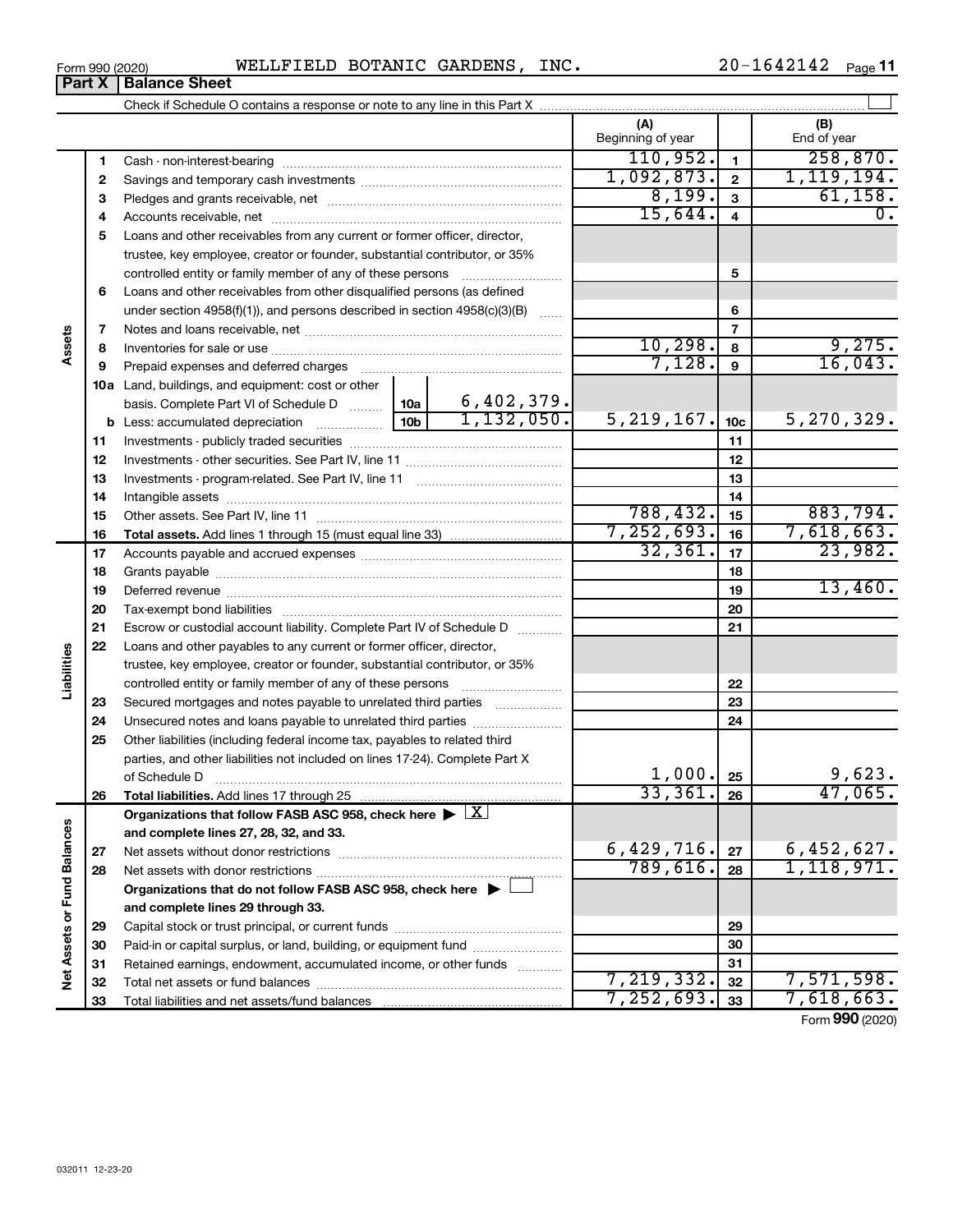| 032012 12-23-20 |  |  |
|-----------------|--|--|

| 2  |                                                                                                                                                                                                                                | $\mathbf{2}$   |                | 923, 303.  |          |  |
|----|--------------------------------------------------------------------------------------------------------------------------------------------------------------------------------------------------------------------------------|----------------|----------------|------------|----------|--|
| з  |                                                                                                                                                                                                                                | 3              |                |            | 260,900. |  |
| 4  |                                                                                                                                                                                                                                | 4              | 7, 219, 332.   |            |          |  |
| 5  |                                                                                                                                                                                                                                | 5              |                |            | 91,366.  |  |
| 6  |                                                                                                                                                                                                                                | 6              |                |            |          |  |
| 7  | Investment expenses www.communication.communication.com/interaction.com/interaction.com/interaction.com/interaction.com/interaction.com/interaction.com/interaction.com/interaction.com/interaction.com/interaction.com/intera | $\overline{7}$ |                |            |          |  |
| 8  | Prior period adjustments www.communication.communication.communication.com/                                                                                                                                                    | 8              |                |            |          |  |
| 9  | Other changes in net assets or fund balances (explain on Schedule O)                                                                                                                                                           | 9              |                |            | 0.       |  |
| 10 | Net assets or fund balances at end of year. Combine lines 3 through 9 (must equal Part X, line 32,                                                                                                                             |                |                |            |          |  |
|    |                                                                                                                                                                                                                                | 10             | 7,571,598.     |            |          |  |
|    | Part XII Financial Statements and Reporting                                                                                                                                                                                    |                |                |            |          |  |
|    |                                                                                                                                                                                                                                |                |                |            |          |  |
|    |                                                                                                                                                                                                                                |                |                | <b>Yes</b> | No       |  |
| 1  | Accounting method used to prepare the Form 990: $\Box$ Cash $\Box X$ Accrual $\Box$ Other                                                                                                                                      |                |                |            |          |  |
|    | If the organization changed its method of accounting from a prior year or checked "Other," explain in Schedule O.                                                                                                              |                |                |            |          |  |
|    | Were the organization's financial statements compiled or reviewed by an independent accountant?<br>2a                                                                                                                          |                |                |            |          |  |
|    | If "Yes," check a box below to indicate whether the financial statements for the year were compiled or reviewed on a                                                                                                           |                |                |            |          |  |
|    | separate basis, consolidated basis, or both:                                                                                                                                                                                   |                |                |            |          |  |
|    | Consolidated basis<br>Separate basis<br>Both consolidated and separate basis                                                                                                                                                   |                |                |            |          |  |
|    |                                                                                                                                                                                                                                |                | 2 <sub>b</sub> |            | х        |  |
|    | If "Yes," check a box below to indicate whether the financial statements for the year were audited on a separate basis,                                                                                                        |                |                |            |          |  |
|    | consolidated basis, or both:                                                                                                                                                                                                   |                |                |            |          |  |
|    | <b>Consolidated basis</b><br>Separate basis<br>Both consolidated and separate basis                                                                                                                                            |                |                |            |          |  |
|    | c If "Yes" to line 2a or 2b, does the organization have a committee that assumes responsibility for oversight of the audit,                                                                                                    |                |                |            |          |  |
|    |                                                                                                                                                                                                                                |                | 2c             |            |          |  |
|    | If the organization changed either its oversight process or selection process during the tax year, explain on Schedule O.                                                                                                      |                |                |            |          |  |
|    | 3a As a result of a federal award, was the organization required to undergo an audit or audits as set forth in the Single Audit                                                                                                |                |                |            |          |  |
|    |                                                                                                                                                                                                                                |                | За             |            | x        |  |
|    | <b>b</b> If "Yes," did the organization undergo the required audit or audits? If the organization did not undergo the required audit                                                                                           |                |                |            |          |  |
|    |                                                                                                                                                                                                                                |                | 3 <sub>b</sub> |            |          |  |

Form (2020) **990**

 $\Box$ 

1,184,203.

**1**

 $\perp$ 

| 20-1642142<br>INC.<br>WELLFIELD BOTANIC GARDENS,<br>Page<br>Form 990 (2020) |
|-----------------------------------------------------------------------------|
|-----------------------------------------------------------------------------|

Check if Schedule O contains a response or note to any line in this Part XI .................................

**1** Total revenue (must equal Part VIII, column (A), line 12) *www.www.www.www.www.www.www.*ww...

| Form 990 (2020) |                                             | WELLFIELD |
|-----------------|---------------------------------------------|-----------|
|                 | <b>Part XI Reconciliation of Net Assets</b> |           |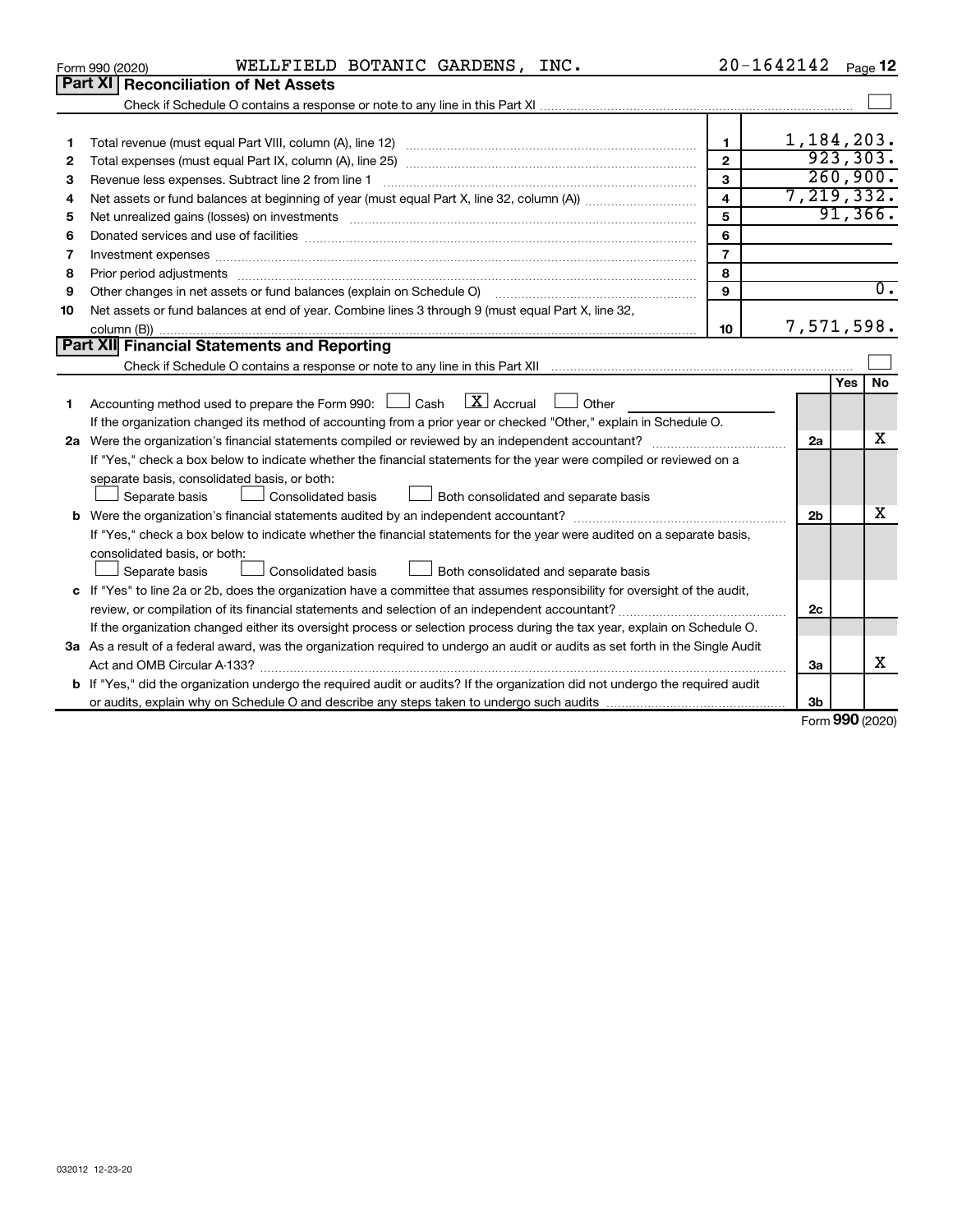**SCHEDULE A**

| (Form 990 or 990-EZ) |  |  |  |  |
|----------------------|--|--|--|--|
|----------------------|--|--|--|--|

## Form 990 or 990-EZ) **Public Charity Status and Public Support**<br>
Complete if the organization is a section 501(c)(3) organization or a section<br> **2020**

**4947(a)(1) nonexempt charitable trust.**

| OMB No 1545-0047                    |
|-------------------------------------|
| U                                   |
| <b>Open to Public</b><br>Inspection |

 $\exists$ 

|    |                 | Department of the Treasury<br>Attach to Form 990 or Form 990-EZ.<br>Internal Revenue Service<br>Go to www.irs.gov/Form990 for instructions and the latest information. |  |                                                                        | <b>Open to Public</b><br><b>Inspection</b>                                                                                                   |                                                                |    |                            |  |                                       |
|----|-----------------|------------------------------------------------------------------------------------------------------------------------------------------------------------------------|--|------------------------------------------------------------------------|----------------------------------------------------------------------------------------------------------------------------------------------|----------------------------------------------------------------|----|----------------------------|--|---------------------------------------|
|    |                 | Name of the organization                                                                                                                                               |  |                                                                        |                                                                                                                                              |                                                                |    |                            |  | <b>Employer identification number</b> |
|    |                 |                                                                                                                                                                        |  |                                                                        | WELLFIELD BOTANIC GARDENS, INC.                                                                                                              |                                                                |    |                            |  | $20 - 1642142$                        |
|    | Part I          |                                                                                                                                                                        |  |                                                                        | Reason for Public Charity Status. (All organizations must complete this part.) See instructions.                                             |                                                                |    |                            |  |                                       |
|    |                 |                                                                                                                                                                        |  |                                                                        | The organization is not a private foundation because it is: (For lines 1 through 12, check only one box.)                                    |                                                                |    |                            |  |                                       |
| 1  |                 |                                                                                                                                                                        |  |                                                                        | A church, convention of churches, or association of churches described in section 170(b)(1)(A)(i).                                           |                                                                |    |                            |  |                                       |
| 2  |                 |                                                                                                                                                                        |  |                                                                        | A school described in section 170(b)(1)(A)(ii). (Attach Schedule E (Form 990 or 990-EZ).)                                                    |                                                                |    |                            |  |                                       |
| 3  |                 |                                                                                                                                                                        |  |                                                                        | A hospital or a cooperative hospital service organization described in section 170(b)(1)(A)(iii).                                            |                                                                |    |                            |  |                                       |
| 4  |                 |                                                                                                                                                                        |  |                                                                        | A medical research organization operated in conjunction with a hospital described in section 170(b)(1)(A)(iii). Enter the hospital's name,   |                                                                |    |                            |  |                                       |
|    |                 | city, and state:                                                                                                                                                       |  |                                                                        |                                                                                                                                              |                                                                |    |                            |  |                                       |
| 5  |                 |                                                                                                                                                                        |  |                                                                        | An organization operated for the benefit of a college or university owned or operated by a governmental unit described in                    |                                                                |    |                            |  |                                       |
|    |                 |                                                                                                                                                                        |  | section 170(b)(1)(A)(iv). (Complete Part II.)                          |                                                                                                                                              |                                                                |    |                            |  |                                       |
| 6  |                 |                                                                                                                                                                        |  |                                                                        |                                                                                                                                              |                                                                |    |                            |  |                                       |
|    | $7 \mid X \mid$ |                                                                                                                                                                        |  |                                                                        | A federal, state, or local government or governmental unit described in section 170(b)(1)(A)(v).                                             |                                                                |    |                            |  |                                       |
|    |                 |                                                                                                                                                                        |  |                                                                        | An organization that normally receives a substantial part of its support from a governmental unit or from the general public described in    |                                                                |    |                            |  |                                       |
|    |                 |                                                                                                                                                                        |  | section 170(b)(1)(A)(vi). (Complete Part II.)                          |                                                                                                                                              |                                                                |    |                            |  |                                       |
| 8  |                 |                                                                                                                                                                        |  |                                                                        | A community trust described in section 170(b)(1)(A)(vi). (Complete Part II.)                                                                 |                                                                |    |                            |  |                                       |
| 9  |                 |                                                                                                                                                                        |  |                                                                        | An agricultural research organization described in section 170(b)(1)(A)(ix) operated in conjunction with a land-grant college                |                                                                |    |                            |  |                                       |
|    |                 |                                                                                                                                                                        |  |                                                                        | or university or a non-land-grant college of agriculture (see instructions). Enter the name, city, and state of the college or               |                                                                |    |                            |  |                                       |
|    |                 | university:                                                                                                                                                            |  |                                                                        |                                                                                                                                              |                                                                |    |                            |  |                                       |
| 10 |                 |                                                                                                                                                                        |  |                                                                        | An organization that normally receives (1) more than 33 1/3% of its support from contributions, membership fees, and gross receipts from     |                                                                |    |                            |  |                                       |
|    |                 |                                                                                                                                                                        |  |                                                                        | activities related to its exempt functions, subject to certain exceptions; and (2) no more than 33 1/3% of its support from gross investment |                                                                |    |                            |  |                                       |
|    |                 |                                                                                                                                                                        |  |                                                                        | income and unrelated business taxable income (less section 511 tax) from businesses acquired by the organization after June 30, 1975.        |                                                                |    |                            |  |                                       |
|    |                 |                                                                                                                                                                        |  | See section 509(a)(2). (Complete Part III.)                            |                                                                                                                                              |                                                                |    |                            |  |                                       |
| 11 |                 |                                                                                                                                                                        |  |                                                                        | An organization organized and operated exclusively to test for public safety. See section 509(a)(4).                                         |                                                                |    |                            |  |                                       |
| 12 |                 |                                                                                                                                                                        |  |                                                                        | An organization organized and operated exclusively for the benefit of, to perform the functions of, or to carry out the purposes of one or   |                                                                |    |                            |  |                                       |
|    |                 |                                                                                                                                                                        |  |                                                                        | more publicly supported organizations described in section 509(a)(1) or section 509(a)(2). See section 509(a)(3). Check the box in           |                                                                |    |                            |  |                                       |
|    |                 |                                                                                                                                                                        |  |                                                                        | lines 12a through 12d that describes the type of supporting organization and complete lines 12e, 12f, and 12g.                               |                                                                |    |                            |  |                                       |
| а  |                 |                                                                                                                                                                        |  |                                                                        | Type I. A supporting organization operated, supervised, or controlled by its supported organization(s), typically by giving                  |                                                                |    |                            |  |                                       |
|    |                 |                                                                                                                                                                        |  |                                                                        | the supported organization(s) the power to regularly appoint or elect a majority of the directors or trustees of the supporting              |                                                                |    |                            |  |                                       |
|    |                 |                                                                                                                                                                        |  | organization. You must complete Part IV, Sections A and B.             |                                                                                                                                              |                                                                |    |                            |  |                                       |
| b  |                 |                                                                                                                                                                        |  |                                                                        | Type II. A supporting organization supervised or controlled in connection with its supported organization(s), by having                      |                                                                |    |                            |  |                                       |
|    |                 |                                                                                                                                                                        |  |                                                                        | control or management of the supporting organization vested in the same persons that control or manage the supported                         |                                                                |    |                            |  |                                       |
|    |                 |                                                                                                                                                                        |  | organization(s). You must complete Part IV, Sections A and C.          |                                                                                                                                              |                                                                |    |                            |  |                                       |
| с  |                 |                                                                                                                                                                        |  |                                                                        | Type III functionally integrated. A supporting organization operated in connection with, and functionally integrated with,                   |                                                                |    |                            |  |                                       |
|    |                 |                                                                                                                                                                        |  |                                                                        | its supported organization(s) (see instructions). You must complete Part IV, Sections A, D, and E.                                           |                                                                |    |                            |  |                                       |
| d  |                 |                                                                                                                                                                        |  |                                                                        | Type III non-functionally integrated. A supporting organization operated in connection with its supported organization(s)                    |                                                                |    |                            |  |                                       |
|    |                 |                                                                                                                                                                        |  |                                                                        | that is not functionally integrated. The organization generally must satisfy a distribution requirement and an attentiveness                 |                                                                |    |                            |  |                                       |
|    |                 |                                                                                                                                                                        |  |                                                                        | requirement (see instructions). You must complete Part IV, Sections A and D, and Part V.                                                     |                                                                |    |                            |  |                                       |
| е  |                 |                                                                                                                                                                        |  |                                                                        | Check this box if the organization received a written determination from the IRS that it is a Type I, Type II, Type III                      |                                                                |    |                            |  |                                       |
|    |                 |                                                                                                                                                                        |  |                                                                        | functionally integrated, or Type III non-functionally integrated supporting organization.                                                    |                                                                |    |                            |  |                                       |
|    |                 |                                                                                                                                                                        |  |                                                                        |                                                                                                                                              |                                                                |    |                            |  |                                       |
| a  |                 |                                                                                                                                                                        |  | Provide the following information about the supported organization(s). |                                                                                                                                              |                                                                |    |                            |  |                                       |
|    |                 | (i) Name of supported                                                                                                                                                  |  | (ii) EIN                                                               | (iii) Type of organization                                                                                                                   | (iv) Is the organization listed<br>in your governing document? |    | (v) Amount of monetary     |  | (vi) Amount of other                  |
|    |                 | organization                                                                                                                                                           |  |                                                                        | (described on lines 1-10<br>above (see instructions))                                                                                        | Yes                                                            | No | support (see instructions) |  | support (see instructions)            |
|    |                 |                                                                                                                                                                        |  |                                                                        |                                                                                                                                              |                                                                |    |                            |  |                                       |
|    |                 |                                                                                                                                                                        |  |                                                                        |                                                                                                                                              |                                                                |    |                            |  |                                       |
|    |                 |                                                                                                                                                                        |  |                                                                        |                                                                                                                                              |                                                                |    |                            |  |                                       |
|    |                 |                                                                                                                                                                        |  |                                                                        |                                                                                                                                              |                                                                |    |                            |  |                                       |
|    |                 |                                                                                                                                                                        |  |                                                                        |                                                                                                                                              |                                                                |    |                            |  |                                       |
|    |                 |                                                                                                                                                                        |  |                                                                        |                                                                                                                                              |                                                                |    |                            |  |                                       |
|    |                 |                                                                                                                                                                        |  |                                                                        |                                                                                                                                              |                                                                |    |                            |  |                                       |
|    |                 |                                                                                                                                                                        |  |                                                                        |                                                                                                                                              |                                                                |    |                            |  |                                       |
|    |                 |                                                                                                                                                                        |  |                                                                        |                                                                                                                                              |                                                                |    |                            |  |                                       |
|    |                 |                                                                                                                                                                        |  |                                                                        |                                                                                                                                              |                                                                |    |                            |  |                                       |
|    |                 |                                                                                                                                                                        |  |                                                                        |                                                                                                                                              |                                                                |    |                            |  |                                       |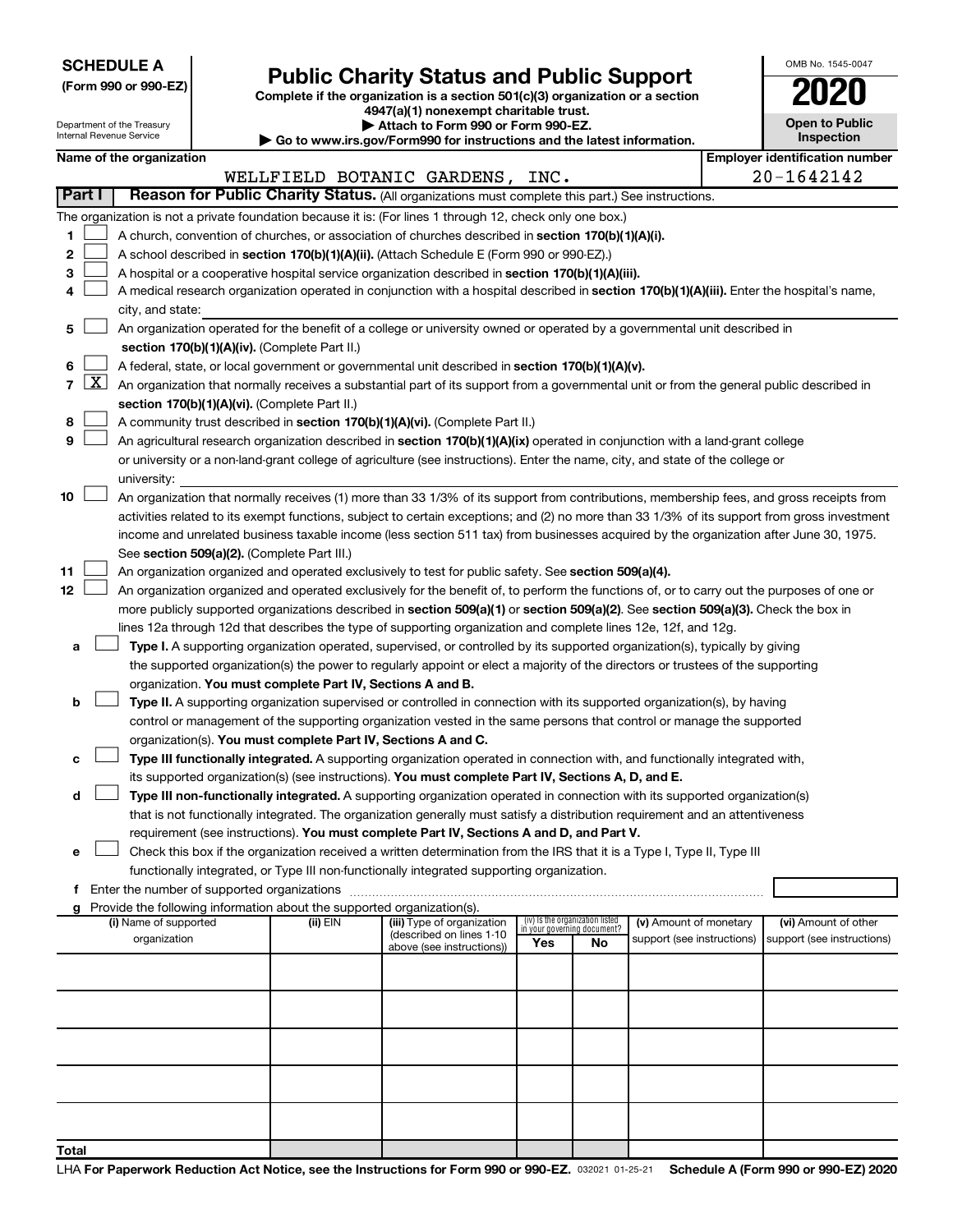## Schedule A (Form 990 or 990-EZ) 2020 Page WELLFIELD BOTANIC GARDENS, INC. 20-1642142

**Part II Support Schedule for Organizations Described in Sections 170(b)(1)(A)(iv) and 170(b)(1)(A)(vi)**

(Complete only if you checked the box on line 5, 7, or 8 of Part I or if the organization failed to qualify under Part III. If the organization fails to qualify under the tests listed below, please complete Part III.)

| <b>Section A. Public Support</b>                                                                                                                                                                                                                                                                                                                                                                                |           |              |            |            |          |              |
|-----------------------------------------------------------------------------------------------------------------------------------------------------------------------------------------------------------------------------------------------------------------------------------------------------------------------------------------------------------------------------------------------------------------|-----------|--------------|------------|------------|----------|--------------|
| Calendar year (or fiscal year beginning in)                                                                                                                                                                                                                                                                                                                                                                     | (a) 2016  | (b) 2017     | $(c)$ 2018 | $(d)$ 2019 | (e) 2020 | (f) Total    |
| 1 Gifts, grants, contributions, and                                                                                                                                                                                                                                                                                                                                                                             |           |              |            |            |          |              |
| membership fees received. (Do not                                                                                                                                                                                                                                                                                                                                                                               |           |              |            |            |          |              |
| include any "unusual grants.")                                                                                                                                                                                                                                                                                                                                                                                  | 743,275.  | 1, 183, 258. | 996,770.   | 664,231.   | 961,039. | 4,548,573.   |
| 2 Tax revenues levied for the organ-                                                                                                                                                                                                                                                                                                                                                                            |           |              |            |            |          |              |
| ization's benefit and either paid to                                                                                                                                                                                                                                                                                                                                                                            |           |              |            |            |          |              |
| or expended on its behalf                                                                                                                                                                                                                                                                                                                                                                                       |           |              |            |            |          |              |
| 3 The value of services or facilities                                                                                                                                                                                                                                                                                                                                                                           |           |              |            |            |          |              |
| furnished by a governmental unit to                                                                                                                                                                                                                                                                                                                                                                             |           |              |            |            |          |              |
| the organization without charge                                                                                                                                                                                                                                                                                                                                                                                 |           |              |            |            |          |              |
| 4 Total. Add lines 1 through 3                                                                                                                                                                                                                                                                                                                                                                                  | 743,275.  | 1, 183, 258. | 996,770.   | 664, 231.  | 961,039. | 4,548,573.   |
| 5 The portion of total contributions                                                                                                                                                                                                                                                                                                                                                                            |           |              |            |            |          |              |
| by each person (other than a                                                                                                                                                                                                                                                                                                                                                                                    |           |              |            |            |          |              |
| governmental unit or publicly                                                                                                                                                                                                                                                                                                                                                                                   |           |              |            |            |          |              |
| supported organization) included                                                                                                                                                                                                                                                                                                                                                                                |           |              |            |            |          |              |
| on line 1 that exceeds 2% of the                                                                                                                                                                                                                                                                                                                                                                                |           |              |            |            |          |              |
| amount shown on line 11,                                                                                                                                                                                                                                                                                                                                                                                        |           |              |            |            |          |              |
| column (f)                                                                                                                                                                                                                                                                                                                                                                                                      |           |              |            |            |          | 1,371,047.   |
| 6 Public support. Subtract line 5 from line 4.                                                                                                                                                                                                                                                                                                                                                                  |           |              |            |            |          | 3, 177, 526. |
| <b>Section B. Total Support</b>                                                                                                                                                                                                                                                                                                                                                                                 |           |              |            |            |          |              |
| Calendar year (or fiscal year beginning in)                                                                                                                                                                                                                                                                                                                                                                     | (a) 2016  | (b) 2017     | $(c)$ 2018 | $(d)$ 2019 | (e) 2020 | (f) Total    |
| 7 Amounts from line 4                                                                                                                                                                                                                                                                                                                                                                                           | 743, 275. | 1, 183, 258. | 996,770.   | 664,231    | 961,039. | 4,548,573.   |
| 8 Gross income from interest,                                                                                                                                                                                                                                                                                                                                                                                   |           |              |            |            |          |              |
| dividends, payments received on                                                                                                                                                                                                                                                                                                                                                                                 |           |              |            |            |          |              |
|                                                                                                                                                                                                                                                                                                                                                                                                                 |           |              |            |            |          |              |
| securities loans, rents, royalties,<br>and income from similar sources                                                                                                                                                                                                                                                                                                                                          | 9,770.    | 26,018.      | 37,524.    | 31,805.    | 43,809.  | 148,926.     |
|                                                                                                                                                                                                                                                                                                                                                                                                                 |           |              |            |            |          |              |
| 9 Net income from unrelated business                                                                                                                                                                                                                                                                                                                                                                            |           |              |            |            |          |              |
| activities, whether or not the                                                                                                                                                                                                                                                                                                                                                                                  |           | 31,634.      | 40,471.    | 20,354.    | 48,725.  | 141,184.     |
| business is regularly carried on                                                                                                                                                                                                                                                                                                                                                                                |           |              |            |            |          |              |
| 10 Other income. Do not include gain                                                                                                                                                                                                                                                                                                                                                                            |           |              |            |            |          |              |
| or loss from the sale of capital                                                                                                                                                                                                                                                                                                                                                                                | 5,302.    | 7,477.       | 8,590.     | 9,466.     | 6,789.   | 37,624.      |
| assets (Explain in Part VI.)                                                                                                                                                                                                                                                                                                                                                                                    |           |              |            |            |          | 4,876,307.   |
| 11 Total support. Add lines 7 through 10                                                                                                                                                                                                                                                                                                                                                                        |           |              |            |            |          | 300, 222.    |
| <b>12</b> Gross receipts from related activities, etc. (see instructions)                                                                                                                                                                                                                                                                                                                                       |           |              |            |            | 12       |              |
| 13 First 5 years. If the Form 990 is for the organization's first, second, third, fourth, or fifth tax year as a section 501(c)(3)                                                                                                                                                                                                                                                                              |           |              |            |            |          |              |
| organization, check this box and stop here contain and the contained and the contained and stop here contained and stop here contained and stop here and stop here are all the contained and stop here are all the contained a<br><b>Section C. Computation of Public Support Percentage</b>                                                                                                                    |           |              |            |            |          |              |
|                                                                                                                                                                                                                                                                                                                                                                                                                 |           |              |            |            |          | 65.16        |
|                                                                                                                                                                                                                                                                                                                                                                                                                 |           |              |            |            | 14       | %<br>70.52   |
|                                                                                                                                                                                                                                                                                                                                                                                                                 |           |              |            |            | 15       | %            |
| 16a 33 1/3% support test - 2020. If the organization did not check the box on line 13, and line 14 is 33 1/3% or more, check this box and                                                                                                                                                                                                                                                                       |           |              |            |            |          |              |
| $\blacktriangleright$ $\mathbf{X}$<br>stop here. The organization qualifies as a publicly supported organization manufactured content and the organization manufactured and the state of the state of the state of the state of the state of the state of the state<br>b 33 1/3% support test - 2019. If the organization did not check a box on line 13 or 16a, and line 15 is 33 1/3% or more, check this box |           |              |            |            |          |              |
|                                                                                                                                                                                                                                                                                                                                                                                                                 |           |              |            |            |          |              |
|                                                                                                                                                                                                                                                                                                                                                                                                                 |           |              |            |            |          |              |
| 17a 10% -facts-and-circumstances test - 2020. If the organization did not check a box on line 13, 16a, or 16b, and line 14 is 10% or more,                                                                                                                                                                                                                                                                      |           |              |            |            |          |              |
| and if the organization meets the facts-and-circumstances test, check this box and stop here. Explain in Part VI how the organization                                                                                                                                                                                                                                                                           |           |              |            |            |          |              |
| meets the facts-and-circumstances test. The organization qualifies as a publicly supported organization                                                                                                                                                                                                                                                                                                         |           |              |            |            |          |              |
| <b>b 10%</b> -facts-and-circumstances test - 2019. If the organization did not check a box on line 13, 16a, 16b, or 17a, and line 15 is 10% or                                                                                                                                                                                                                                                                  |           |              |            |            |          |              |
| more, and if the organization meets the facts-and-circumstances test, check this box and stop here. Explain in Part VI how the                                                                                                                                                                                                                                                                                  |           |              |            |            |          |              |
| organization meets the facts-and-circumstances test. The organization qualifies as a publicly supported organization                                                                                                                                                                                                                                                                                            |           |              |            |            |          |              |
| 18 Private foundation. If the organization did not check a box on line 13, 16a, 16b, 17a, or 17b, check this box and see instructions                                                                                                                                                                                                                                                                           |           |              |            |            |          |              |

**Schedule A (Form 990 or 990-EZ) 2020**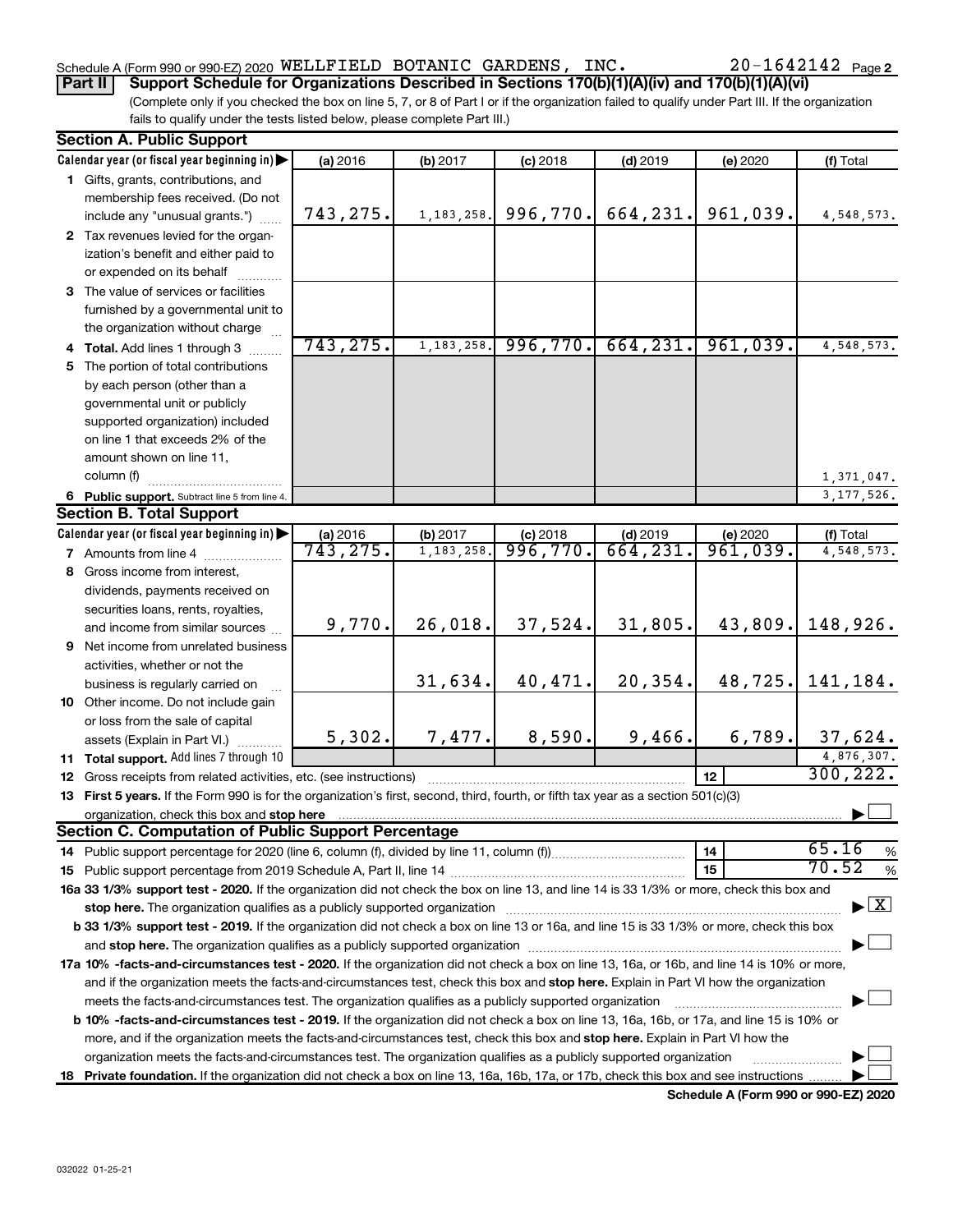## Schedule A (Form 990 or 990-EZ) 2020 Page WELLFIELD BOTANIC GARDENS, INC. 20-1642142**Part III Support Schedule for Organizations Described in Section 509(a)(2)**

(Complete only if you checked the box on line 10 of Part I or if the organization failed to qualify under Part II. If the organization fails to qualify under the tests listed below, please complete Part II.)

| <b>Section A. Public Support</b>                                                                                                                 |          |          |            |            |          |           |
|--------------------------------------------------------------------------------------------------------------------------------------------------|----------|----------|------------|------------|----------|-----------|
| Calendar year (or fiscal year beginning in)                                                                                                      | (a) 2016 | (b) 2017 | $(c)$ 2018 | $(d)$ 2019 | (e) 2020 | (f) Total |
| 1 Gifts, grants, contributions, and                                                                                                              |          |          |            |            |          |           |
| membership fees received. (Do not                                                                                                                |          |          |            |            |          |           |
| include any "unusual grants.")                                                                                                                   |          |          |            |            |          |           |
| 2 Gross receipts from admissions,                                                                                                                |          |          |            |            |          |           |
| merchandise sold or services per-                                                                                                                |          |          |            |            |          |           |
| formed, or facilities furnished in                                                                                                               |          |          |            |            |          |           |
| any activity that is related to the<br>organization's tax-exempt purpose                                                                         |          |          |            |            |          |           |
| 3 Gross receipts from activities that                                                                                                            |          |          |            |            |          |           |
| are not an unrelated trade or bus-                                                                                                               |          |          |            |            |          |           |
| iness under section 513                                                                                                                          |          |          |            |            |          |           |
| 4 Tax revenues levied for the organ-                                                                                                             |          |          |            |            |          |           |
| ization's benefit and either paid to                                                                                                             |          |          |            |            |          |           |
| or expended on its behalf                                                                                                                        |          |          |            |            |          |           |
| 5 The value of services or facilities                                                                                                            |          |          |            |            |          |           |
| furnished by a governmental unit to                                                                                                              |          |          |            |            |          |           |
| the organization without charge                                                                                                                  |          |          |            |            |          |           |
| <b>6 Total.</b> Add lines 1 through 5                                                                                                            |          |          |            |            |          |           |
| 7a Amounts included on lines 1, 2, and                                                                                                           |          |          |            |            |          |           |
| 3 received from disqualified persons                                                                                                             |          |          |            |            |          |           |
| <b>b</b> Amounts included on lines 2 and 3 received                                                                                              |          |          |            |            |          |           |
| from other than disqualified persons that                                                                                                        |          |          |            |            |          |           |
| exceed the greater of \$5,000 or 1% of the                                                                                                       |          |          |            |            |          |           |
| amount on line 13 for the year                                                                                                                   |          |          |            |            |          |           |
| c Add lines 7a and 7b                                                                                                                            |          |          |            |            |          |           |
| 8 Public support. (Subtract line 7c from line 6.)                                                                                                |          |          |            |            |          |           |
| <b>Section B. Total Support</b>                                                                                                                  |          |          |            |            |          |           |
| Calendar year (or fiscal year beginning in)                                                                                                      | (a) 2016 | (b) 2017 | (c) 2018   | $(d)$ 2019 | (e) 2020 | (f) Total |
| 9 Amounts from line 6                                                                                                                            |          |          |            |            |          |           |
| <b>10a</b> Gross income from interest,<br>dividends, payments received on                                                                        |          |          |            |            |          |           |
| securities loans, rents, royalties,                                                                                                              |          |          |            |            |          |           |
| and income from similar sources                                                                                                                  |          |          |            |            |          |           |
| <b>b</b> Unrelated business taxable income                                                                                                       |          |          |            |            |          |           |
| (less section 511 taxes) from businesses                                                                                                         |          |          |            |            |          |           |
| acquired after June 30, 1975<br>$\frac{1}{2}$                                                                                                    |          |          |            |            |          |           |
| c Add lines 10a and 10b                                                                                                                          |          |          |            |            |          |           |
| 11 Net income from unrelated business                                                                                                            |          |          |            |            |          |           |
| activities not included in line 10b.<br>whether or not the business is                                                                           |          |          |            |            |          |           |
| regularly carried on                                                                                                                             |          |          |            |            |          |           |
| <b>12</b> Other income. Do not include gain                                                                                                      |          |          |            |            |          |           |
| or loss from the sale of capital<br>assets (Explain in Part VI.)                                                                                 |          |          |            |            |          |           |
| <b>13</b> Total support. (Add lines 9, 10c, 11, and 12.)                                                                                         |          |          |            |            |          |           |
| 14 First 5 years. If the Form 990 is for the organization's first, second, third, fourth, or fifth tax year as a section 501(c)(3) organization, |          |          |            |            |          |           |
|                                                                                                                                                  |          |          |            |            |          |           |
| Section C. Computation of Public Support Percentage                                                                                              |          |          |            |            |          |           |
|                                                                                                                                                  |          |          |            |            | 15       | %         |
| 16 Public support percentage from 2019 Schedule A, Part III, line 15                                                                             |          |          |            |            | 16       | %         |
| Section D. Computation of Investment Income Percentage                                                                                           |          |          |            |            |          |           |
|                                                                                                                                                  |          |          |            |            | 17       | %         |
| 18 Investment income percentage from 2019 Schedule A, Part III, line 17                                                                          |          |          |            |            | 18       | %         |
| 19a 33 1/3% support tests - 2020. If the organization did not check the box on line 14, and line 15 is more than 33 1/3%, and line 17 is not     |          |          |            |            |          |           |
| more than 33 1/3%, check this box and stop here. The organization qualifies as a publicly supported organization                                 |          |          |            |            |          |           |
| b 33 1/3% support tests - 2019. If the organization did not check a box on line 14 or line 19a, and line 16 is more than 33 1/3%, and            |          |          |            |            |          |           |
| line 18 is not more than 33 1/3%, check this box and stop here. The organization qualifies as a publicly supported organization                  |          |          |            |            |          |           |
|                                                                                                                                                  |          |          |            |            |          |           |
|                                                                                                                                                  |          |          |            |            |          |           |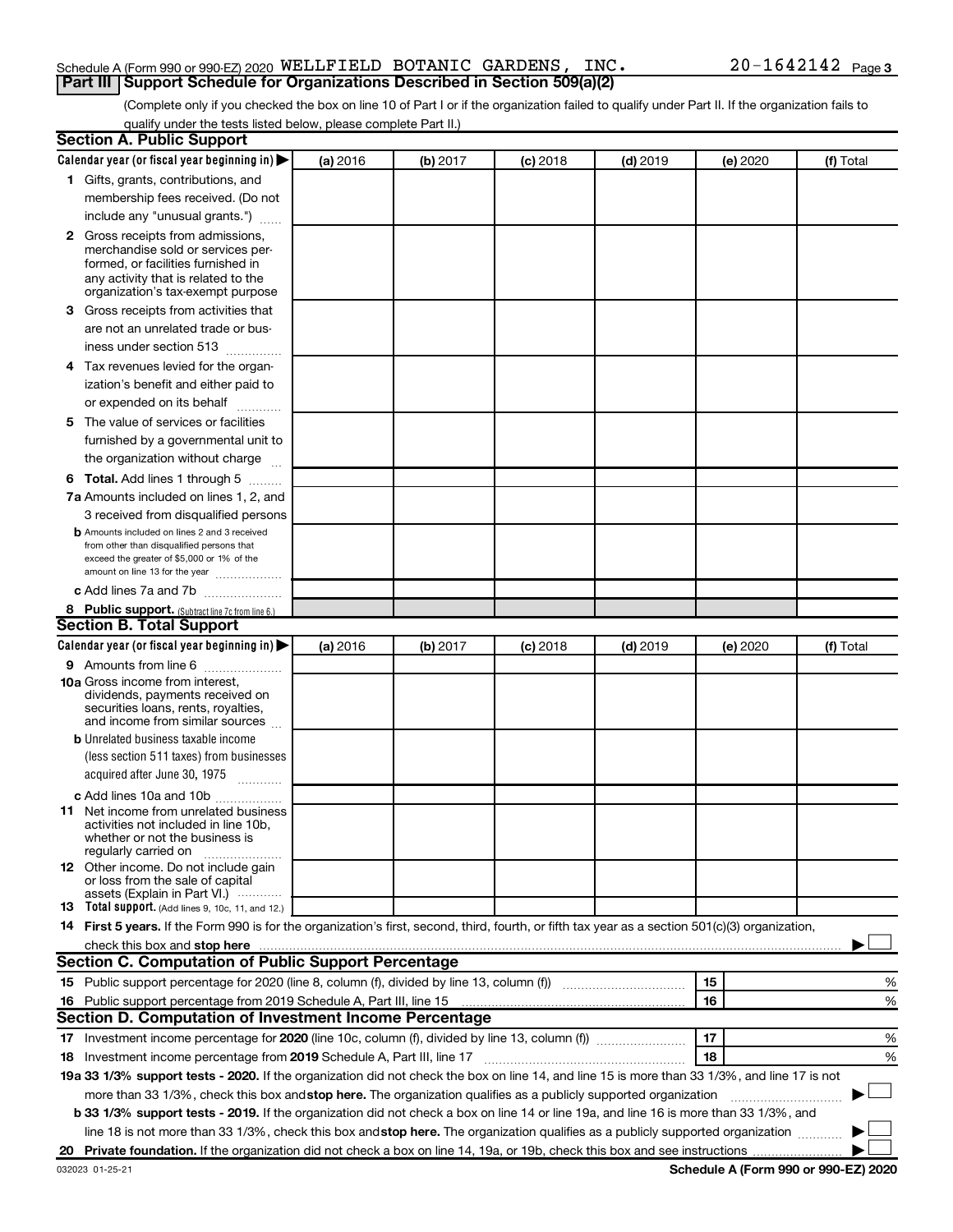## **Part IV Supporting Organizations**

(Complete only if you checked a box in line 12 on Part I. If you checked box 12a, Part I, complete Sections A and B. If you checked box 12b, Part I, complete Sections A and C. If you checked box 12c, Part I, complete Sections A, D, and E. If you checked box 12d, Part I, complete Sections A and D, and complete Part V.)

## **Section A. All Supporting Organizations**

- **1** Are all of the organization's supported organizations listed by name in the organization's governing documents? If "No," describe in Part VI how the supported organizations are designated. If designated by *class or purpose, describe the designation. If historic and continuing relationship, explain.*
- **2** Did the organization have any supported organization that does not have an IRS determination of status under section 509(a)(1) or (2)? If "Yes," explain in Part **VI** how the organization determined that the supported *organization was described in section 509(a)(1) or (2).*
- **3a** Did the organization have a supported organization described in section 501(c)(4), (5), or (6)? If "Yes," answer *lines 3b and 3c below.*
- **b** Did the organization confirm that each supported organization qualified under section 501(c)(4), (5), or (6) and satisfied the public support tests under section 509(a)(2)? If "Yes," describe in Part VI when and how the *organization made the determination.*
- **c** Did the organization ensure that all support to such organizations was used exclusively for section 170(c)(2)(B) purposes? If "Yes," explain in Part VI what controls the organization put in place to ensure such use.
- **4 a** *If* Was any supported organization not organized in the United States ("foreign supported organization")? *"Yes," and if you checked box 12a or 12b in Part I, answer lines 4b and 4c below.*
- **b** Did the organization have ultimate control and discretion in deciding whether to make grants to the foreign supported organization? If "Yes," describe in Part VI how the organization had such control and discretion *despite being controlled or supervised by or in connection with its supported organizations.*
- **c** Did the organization support any foreign supported organization that does not have an IRS determination under sections 501(c)(3) and 509(a)(1) or (2)? If "Yes," explain in Part VI what controls the organization used *to ensure that all support to the foreign supported organization was used exclusively for section 170(c)(2)(B) purposes.*
- **5a** Did the organization add, substitute, or remove any supported organizations during the tax year? If "Yes," answer lines 5b and 5c below (if applicable). Also, provide detail in **Part VI,** including (i) the names and EIN *numbers of the supported organizations added, substituted, or removed; (ii) the reasons for each such action; (iii) the authority under the organization's organizing document authorizing such action; and (iv) how the action was accomplished (such as by amendment to the organizing document).*
- **b** Type I or Type II only. Was any added or substituted supported organization part of a class already designated in the organization's organizing document?
- **c Substitutions only.**  Was the substitution the result of an event beyond the organization's control?
- **6** Did the organization provide support (whether in the form of grants or the provision of services or facilities) to **Part VI.** support or benefit one or more of the filing organization's supported organizations? If "Yes," provide detail in anyone other than (i) its supported organizations, (ii) individuals that are part of the charitable class benefited by one or more of its supported organizations, or (iii) other supporting organizations that also
- **7** Did the organization provide a grant, loan, compensation, or other similar payment to a substantial contributor regard to a substantial contributor? If "Yes," complete Part I of Schedule L (Form 990 or 990-EZ). (as defined in section 4958(c)(3)(C)), a family member of a substantial contributor, or a 35% controlled entity with
- **8** Did the organization make a loan to a disqualified person (as defined in section 4958) not described in line 7? *If "Yes," complete Part I of Schedule L (Form 990 or 990-EZ).*
- **9 a** Was the organization controlled directly or indirectly at any time during the tax year by one or more in section 509(a)(1) or (2))? If "Yes," provide detail in **Part VI.** disqualified persons, as defined in section 4946 (other than foundation managers and organizations described
- **b** Did one or more disqualified persons (as defined in line 9a) hold a controlling interest in any entity in which the supporting organization had an interest? If "Yes," provide detail in Part VI.
- **c** Did a disqualified person (as defined in line 9a) have an ownership interest in, or derive any personal benefit from, assets in which the supporting organization also had an interest? If "Yes," provide detail in Part VI.
- **10 a** Was the organization subject to the excess business holdings rules of section 4943 because of section supporting organizations)? If "Yes," answer line 10b below. 4943(f) (regarding certain Type II supporting organizations, and all Type III non-functionally integrated
	- **b** Did the organization have any excess business holdings in the tax year? (Use Schedule C, Form 4720, to *determine whether the organization had excess business holdings.)*

**Yes No 1 2 3a 3b 3c 4a 4b 4c 5a 5b 5c 6 7 8 9a 9b 9c 10a 10b**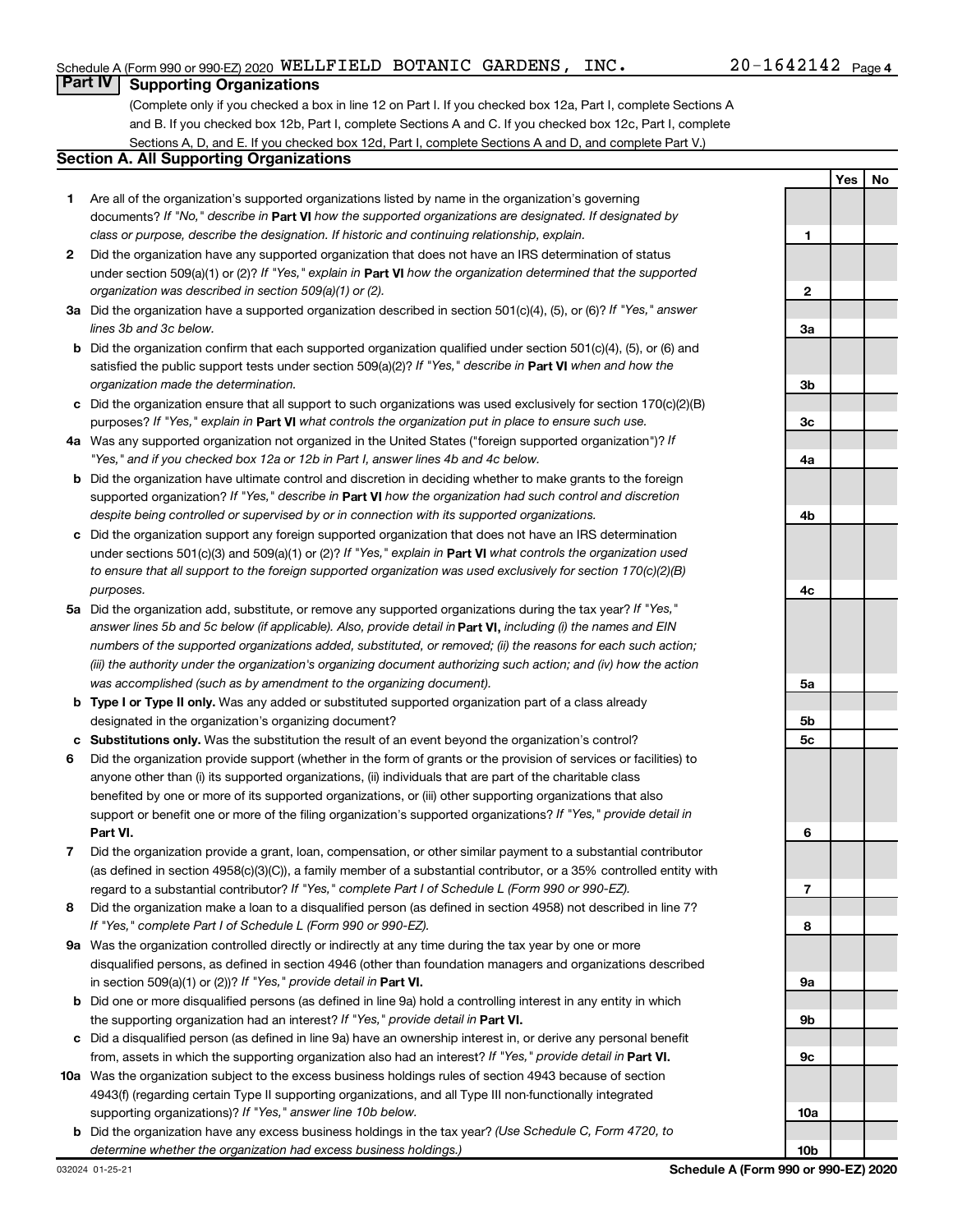## Schedule A (Form 990 or 990-EZ) 2020 Page WELLFIELD BOTANIC GARDENS, INC. 20-1642142**Part IV Supporting Organizations** *(continued)*

|              |                                                                                                                                                                                                                                                            |              | Yes | No  |
|--------------|------------------------------------------------------------------------------------------------------------------------------------------------------------------------------------------------------------------------------------------------------------|--------------|-----|-----|
| 11           | Has the organization accepted a gift or contribution from any of the following persons?                                                                                                                                                                    |              |     |     |
|              | a A person who directly or indirectly controls, either alone or together with persons described in lines 11b and                                                                                                                                           |              |     |     |
|              | 11c below, the governing body of a supported organization?                                                                                                                                                                                                 | 11a          |     |     |
|              | <b>b</b> A family member of a person described in line 11a above?                                                                                                                                                                                          | 11b          |     |     |
|              | c A 35% controlled entity of a person described in line 11a or 11b above? If "Yes" to line 11a, 11b, or 11c, provide                                                                                                                                       |              |     |     |
|              | detail in Part VI.                                                                                                                                                                                                                                         | 11c          |     |     |
|              | <b>Section B. Type I Supporting Organizations</b>                                                                                                                                                                                                          |              |     |     |
|              |                                                                                                                                                                                                                                                            |              | Yes | No. |
| 1.           | Did the governing body, members of the governing body, officers acting in their official capacity, or membership of one or                                                                                                                                 |              |     |     |
|              | more supported organizations have the power to regularly appoint or elect at least a majority of the organization's officers,                                                                                                                              |              |     |     |
|              | directors, or trustees at all times during the tax year? If "No," describe in Part VI how the supported organization(s)                                                                                                                                    |              |     |     |
|              | effectively operated, supervised, or controlled the organization's activities. If the organization had more than one supported<br>organization, describe how the powers to appoint and/or remove officers, directors, or trustees were allocated among the |              |     |     |
|              | supported organizations and what conditions or restrictions, if any, applied to such powers during the tax year.                                                                                                                                           | 1            |     |     |
| $\mathbf{2}$ | Did the organization operate for the benefit of any supported organization other than the supported                                                                                                                                                        |              |     |     |
|              | organization(s) that operated, supervised, or controlled the supporting organization? If "Yes," explain in                                                                                                                                                 |              |     |     |
|              | Part VI how providing such benefit carried out the purposes of the supported organization(s) that operated,                                                                                                                                                |              |     |     |
|              | supervised, or controlled the supporting organization.                                                                                                                                                                                                     | $\mathbf{2}$ |     |     |
|              | <b>Section C. Type II Supporting Organizations</b>                                                                                                                                                                                                         |              |     |     |
|              |                                                                                                                                                                                                                                                            |              | Yes | No  |
| 1.           | Were a majority of the organization's directors or trustees during the tax year also a majority of the directors                                                                                                                                           |              |     |     |
|              | or trustees of each of the organization's supported organization(s)? If "No," describe in Part VI how control                                                                                                                                              |              |     |     |
|              | or management of the supporting organization was vested in the same persons that controlled or managed                                                                                                                                                     |              |     |     |
|              | the supported organization(s).                                                                                                                                                                                                                             | 1            |     |     |
|              | Section D. All Type III Supporting Organizations                                                                                                                                                                                                           |              |     |     |
|              |                                                                                                                                                                                                                                                            |              | Yes | No  |
| 1.           | Did the organization provide to each of its supported organizations, by the last day of the fifth month of the                                                                                                                                             |              |     |     |
|              | organization's tax year, (i) a written notice describing the type and amount of support provided during the prior tax                                                                                                                                      |              |     |     |
|              | year, (ii) a copy of the Form 990 that was most recently filed as of the date of notification, and (iii) copies of the                                                                                                                                     |              |     |     |
|              | organization's governing documents in effect on the date of notification, to the extent not previously provided?                                                                                                                                           | 1            |     |     |
| $\mathbf{2}$ | Were any of the organization's officers, directors, or trustees either (i) appointed or elected by the supported                                                                                                                                           |              |     |     |
|              | organization(s) or (ii) serving on the governing body of a supported organization? If "No," explain in Part VI how                                                                                                                                         |              |     |     |
|              | the organization maintained a close and continuous working relationship with the supported organization(s).                                                                                                                                                | $\mathbf{2}$ |     |     |
| 3            | By reason of the relationship described in line 2, above, did the organization's supported organizations have a                                                                                                                                            |              |     |     |
|              | significant voice in the organization's investment policies and in directing the use of the organization's                                                                                                                                                 |              |     |     |
|              | income or assets at all times during the tax year? If "Yes," describe in Part VI the role the organization's                                                                                                                                               |              |     |     |
|              | supported organizations played in this regard.                                                                                                                                                                                                             | 3            |     |     |
|              | Section E. Type III Functionally Integrated Supporting Organizations                                                                                                                                                                                       |              |     |     |
| 1.           | Check the box next to the method that the organization used to satisfy the Integral Part Test during the yealsee instructions).                                                                                                                            |              |     |     |
| a            | The organization satisfied the Activities Test. Complete line 2 below.                                                                                                                                                                                     |              |     |     |
| b            | The organization is the parent of each of its supported organizations. Complete line 3 below.                                                                                                                                                              |              |     |     |
| c            | The organization supported a governmental entity. Describe in Part VI how you supported a governmental entity (see instructions).                                                                                                                          |              |     |     |
| 2            | Activities Test. Answer lines 2a and 2b below.                                                                                                                                                                                                             |              | Yes | No  |
| а            | Did substantially all of the organization's activities during the tax year directly further the exempt purposes of                                                                                                                                         |              |     |     |
|              | the supported organization(s) to which the organization was responsive? If "Yes," then in Part VI identify                                                                                                                                                 |              |     |     |
|              | those supported organizations and explain how these activities directly furthered their exempt purposes,                                                                                                                                                   |              |     |     |
|              | how the organization was responsive to those supported organizations, and how the organization determined                                                                                                                                                  |              |     |     |
|              | that these activities constituted substantially all of its activities.                                                                                                                                                                                     | 2a           |     |     |
|              | <b>b</b> Did the activities described in line 2a, above, constitute activities that, but for the organization's involvement,                                                                                                                               |              |     |     |
|              | one or more of the organization's supported organization(s) would have been engaged in? If "Yes," explain in                                                                                                                                               |              |     |     |
|              | <b>Part VI</b> the reasons for the organization's position that its supported organization(s) would have engaged in                                                                                                                                        |              |     |     |
|              | these activities but for the organization's involvement.                                                                                                                                                                                                   | 2b           |     |     |
| 3            | Parent of Supported Organizations. Answer lines 3a and 3b below.                                                                                                                                                                                           |              |     |     |
| а            | Did the organization have the power to regularly appoint or elect a majority of the officers, directors, or                                                                                                                                                |              |     |     |
|              | trustees of each of the supported organizations? If "Yes" or "No" provide details in Part VI.                                                                                                                                                              | За           |     |     |
|              | <b>b</b> Did the organization exercise a substantial degree of direction over the policies, programs, and activities of each                                                                                                                               |              |     |     |
|              | of its supported organizations? If "Yes," describe in Part VI the role played by the organization in this regard.                                                                                                                                          | 3b           |     |     |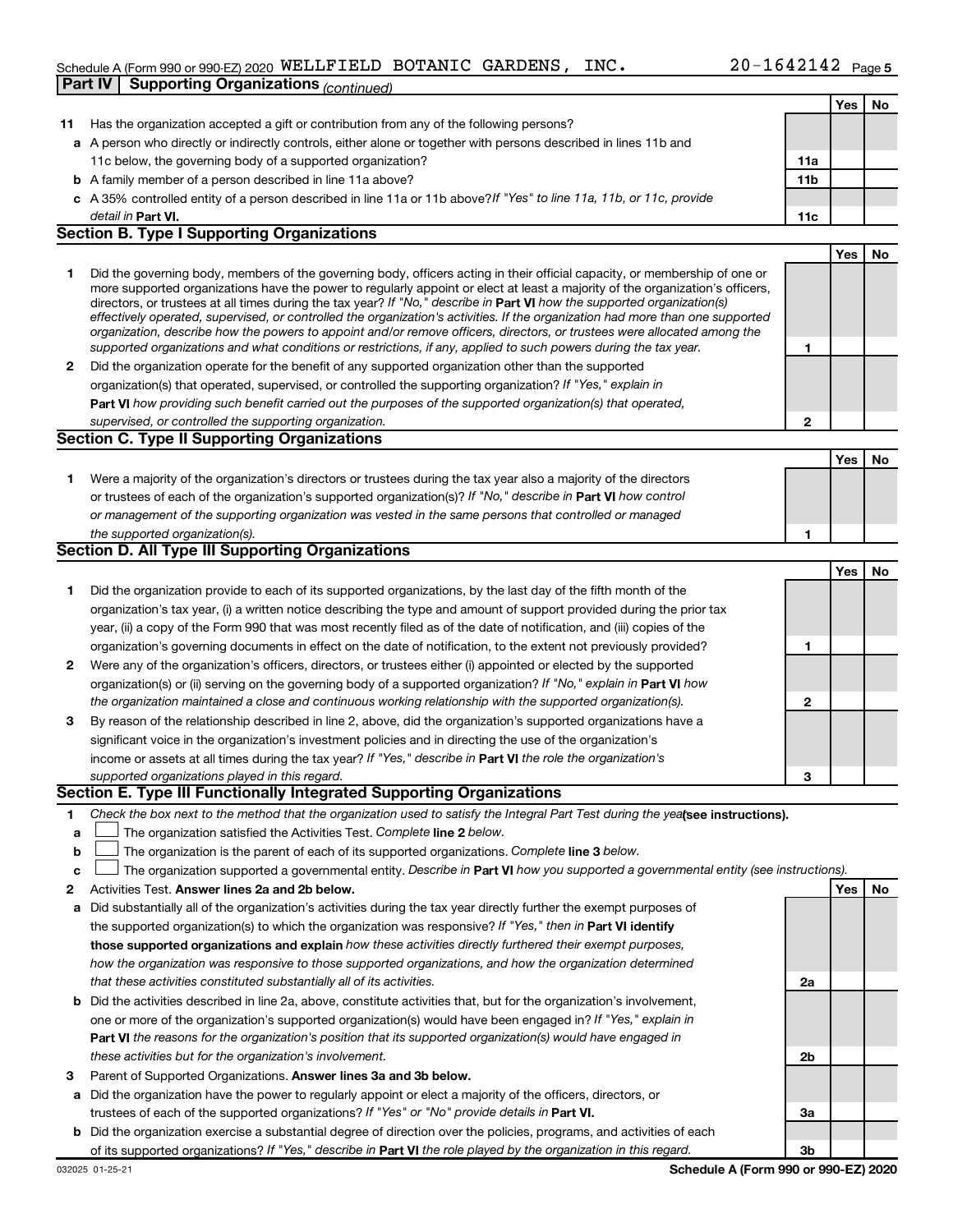## Schedule A (Form 990 or 990-EZ) 2020 Page WELLFIELD BOTANIC GARDENS, INC. 20-1642142**Part V Type III Non-Functionally Integrated 509(a)(3) Supporting Organizations**

## 20-1642142 Page 6

1 **Letter See instructions.** Check here if the organization satisfied the Integral Part Test as a qualifying trust on Nov. 20, 1970 (*explain in* Part **VI**). See instructions. All other Type III non-functionally integrated supporting organizations must complete Sections A through E.

| Section A - Adjusted Net Income |                                                                             |                | (A) Prior Year | (B) Current Year<br>(optional) |
|---------------------------------|-----------------------------------------------------------------------------|----------------|----------------|--------------------------------|
| 1                               | Net short-term capital gain                                                 | 1              |                |                                |
| 2                               | Recoveries of prior-year distributions                                      | $\overline{2}$ |                |                                |
| 3                               | Other gross income (see instructions)                                       | 3              |                |                                |
| 4                               | Add lines 1 through 3.                                                      | 4              |                |                                |
| 5                               | Depreciation and depletion                                                  | 5              |                |                                |
| 6                               | Portion of operating expenses paid or incurred for production or            |                |                |                                |
|                                 | collection of gross income or for management, conservation, or              |                |                |                                |
|                                 | maintenance of property held for production of income (see instructions)    | 6              |                |                                |
| 7                               | Other expenses (see instructions)                                           | $\overline{7}$ |                |                                |
| 8                               | Adjusted Net Income (subtract lines 5, 6, and 7 from line 4)                | 8              |                |                                |
|                                 | <b>Section B - Minimum Asset Amount</b>                                     |                | (A) Prior Year | (B) Current Year<br>(optional) |
| 1.                              | Aggregate fair market value of all non-exempt-use assets (see               |                |                |                                |
|                                 | instructions for short tax year or assets held for part of year):           |                |                |                                |
|                                 | a Average monthly value of securities                                       | 1a             |                |                                |
|                                 | <b>b</b> Average monthly cash balances                                      | 1 <sub>b</sub> |                |                                |
|                                 | c Fair market value of other non-exempt-use assets                          | 1 <sub>c</sub> |                |                                |
|                                 | d Total (add lines 1a, 1b, and 1c)                                          | 1d             |                |                                |
|                                 | <b>e</b> Discount claimed for blockage or other factors                     |                |                |                                |
|                                 | (explain in detail in Part VI):                                             |                |                |                                |
| 2                               | Acquisition indebtedness applicable to non-exempt-use assets                | $\mathbf{2}$   |                |                                |
| 3                               | Subtract line 2 from line 1d.                                               | 3              |                |                                |
| 4                               | Cash deemed held for exempt use. Enter 0.015 of line 3 (for greater amount, |                |                |                                |
|                                 | see instructions).                                                          | 4              |                |                                |
| 5                               | Net value of non-exempt-use assets (subtract line 4 from line 3)            | 5              |                |                                |
| 6                               | Multiply line 5 by 0.035.                                                   | 6              |                |                                |
| 7                               | Recoveries of prior-year distributions                                      | $\overline{7}$ |                |                                |
| 8                               | Minimum Asset Amount (add line 7 to line 6)                                 | 8              |                |                                |
|                                 | <b>Section C - Distributable Amount</b>                                     |                |                | <b>Current Year</b>            |
| 1.                              | Adjusted net income for prior year (from Section A, line 8, column A)       | 1              |                |                                |
| 2                               | Enter 0.85 of line 1.                                                       | $\mathbf{2}$   |                |                                |
| 3                               | Minimum asset amount for prior year (from Section B, line 8, column A)      | 3              |                |                                |
| 4                               | Enter greater of line 2 or line 3.                                          | 4              |                |                                |
| 5                               | Income tax imposed in prior year                                            | 5              |                |                                |
| 6                               | <b>Distributable Amount.</b> Subtract line 5 from line 4, unless subject to |                |                |                                |
|                                 | emergency temporary reduction (see instructions).                           | 6              |                |                                |
|                                 |                                                                             |                |                |                                |

**7** Check here if the current year is the organization's first as a non-functionally integrated Type III supporting organization (see † instructions).

**Schedule A (Form 990 or 990-EZ) 2020**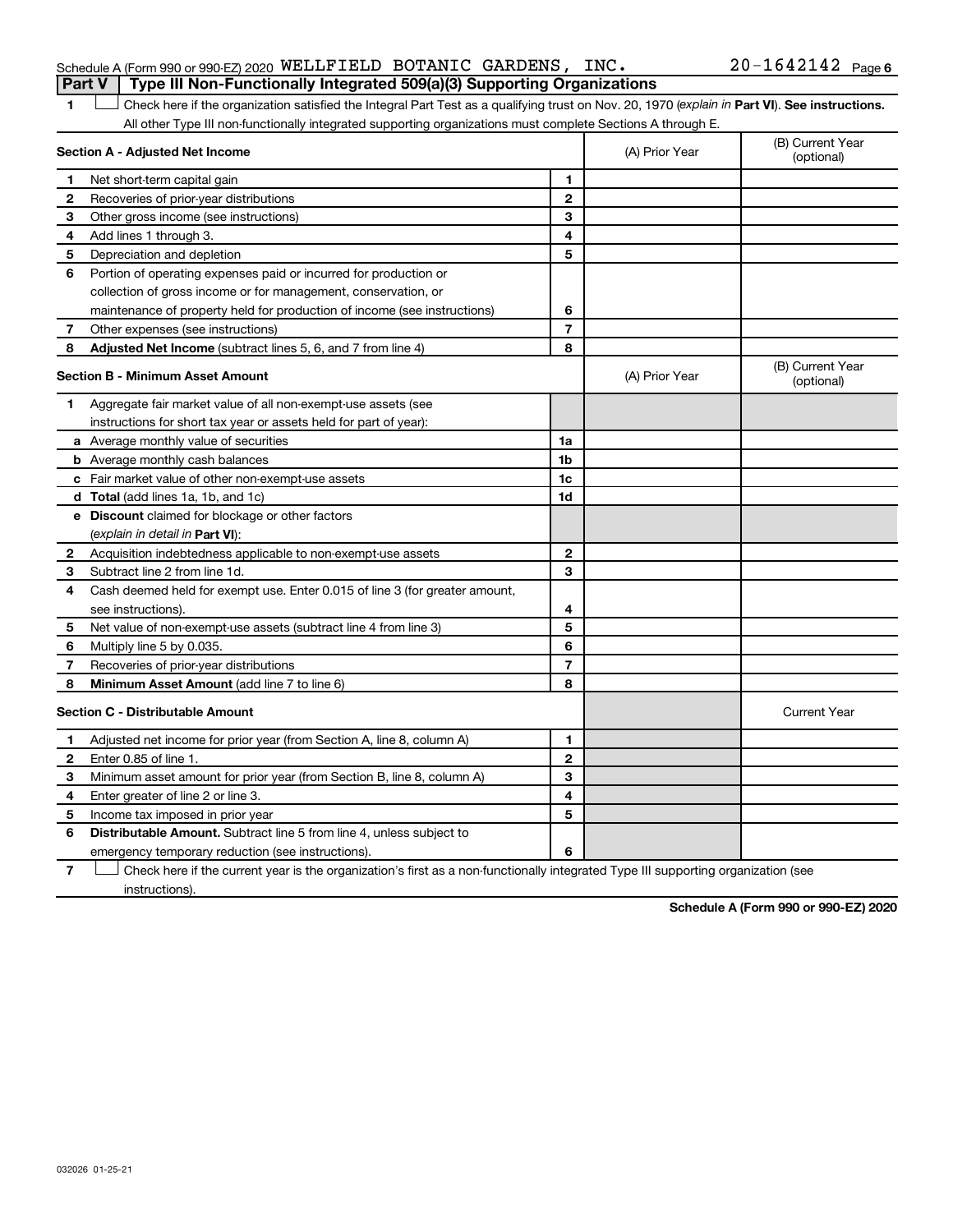### Schedule A (Form 990 or 990-EZ) 2020 WELLLFIELD BOTANIC GARDENS, INC.  $20-1042142$  Page WELLFIELD BOTANIC GARDENS, INC. 20-1642142

| <b>Part V</b> | Type III Non-Functionally Integrated 509(a)(3) Supporting Organizations (continued)        |                             |                                       |              |                                                |  |
|---------------|--------------------------------------------------------------------------------------------|-----------------------------|---------------------------------------|--------------|------------------------------------------------|--|
|               | <b>Section D - Distributions</b>                                                           |                             |                                       |              | <b>Current Year</b>                            |  |
| 1             | Amounts paid to supported organizations to accomplish exempt purposes                      |                             |                                       | $\mathbf{1}$ |                                                |  |
| 2             | Amounts paid to perform activity that directly furthers exempt purposes of supported       |                             |                                       |              |                                                |  |
|               | organizations, in excess of income from activity                                           |                             |                                       | $\mathbf{2}$ |                                                |  |
| 3             | Administrative expenses paid to accomplish exempt purposes of supported organizations      |                             |                                       | 3            |                                                |  |
| 4             | Amounts paid to acquire exempt-use assets                                                  |                             |                                       | 4            |                                                |  |
| 5             | Qualified set-aside amounts (prior IRS approval required - provide details in Part VI)     |                             |                                       | 5            |                                                |  |
| 6             | Other distributions ( <i>describe in Part VI</i> ). See instructions.                      |                             |                                       | 6            |                                                |  |
| 7             | Total annual distributions. Add lines 1 through 6.                                         |                             |                                       | 7            |                                                |  |
| 8             | Distributions to attentive supported organizations to which the organization is responsive |                             |                                       |              |                                                |  |
|               | (provide details in Part VI). See instructions.                                            |                             |                                       | 8            |                                                |  |
| 9             | Distributable amount for 2020 from Section C, line 6                                       |                             |                                       | 9            |                                                |  |
| 10            | Line 8 amount divided by line 9 amount                                                     |                             |                                       | 10           |                                                |  |
|               |                                                                                            | (i)                         | (ii)                                  |              | (iii)                                          |  |
|               | <b>Section E - Distribution Allocations (see instructions)</b>                             | <b>Excess Distributions</b> | <b>Underdistributions</b><br>Pre-2020 |              | <b>Distributable</b><br><b>Amount for 2020</b> |  |
| 1             | Distributable amount for 2020 from Section C, line 6                                       |                             |                                       |              |                                                |  |
| 2             | Underdistributions, if any, for years prior to 2020 (reason-                               |                             |                                       |              |                                                |  |
|               | able cause required - explain in Part VI). See instructions.                               |                             |                                       |              |                                                |  |
| 3             | Excess distributions carryover, if any, to 2020                                            |                             |                                       |              |                                                |  |
|               | a From 2015                                                                                |                             |                                       |              |                                                |  |
|               | <b>b</b> From 2016                                                                         |                             |                                       |              |                                                |  |
|               | c From 2017                                                                                |                             |                                       |              |                                                |  |
|               | d From 2018                                                                                |                             |                                       |              |                                                |  |
|               | e From 2019                                                                                |                             |                                       |              |                                                |  |
|               | f Total of lines 3a through 3e                                                             |                             |                                       |              |                                                |  |
|               | g Applied to underdistributions of prior years                                             |                             |                                       |              |                                                |  |
|               | h Applied to 2020 distributable amount                                                     |                             |                                       |              |                                                |  |
| Ť.            | Carryover from 2015 not applied (see instructions)                                         |                             |                                       |              |                                                |  |
|               | Remainder. Subtract lines 3g, 3h, and 3i from line 3f.                                     |                             |                                       |              |                                                |  |
| 4             | Distributions for 2020 from Section D,                                                     |                             |                                       |              |                                                |  |
|               | line $7:$                                                                                  |                             |                                       |              |                                                |  |
|               | a Applied to underdistributions of prior years                                             |                             |                                       |              |                                                |  |
|               | <b>b</b> Applied to 2020 distributable amount                                              |                             |                                       |              |                                                |  |
|               | c Remainder. Subtract lines 4a and 4b from line 4.                                         |                             |                                       |              |                                                |  |
| 5             | Remaining underdistributions for years prior to 2020, if                                   |                             |                                       |              |                                                |  |
|               | any. Subtract lines 3g and 4a from line 2. For result greater                              |                             |                                       |              |                                                |  |
|               | than zero, explain in Part VI. See instructions.                                           |                             |                                       |              |                                                |  |
| 6             | Remaining underdistributions for 2020. Subtract lines 3h                                   |                             |                                       |              |                                                |  |
|               | and 4b from line 1. For result greater than zero, explain in                               |                             |                                       |              |                                                |  |
|               | <b>Part VI.</b> See instructions.                                                          |                             |                                       |              |                                                |  |
| 7             | Excess distributions carryover to 2021. Add lines 3j                                       |                             |                                       |              |                                                |  |
|               | and 4c.                                                                                    |                             |                                       |              |                                                |  |
| 8             | Breakdown of line 7:                                                                       |                             |                                       |              |                                                |  |
|               | a Excess from 2016                                                                         |                             |                                       |              |                                                |  |
|               | <b>b</b> Excess from 2017                                                                  |                             |                                       |              |                                                |  |
|               | c Excess from 2018                                                                         |                             |                                       |              |                                                |  |
|               | d Excess from 2019                                                                         |                             |                                       |              |                                                |  |
|               | e Excess from 2020                                                                         |                             |                                       |              |                                                |  |

**Schedule A (Form 990 or 990-EZ) 2020**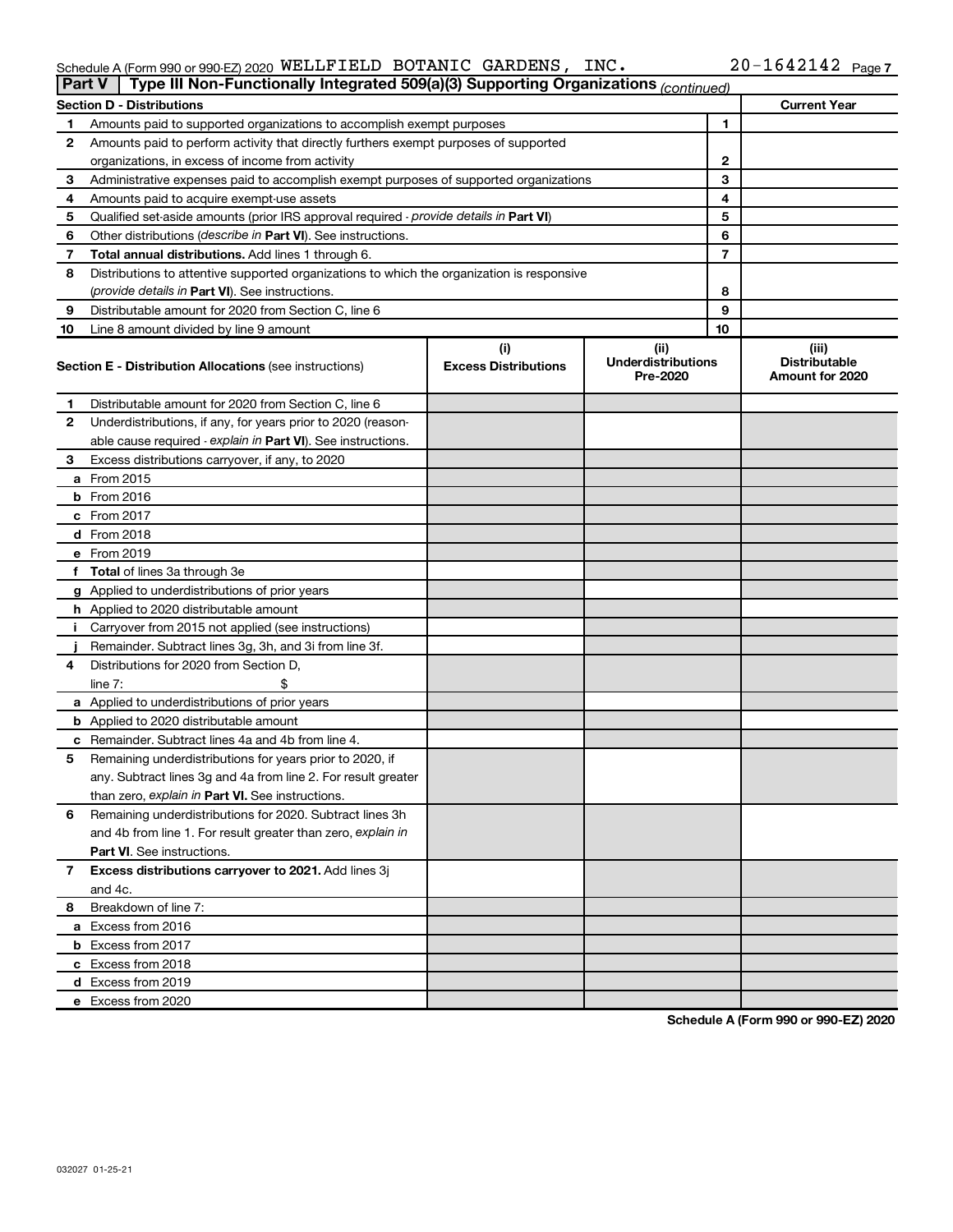|                | Schedule A (Form 990 or 990-EZ) 2020 WELLFIELD BOTANIC GARDENS, INC.                                                                                                                                                                                                                                                                                                                                                                                                                                                                                                                        |  | $20 - 1642142$ Page 8 |
|----------------|---------------------------------------------------------------------------------------------------------------------------------------------------------------------------------------------------------------------------------------------------------------------------------------------------------------------------------------------------------------------------------------------------------------------------------------------------------------------------------------------------------------------------------------------------------------------------------------------|--|-----------------------|
| <b>Part VI</b> | Supplemental Information. Provide the explanations required by Part II, line 10; Part II, line 17a or 17b; Part III, line 12;<br>Part IV, Section A, lines 1, 2, 3b, 3c, 4b, 4c, 5a, 6, 9a, 9b, 9c, 11a, 11b, and 11c; Part IV, Section B, lines 1 and 2; Part IV, Section C,<br>line 1; Part IV, Section D, lines 2 and 3; Part IV, Section E, lines 1c, 2a, 2b, 3a, and 3b; Part V, line 1; Part V, Section B, line 1e; Part V,<br>Section D, lines 5, 6, and 8; and Part V, Section E, lines 2, 5, and 6. Also complete this part for any additional information.<br>(See instructions.) |  |                       |
|                |                                                                                                                                                                                                                                                                                                                                                                                                                                                                                                                                                                                             |  |                       |
|                |                                                                                                                                                                                                                                                                                                                                                                                                                                                                                                                                                                                             |  |                       |
|                |                                                                                                                                                                                                                                                                                                                                                                                                                                                                                                                                                                                             |  |                       |
|                |                                                                                                                                                                                                                                                                                                                                                                                                                                                                                                                                                                                             |  |                       |
|                |                                                                                                                                                                                                                                                                                                                                                                                                                                                                                                                                                                                             |  |                       |
|                |                                                                                                                                                                                                                                                                                                                                                                                                                                                                                                                                                                                             |  |                       |
|                |                                                                                                                                                                                                                                                                                                                                                                                                                                                                                                                                                                                             |  |                       |
|                |                                                                                                                                                                                                                                                                                                                                                                                                                                                                                                                                                                                             |  |                       |
|                |                                                                                                                                                                                                                                                                                                                                                                                                                                                                                                                                                                                             |  |                       |
|                |                                                                                                                                                                                                                                                                                                                                                                                                                                                                                                                                                                                             |  |                       |
|                |                                                                                                                                                                                                                                                                                                                                                                                                                                                                                                                                                                                             |  |                       |
|                |                                                                                                                                                                                                                                                                                                                                                                                                                                                                                                                                                                                             |  |                       |
|                |                                                                                                                                                                                                                                                                                                                                                                                                                                                                                                                                                                                             |  |                       |
|                |                                                                                                                                                                                                                                                                                                                                                                                                                                                                                                                                                                                             |  |                       |
|                |                                                                                                                                                                                                                                                                                                                                                                                                                                                                                                                                                                                             |  |                       |
|                |                                                                                                                                                                                                                                                                                                                                                                                                                                                                                                                                                                                             |  |                       |
|                |                                                                                                                                                                                                                                                                                                                                                                                                                                                                                                                                                                                             |  |                       |
|                |                                                                                                                                                                                                                                                                                                                                                                                                                                                                                                                                                                                             |  |                       |
|                |                                                                                                                                                                                                                                                                                                                                                                                                                                                                                                                                                                                             |  |                       |
|                |                                                                                                                                                                                                                                                                                                                                                                                                                                                                                                                                                                                             |  |                       |
|                |                                                                                                                                                                                                                                                                                                                                                                                                                                                                                                                                                                                             |  |                       |
|                |                                                                                                                                                                                                                                                                                                                                                                                                                                                                                                                                                                                             |  |                       |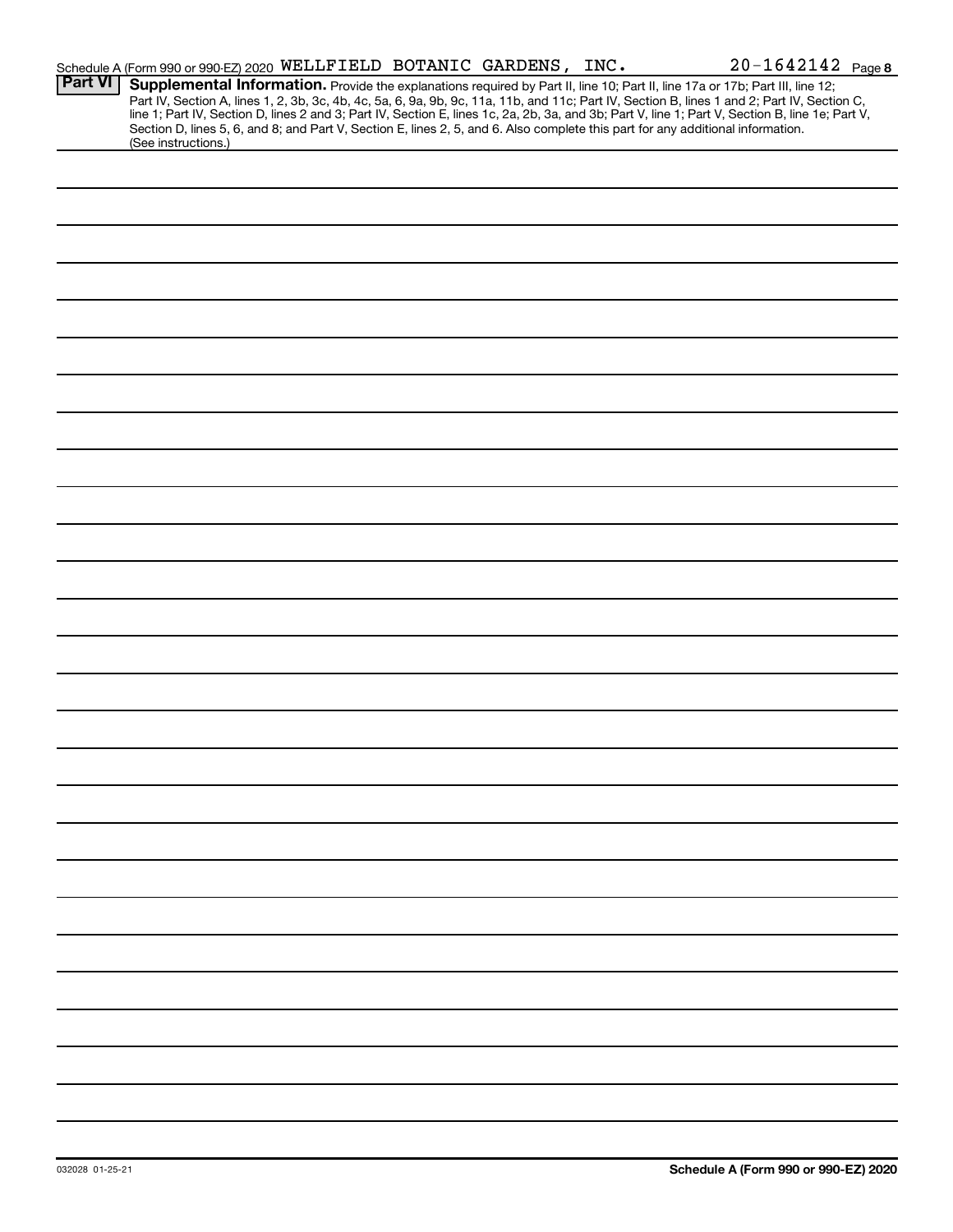**(Form 990, 990-EZ,**

Department of the Treasury Internal Revenue Service

Name of the organization

## **Schedule B Schedule of Contributors**

**or 990-PF) | Attach to Form 990, Form 990-EZ, or Form 990-PF. | Go to www.irs.gov/Form990 for the latest information.** OMB No. 1545-0047

**2020**

**Employer identification number**

| ivallic VI the Vigaliization   |                                                                                                                                                                                                                                                                                                                                                                                                                                                                                                           | Linpioyer iuentincation numbe |  |  |  |  |  |
|--------------------------------|-----------------------------------------------------------------------------------------------------------------------------------------------------------------------------------------------------------------------------------------------------------------------------------------------------------------------------------------------------------------------------------------------------------------------------------------------------------------------------------------------------------|-------------------------------|--|--|--|--|--|
|                                | $20 - 1642142$                                                                                                                                                                                                                                                                                                                                                                                                                                                                                            |                               |  |  |  |  |  |
| Organization type (check one): |                                                                                                                                                                                                                                                                                                                                                                                                                                                                                                           |                               |  |  |  |  |  |
| Filers of:                     | Section:                                                                                                                                                                                                                                                                                                                                                                                                                                                                                                  |                               |  |  |  |  |  |
| Form 990 or 990-EZ             | $\lfloor x \rfloor$ 501(c)( 3) (enter number) organization                                                                                                                                                                                                                                                                                                                                                                                                                                                |                               |  |  |  |  |  |
|                                | 4947(a)(1) nonexempt charitable trust not treated as a private foundation                                                                                                                                                                                                                                                                                                                                                                                                                                 |                               |  |  |  |  |  |
|                                | 527 political organization                                                                                                                                                                                                                                                                                                                                                                                                                                                                                |                               |  |  |  |  |  |
| Form 990-PF                    | 501(c)(3) exempt private foundation                                                                                                                                                                                                                                                                                                                                                                                                                                                                       |                               |  |  |  |  |  |
|                                | 4947(a)(1) nonexempt charitable trust treated as a private foundation                                                                                                                                                                                                                                                                                                                                                                                                                                     |                               |  |  |  |  |  |
|                                | 501(c)(3) taxable private foundation                                                                                                                                                                                                                                                                                                                                                                                                                                                                      |                               |  |  |  |  |  |
|                                |                                                                                                                                                                                                                                                                                                                                                                                                                                                                                                           |                               |  |  |  |  |  |
|                                | Check if your organization is covered by the General Rule or a Special Rule.<br>Note: Only a section 501(c)(7), (8), or (10) organization can check boxes for both the General Rule and a Special Rule. See instructions.                                                                                                                                                                                                                                                                                 |                               |  |  |  |  |  |
| <b>General Rule</b>            |                                                                                                                                                                                                                                                                                                                                                                                                                                                                                                           |                               |  |  |  |  |  |
|                                | For an organization filing Form 990, 990-EZ, or 990-PF that received, during the year, contributions totaling \$5,000 or more (in money or<br>property) from any one contributor. Complete Parts I and II. See instructions for determining a contributor's total contributions.                                                                                                                                                                                                                          |                               |  |  |  |  |  |
| <b>Special Rules</b>           |                                                                                                                                                                                                                                                                                                                                                                                                                                                                                                           |                               |  |  |  |  |  |
| $\lfloor x \rfloor$            | For an organization described in section 501(c)(3) filing Form 990 or 990-EZ that met the 33 1/3% support test of the regulations under<br>sections 509(a)(1) and 170(b)(1)(A)(vi), that checked Schedule A (Form 990 or 990-EZ), Part II, line 13, 16a, or 16b, and that received from<br>any one contributor, during the year, total contributions of the greater of (1) \$5,000; or (2) 2% of the amount on (i) Form 990, Part VIII, line 1h;<br>or (ii) Form 990-EZ, line 1. Complete Parts I and II. |                               |  |  |  |  |  |
|                                | For an organization described in section 501(c)(7), (8), or (10) filing Form 990 or 990-EZ that received from any one<br>contributor, during the year, total contributions of more than \$1,000 exclusively for religious, charitable, scientific,<br>literary, or educational purposes, or for the prevention of cruelty to children or animals. Complete Parts I (entering<br>"N/A" in column (b) instead of the contributor name and address), II, and III.                                            |                               |  |  |  |  |  |

purpose. Don't complete any of the parts unless the General Rule applies to this organization because it received nonexclusively year, contributions exclusively for religious, charitable, etc., purposes, but no such contributions totaled more than \$1,000. If this box is checked, enter here the total contributions that were received during the year for an exclusively religious, charitable, etc., For an organization described in section 501(c)(7), (8), or (10) filing Form 990 or 990-EZ that received from any one contributor, during the religious, charitable, etc., contributions totaling \$5,000 or more during the year  $\ldots$  $\ldots$  $\ldots$  $\ldots$  $\ldots$  $\ldots$  $\Box$ 

**Caution:**  An organization that isn't covered by the General Rule and/or the Special Rules doesn't file Schedule B (Form 990, 990-EZ, or 990-PF),  **must** but it answer "No" on Part IV, line 2, of its Form 990; or check the box on line H of its Form 990-EZ or on its Form 990-PF, Part I, line 2, to certify that it doesn't meet the filing requirements of Schedule B (Form 990, 990-EZ, or 990-PF).

**For Paperwork Reduction Act Notice, see the instructions for Form 990, 990-EZ, or 990-PF. Schedule B (Form 990, 990-EZ, or 990-PF) (2020)** LHA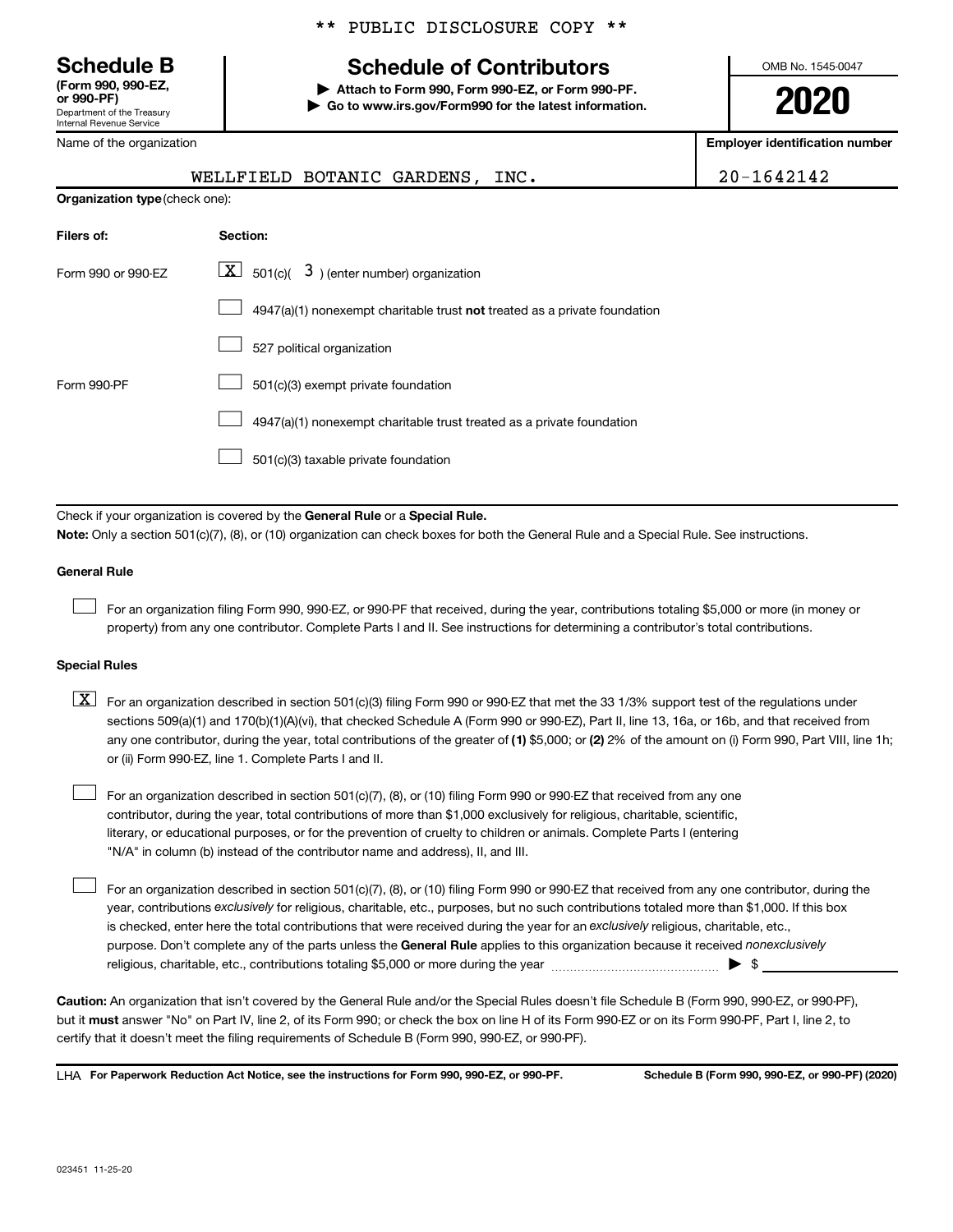Name of organization

**Employer identification number**

WELLFIELD BOTANIC GARDENS, INC.  $\vert$  20-1642142

**(a) No. (b) Name, address, and ZIP + 4 (c) Total contributions (d) Type of contribution Person Payroll Noncash (a) No. (b) Name, address, and ZIP + 4 (c) Total contributions (d) Type of contribution Person Payroll Noncash (a) No. (b) Name, address, and ZIP + 4 (c) Total contributions (d) Type of contribution Person Payroll Noncash (a) No. (b) Name, address, and ZIP + 4 (c) Total contributions (d) Type of contribution Person Payroll Noncash (a) No. (b) Name, address, and ZIP + 4 (c) Total contributions (d) Type of contribution Person Payroll Noncash (a) No. (b) Name, address, and ZIP + 4 (c) Total contributions (d) Type of contribution Person Payroll Noncash Part I** Contributors (see instructions). Use duplicate copies of Part I if additional space is needed. \$ (Complete Part II for noncash contributions.) \$ (Complete Part II for noncash contributions.) \$ (Complete Part II for noncash contributions.) \$ (Complete Part II for noncash contributions.) \$ (Complete Part II for noncash contributions.) \$ (Complete Part II for  $\lfloor x \rfloor$  $\Box$  $\Box$  $\overline{\mathbf{X}}$  $\Box$  $\Box$  $\boxed{\textbf{X}}$  $\Box$  $\Box$  $\boxed{\textbf{X}}$  $\Box$  $\Box$  $\boxed{\text{X}}$  $\Box$  $\Box$  $\boxed{\text{X}}$  $\Box$  $\Box$  $\begin{array}{|c|c|c|c|c|}\hline \ \text{1} & \text{Person} & \text{X} \ \hline \end{array}$ 150,000.  $2$  Person  $\overline{\text{X}}$ 288,570.  $\begin{array}{|c|c|c|c|c|c|}\hline \text{3} & \text{Person} & \text{X} \ \hline \end{array}$ 20,000.  $\begin{array}{|c|c|c|c|c|}\hline \text{4} & \text{Person} & \text{\textbf{X}}\ \hline \end{array}$ 50,000. 5 X 40,000.  $\overline{6}$  Person  $\overline{X}$ 30,000.

023452 11-25-20 **Schedule B (Form 990, 990-EZ, or 990-PF) (2020)** noncash contributions.)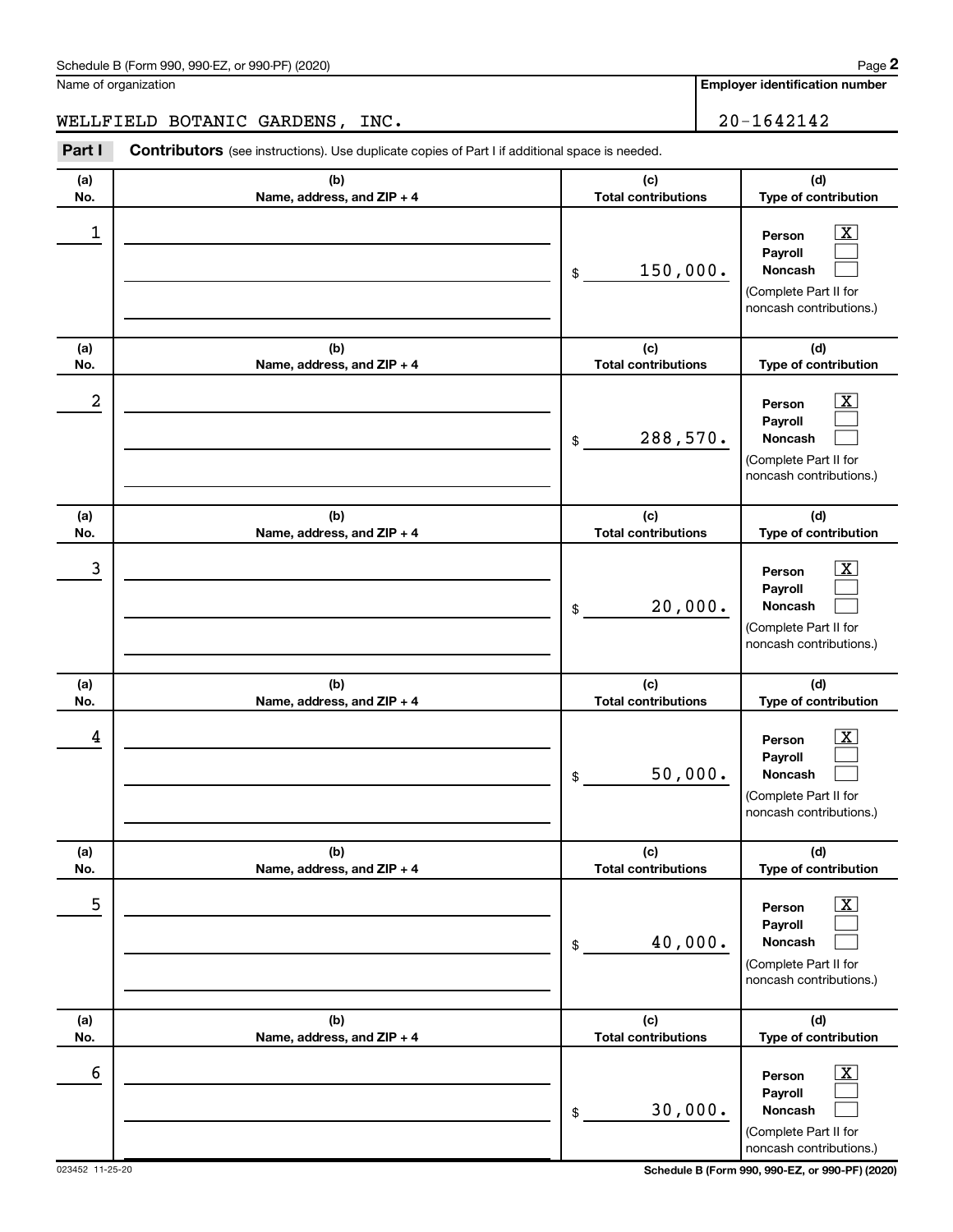Name of organization

**Employer identification number**

WELLFIELD BOTANIC GARDENS, INC. 20-1642142

Part II Noncash Property (see instructions). Use duplicate copies of Part II if additional space is needed.

| (a)<br>No.<br>from<br>Part I | (b)<br>Description of noncash property given | (c)<br>FMV (or estimate)<br>(See instructions.) | (d)<br>Date received |
|------------------------------|----------------------------------------------|-------------------------------------------------|----------------------|
|                              |                                              | $\frac{1}{2}$                                   |                      |
| (a)<br>No.<br>from<br>Part I | (b)<br>Description of noncash property given | (c)<br>FMV (or estimate)<br>(See instructions.) | (d)<br>Date received |
|                              |                                              | $\frac{1}{2}$                                   |                      |
| (a)<br>No.<br>from<br>Part I | (b)<br>Description of noncash property given | (c)<br>FMV (or estimate)<br>(See instructions.) | (d)<br>Date received |
|                              |                                              | $\frac{1}{2}$                                   |                      |
| (a)<br>No.<br>from<br>Part I | (b)<br>Description of noncash property given | (c)<br>FMV (or estimate)<br>(See instructions.) | (d)<br>Date received |
|                              |                                              | $\frac{1}{2}$                                   |                      |
| (a)<br>No.<br>from<br>Part I | (b)<br>Description of noncash property given | (c)<br>FMV (or estimate)<br>(See instructions.) | (d)<br>Date received |
|                              |                                              | $\,$                                            |                      |
| (a)<br>No.<br>from<br>Part I | (b)<br>Description of noncash property given | (c)<br>FMV (or estimate)<br>(See instructions.) | (d)<br>Date received |
|                              |                                              | \$                                              |                      |

023453 11-25-20 **Schedule B (Form 990, 990-EZ, or 990-PF) (2020)**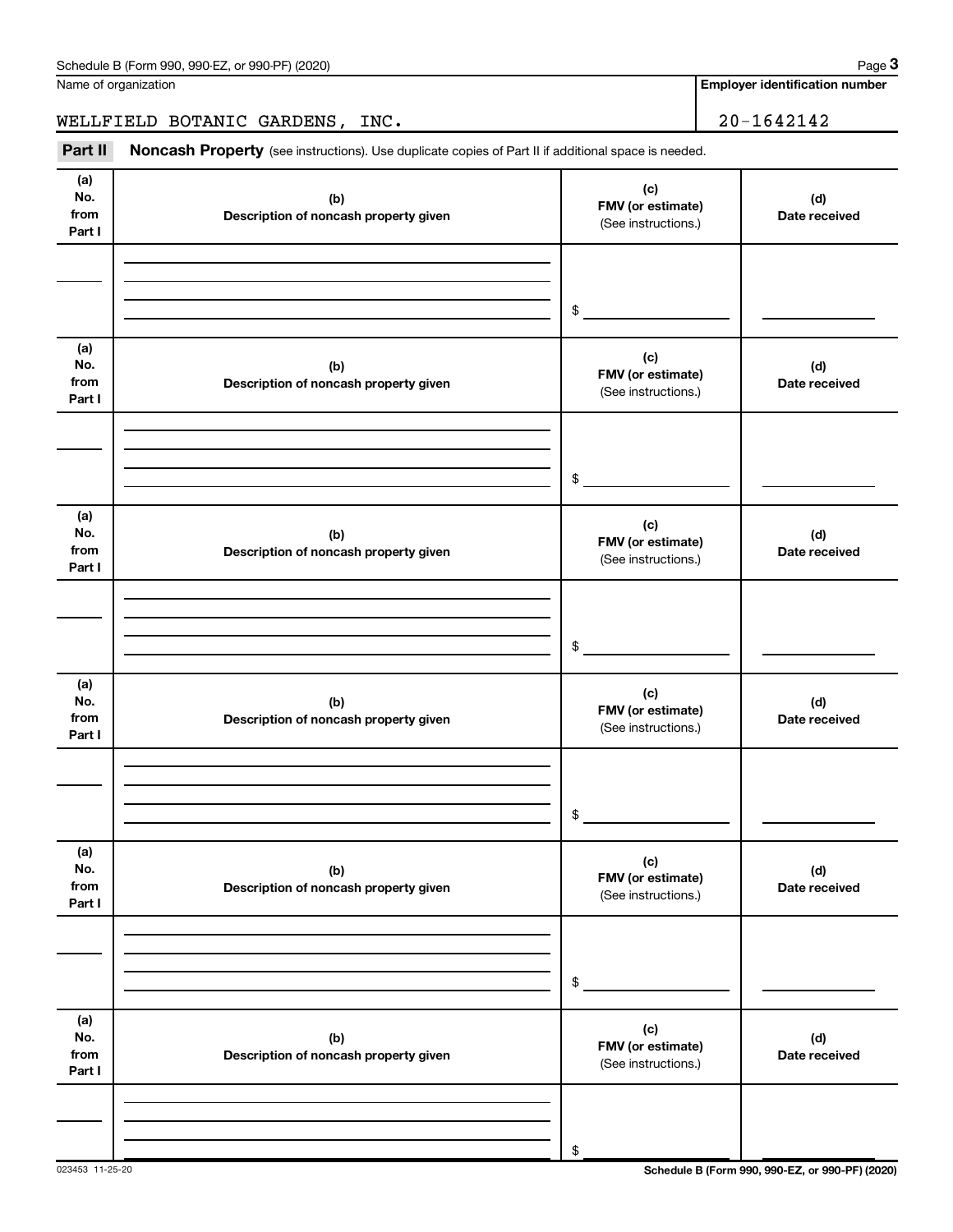|                           | Schedule B (Form 990, 990-EZ, or 990-PF) (2020)                                                                                                                                                                                                                                                 |                                       | Page 4                                                                                                                                                         |  |  |  |
|---------------------------|-------------------------------------------------------------------------------------------------------------------------------------------------------------------------------------------------------------------------------------------------------------------------------------------------|---------------------------------------|----------------------------------------------------------------------------------------------------------------------------------------------------------------|--|--|--|
|                           | Name of organization                                                                                                                                                                                                                                                                            | <b>Employer identification number</b> |                                                                                                                                                                |  |  |  |
|                           | WELLFIELD BOTANIC GARDENS, INC.                                                                                                                                                                                                                                                                 |                                       | 20-1642142                                                                                                                                                     |  |  |  |
| Part III                  | from any one contributor. Complete columns (a) through (e) and the following line entry. For organizations<br>completing Part III, enter the total of exclusively religious, charitable, etc., contributions of \$1,000 or less for the year. (Enter this info. once.) $\blacktriangleright$ \$ |                                       | Exclusively religious, charitable, etc., contributions to organizations described in section 501(c)(7), (8), or (10) that total more than \$1,000 for the year |  |  |  |
|                           | Use duplicate copies of Part III if additional space is needed.                                                                                                                                                                                                                                 |                                       |                                                                                                                                                                |  |  |  |
| (a) No.<br>from<br>Part I | (b) Purpose of gift                                                                                                                                                                                                                                                                             | (c) Use of gift                       | (d) Description of how gift is held                                                                                                                            |  |  |  |
|                           |                                                                                                                                                                                                                                                                                                 |                                       |                                                                                                                                                                |  |  |  |
|                           |                                                                                                                                                                                                                                                                                                 | (e) Transfer of gift                  |                                                                                                                                                                |  |  |  |
|                           | Transferee's name, address, and ZIP + 4                                                                                                                                                                                                                                                         |                                       | Relationship of transferor to transferee                                                                                                                       |  |  |  |
| (a) No.                   |                                                                                                                                                                                                                                                                                                 |                                       |                                                                                                                                                                |  |  |  |
| from<br>Part I            | (b) Purpose of gift                                                                                                                                                                                                                                                                             | (c) Use of gift                       | (d) Description of how gift is held                                                                                                                            |  |  |  |
|                           |                                                                                                                                                                                                                                                                                                 |                                       |                                                                                                                                                                |  |  |  |
|                           | (e) Transfer of gift                                                                                                                                                                                                                                                                            |                                       |                                                                                                                                                                |  |  |  |
|                           | Transferee's name, address, and ZIP + 4                                                                                                                                                                                                                                                         |                                       | Relationship of transferor to transferee                                                                                                                       |  |  |  |
|                           |                                                                                                                                                                                                                                                                                                 |                                       |                                                                                                                                                                |  |  |  |
| (a) No.<br>from<br>Part I | (b) Purpose of gift                                                                                                                                                                                                                                                                             | (c) Use of gift                       | (d) Description of how gift is held                                                                                                                            |  |  |  |
|                           |                                                                                                                                                                                                                                                                                                 |                                       |                                                                                                                                                                |  |  |  |
|                           |                                                                                                                                                                                                                                                                                                 | (e) Transfer of gift                  |                                                                                                                                                                |  |  |  |
|                           | Transferee's name, address, and ZIP + 4                                                                                                                                                                                                                                                         |                                       | Relationship of transferor to transferee                                                                                                                       |  |  |  |
|                           |                                                                                                                                                                                                                                                                                                 |                                       |                                                                                                                                                                |  |  |  |
| (a) No.<br>from<br>Part I | (b) Purpose of gift                                                                                                                                                                                                                                                                             | (c) Use of gift                       | (d) Description of how gift is held                                                                                                                            |  |  |  |
|                           |                                                                                                                                                                                                                                                                                                 |                                       |                                                                                                                                                                |  |  |  |
|                           |                                                                                                                                                                                                                                                                                                 | (e) Transfer of gift                  |                                                                                                                                                                |  |  |  |
|                           | Transferee's name, address, and ZIP + 4                                                                                                                                                                                                                                                         |                                       | Relationship of transferor to transferee                                                                                                                       |  |  |  |
|                           |                                                                                                                                                                                                                                                                                                 |                                       |                                                                                                                                                                |  |  |  |
|                           |                                                                                                                                                                                                                                                                                                 |                                       |                                                                                                                                                                |  |  |  |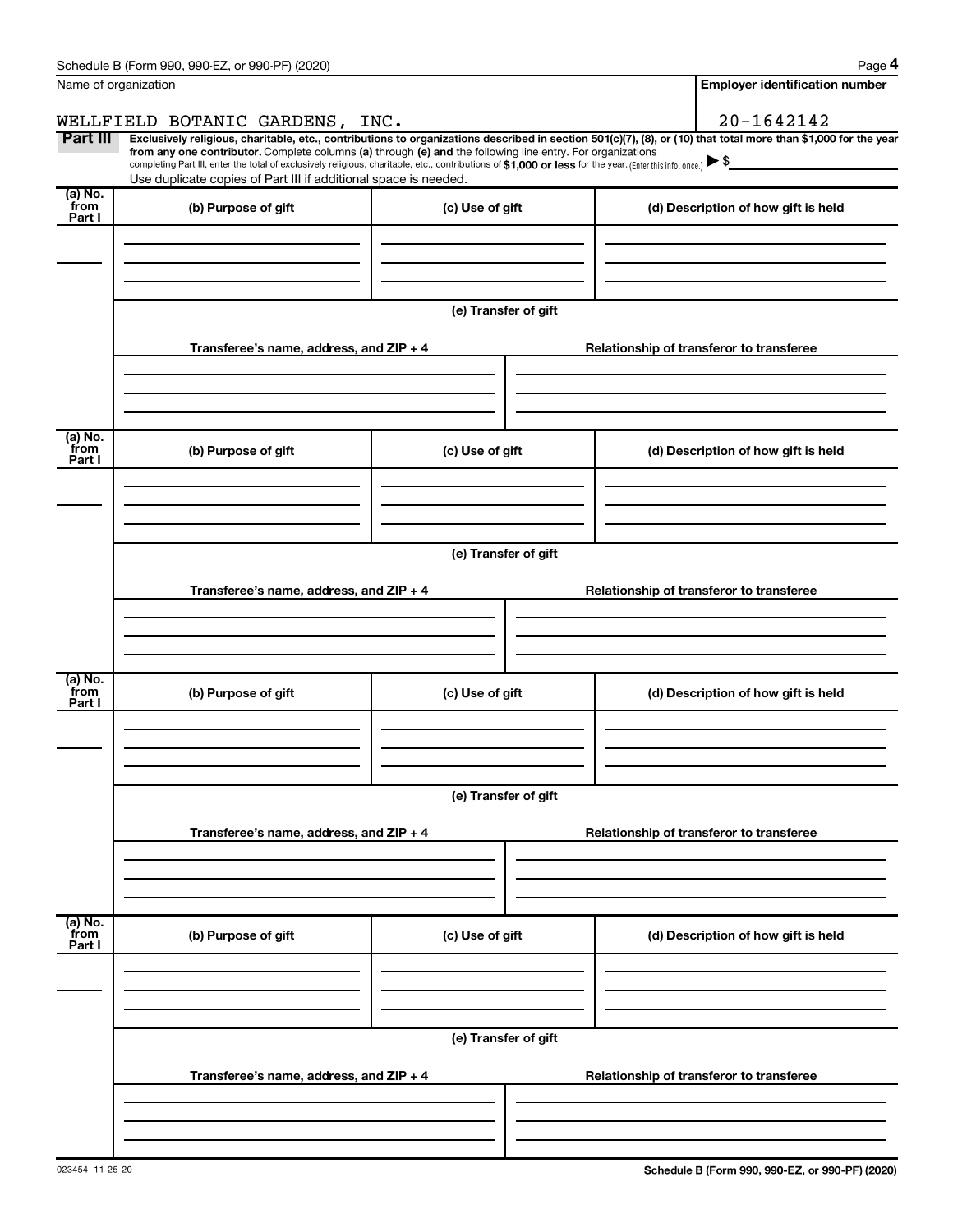Department of the Treasury Internal Revenue Service

| (Form 990) |
|------------|
|------------|

032051 12-01-20

# **SCHEDULE D Supplemental Financial Statements**<br> **Form 990 2020**<br> **Part IV** line 6.7.8.9.10, 11a, 11b, 11d, 11d, 11d, 11d, 11d, 12a, 0r, 12b

**(Form 990) | Complete if the organization answered "Yes" on Form 990, Part IV, line 6, 7, 8, 9, 10, 11a, 11b, 11c, 11d, 11e, 11f, 12a, or 12b.**

**| Attach to Form 990. |Go to www.irs.gov/Form990 for instructions and the latest information.**



Name of the organization<br>**WELLFIELD BOTANIC GARDENS, INC. Employer identification number**<br>20-1642142 WELLFIELD BOTANIC GARDENS, INC.

| Part I       | Organizations Maintaining Donor Advised Funds or Other Similar Funds or Accounts. Complete if the                                              |                         |                                                    |
|--------------|------------------------------------------------------------------------------------------------------------------------------------------------|-------------------------|----------------------------------------------------|
|              | organization answered "Yes" on Form 990, Part IV, line 6.                                                                                      | (a) Donor advised funds | (b) Funds and other accounts                       |
| 1            |                                                                                                                                                |                         |                                                    |
| 2            | Aggregate value of contributions to (during year)                                                                                              |                         |                                                    |
| 3            | Aggregate value of grants from (during year)                                                                                                   |                         |                                                    |
| 4            |                                                                                                                                                |                         |                                                    |
| 5            | Did the organization inform all donors and donor advisors in writing that the assets held in donor advised funds                               |                         |                                                    |
|              |                                                                                                                                                |                         | <b>No</b><br>Yes                                   |
| 6            | Did the organization inform all grantees, donors, and donor advisors in writing that grant funds can be used only                              |                         |                                                    |
|              | for charitable purposes and not for the benefit of the donor or donor advisor, or for any other purpose conferring                             |                         |                                                    |
|              |                                                                                                                                                |                         | Yes<br>No                                          |
| Part II      | Conservation Easements. Complete if the organization answered "Yes" on Form 990, Part IV, line 7.                                              |                         |                                                    |
| 1            | Purpose(s) of conservation easements held by the organization (check all that apply).                                                          |                         |                                                    |
|              | Preservation of land for public use (for example, recreation or education)                                                                     |                         | Preservation of a historically important land area |
|              | Protection of natural habitat                                                                                                                  |                         | Preservation of a certified historic structure     |
|              | Preservation of open space                                                                                                                     |                         |                                                    |
| 2            | Complete lines 2a through 2d if the organization held a qualified conservation contribution in the form of a conservation easement on the last |                         |                                                    |
|              | day of the tax year.                                                                                                                           |                         | Held at the End of the Tax Year                    |
|              |                                                                                                                                                |                         | 2a                                                 |
| b            | Total acreage restricted by conservation easements [11] [12] manufactured acreage restricted by conservation easements                         |                         | 2 <sub>b</sub>                                     |
|              |                                                                                                                                                |                         | 2c                                                 |
|              | d Number of conservation easements included in (c) acquired after 7/25/06, and not on a historic structure                                     |                         |                                                    |
|              |                                                                                                                                                |                         | 2d                                                 |
| 3            | Number of conservation easements modified, transferred, released, extinguished, or terminated by the organization during the tax               |                         |                                                    |
|              | year                                                                                                                                           |                         |                                                    |
| 4            | Number of states where property subject to conservation easement is located >                                                                  |                         |                                                    |
| 5            | Does the organization have a written policy regarding the periodic monitoring, inspection, handling of                                         |                         |                                                    |
|              | violations, and enforcement of the conservation easements it holds?                                                                            |                         | Yes<br><b>No</b>                                   |
| 6            | Staff and volunteer hours devoted to monitoring, inspecting, handling of violations, and enforcing conservation easements during the year      |                         |                                                    |
|              |                                                                                                                                                |                         |                                                    |
| 7            | Amount of expenses incurred in monitoring, inspecting, handling of violations, and enforcing conservation easements during the year            |                         |                                                    |
|              | $\blacktriangleright$ \$                                                                                                                       |                         |                                                    |
| 8            | Does each conservation easement reported on line 2(d) above satisfy the requirements of section 170(h)(4)(B)(i)                                |                         |                                                    |
|              |                                                                                                                                                |                         | Yes<br><b>No</b>                                   |
| 9            | In Part XIII, describe how the organization reports conservation easements in its revenue and expense statement and                            |                         |                                                    |
|              | balance sheet, and include, if applicable, the text of the footnote to the organization's financial statements that describes the              |                         |                                                    |
|              | organization's accounting for conservation easements.                                                                                          |                         |                                                    |
|              | Organizations Maintaining Collections of Art, Historical Treasures, or Other Similar Assets.<br>Part III                                       |                         |                                                    |
|              | Complete if the organization answered "Yes" on Form 990, Part IV, line 8.                                                                      |                         |                                                    |
|              | 1a If the organization elected, as permitted under FASB ASC 958, not to report in its revenue statement and balance sheet works                |                         |                                                    |
|              | of art, historical treasures, or other similar assets held for public exhibition, education, or research in furtherance of public              |                         |                                                    |
|              | service, provide in Part XIII the text of the footnote to its financial statements that describes these items.                                 |                         |                                                    |
|              | b If the organization elected, as permitted under FASB ASC 958, to report in its revenue statement and balance sheet works of                  |                         |                                                    |
|              | art, historical treasures, or other similar assets held for public exhibition, education, or research in furtherance of public service,        |                         |                                                    |
|              | provide the following amounts relating to these items:                                                                                         |                         |                                                    |
|              |                                                                                                                                                |                         | $\triangleright$ \$                                |
|              | (ii) Assets included in Form 990, Part X                                                                                                       |                         | $\blacktriangleright$ \$                           |
| $\mathbf{2}$ | If the organization received or held works of art, historical treasures, or other similar assets for financial gain, provide                   |                         |                                                    |
|              | the following amounts required to be reported under FASB ASC 958 relating to these items:                                                      |                         |                                                    |
|              |                                                                                                                                                |                         | - \$<br>▶                                          |
|              | LHA For Paperwork Reduction Act Notice, see the Instructions for Form 990.                                                                     |                         |                                                    |
|              |                                                                                                                                                |                         | Schedule D (Form 990) 2020                         |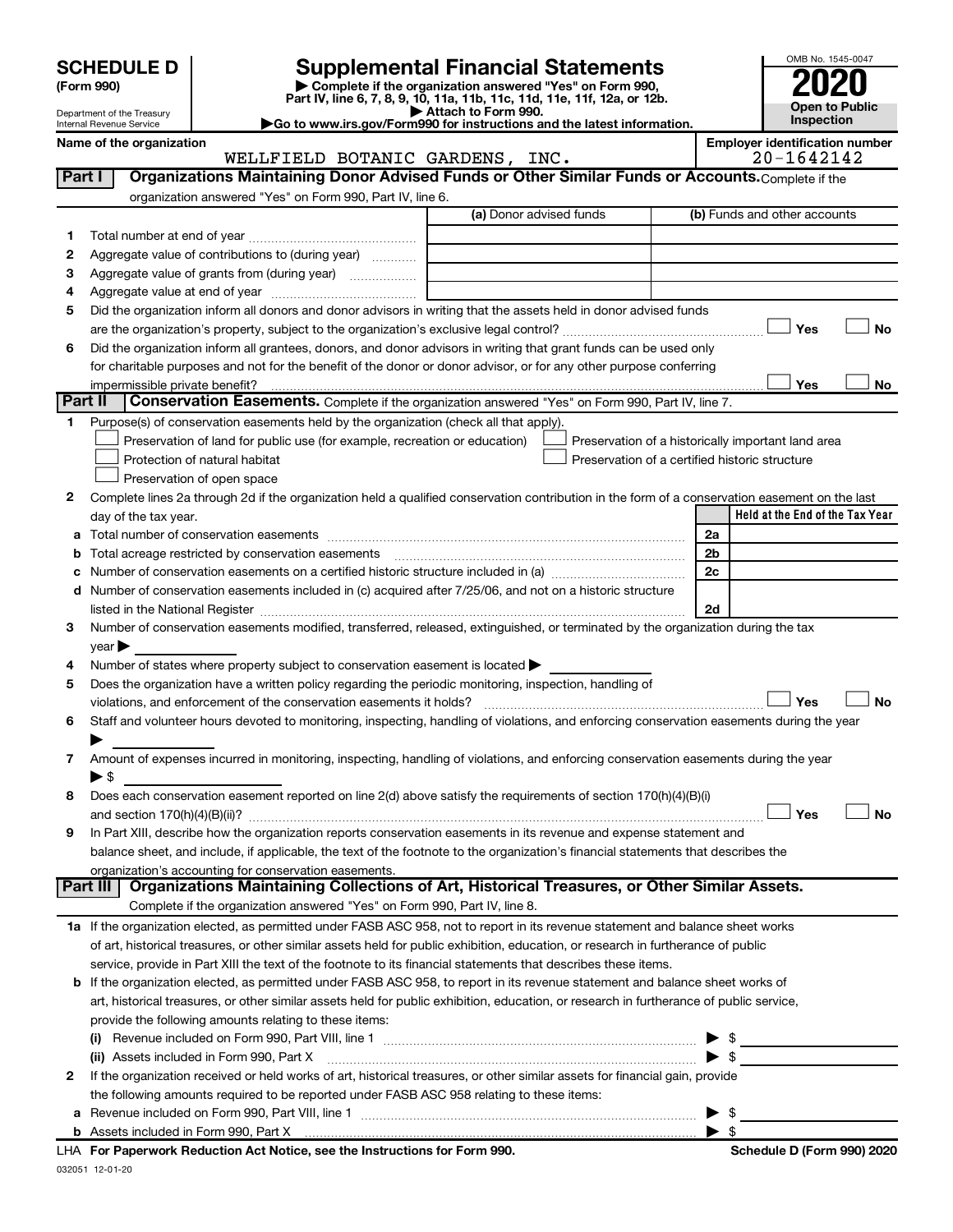|               | Schedule D (Form 990) 2020                                                                                                                                                                                                     | WELLFIELD BOTANIC GARDENS, INC.         |                   |                                                                                                                                                                                                                                |                                 |          | 20-1642142 Page 2   |          |                          |
|---------------|--------------------------------------------------------------------------------------------------------------------------------------------------------------------------------------------------------------------------------|-----------------------------------------|-------------------|--------------------------------------------------------------------------------------------------------------------------------------------------------------------------------------------------------------------------------|---------------------------------|----------|---------------------|----------|--------------------------|
|               | Organizations Maintaining Collections of Art, Historical Treasures, or Other Similar Assets (continued)<br>Part III                                                                                                            |                                         |                   |                                                                                                                                                                                                                                |                                 |          |                     |          |                          |
| 3             | Using the organization's acquisition, accession, and other records, check any of the following that make significant use of its                                                                                                |                                         |                   |                                                                                                                                                                                                                                |                                 |          |                     |          |                          |
|               | collection items (check all that apply):                                                                                                                                                                                       |                                         |                   |                                                                                                                                                                                                                                |                                 |          |                     |          |                          |
| a             | $\lfloor \mathbf{X} \rfloor$ Public exhibition                                                                                                                                                                                 |                                         |                   | Loan or exchange program                                                                                                                                                                                                       |                                 |          |                     |          |                          |
| b             | Scholarly research                                                                                                                                                                                                             | e                                       |                   | Other the contract of the contract of the contract of the contract of the contract of the contract of the contract of the contract of the contract of the contract of the contract of the contract of the contract of the cont |                                 |          |                     |          |                          |
| c             | Preservation for future generations                                                                                                                                                                                            |                                         |                   |                                                                                                                                                                                                                                |                                 |          |                     |          |                          |
| 4             | Provide a description of the organization's collections and explain how they further the organization's exempt purpose in Part XIII.                                                                                           |                                         |                   |                                                                                                                                                                                                                                |                                 |          |                     |          |                          |
| 5             | During the year, did the organization solicit or receive donations of art, historical treasures, or other similar assets                                                                                                       |                                         |                   |                                                                                                                                                                                                                                |                                 |          |                     |          |                          |
|               | <b>Part IV</b>                                                                                                                                                                                                                 |                                         |                   |                                                                                                                                                                                                                                |                                 |          | Yes                 |          | $\overline{\text{X}}$ No |
|               | <b>Escrow and Custodial Arrangements.</b> Complete if the organization answered "Yes" on Form 990, Part IV, line 9, or<br>reported an amount on Form 990, Part X, line 21.                                                     |                                         |                   |                                                                                                                                                                                                                                |                                 |          |                     |          |                          |
|               |                                                                                                                                                                                                                                |                                         |                   |                                                                                                                                                                                                                                |                                 |          |                     |          |                          |
|               | 1a Is the organization an agent, trustee, custodian or other intermediary for contributions or other assets not included                                                                                                       |                                         |                   |                                                                                                                                                                                                                                |                                 |          | Yes                 |          | <b>No</b>                |
|               | b If "Yes," explain the arrangement in Part XIII and complete the following table:                                                                                                                                             |                                         |                   |                                                                                                                                                                                                                                |                                 |          |                     |          |                          |
|               |                                                                                                                                                                                                                                |                                         |                   |                                                                                                                                                                                                                                |                                 |          | Amount              |          |                          |
|               |                                                                                                                                                                                                                                |                                         |                   |                                                                                                                                                                                                                                | 1c                              |          |                     |          |                          |
|               | c Beginning balance measurements and the contract of the contract of the contract of the contract of the contract of the contract of the contract of the contract of the contract of the contract of the contract of the contr |                                         |                   |                                                                                                                                                                                                                                | 1d                              |          |                     |          |                          |
|               | e Distributions during the year manufactured and continuum and contact the year manufactured and contact the year manufactured and contact the year manufactured and contact the year manufactured and contact the year manufa |                                         |                   |                                                                                                                                                                                                                                | 1e                              |          |                     |          |                          |
|               |                                                                                                                                                                                                                                |                                         |                   |                                                                                                                                                                                                                                | 1f                              |          |                     |          |                          |
|               | 2a Did the organization include an amount on Form 990, Part X, line 21, for escrow or custodial account liability?                                                                                                             |                                         |                   |                                                                                                                                                                                                                                |                                 |          | Yes                 |          | No                       |
|               |                                                                                                                                                                                                                                |                                         |                   |                                                                                                                                                                                                                                |                                 |          |                     |          |                          |
| <b>Part V</b> | <b>Endowment Funds.</b> Complete if the organization answered "Yes" on Form 990, Part IV, line 10.                                                                                                                             |                                         |                   |                                                                                                                                                                                                                                |                                 |          |                     |          |                          |
|               |                                                                                                                                                                                                                                | (a) Current year                        | (b) Prior year    | (c) Two years back $\vert$ (d) Three years back $\vert$                                                                                                                                                                        |                                 |          | (e) Four years back |          |                          |
|               | 1a Beginning of year balance                                                                                                                                                                                                   | 788,432.                                | 683,593.          | 681,567.                                                                                                                                                                                                                       |                                 | 554,126. |                     | 437,805. |                          |
|               |                                                                                                                                                                                                                                | 7,402.                                  | 29,831.           | 35, 152.                                                                                                                                                                                                                       |                                 | 51,056.  |                     |          | 83,678.                  |
|               | c Net investment earnings, gains, and losses                                                                                                                                                                                   | 120,285.                                | 103,076.          | $-12, 291.$                                                                                                                                                                                                                    |                                 | 92,670.  |                     |          | 35,920.                  |
|               | d Grants or scholarships                                                                                                                                                                                                       | 30,400.                                 | 26, 220.          | 19,090.                                                                                                                                                                                                                        |                                 | 12,300.  |                     |          |                          |
|               | e Other expenditures for facilities                                                                                                                                                                                            |                                         |                   |                                                                                                                                                                                                                                |                                 |          |                     |          |                          |
|               | and programs                                                                                                                                                                                                                   |                                         |                   |                                                                                                                                                                                                                                |                                 |          |                     |          |                          |
|               | f Administrative expenses                                                                                                                                                                                                      | 1,925.                                  | 1,848.            | 1,745.                                                                                                                                                                                                                         |                                 | 3,985.   |                     |          | 3,277.                   |
| g             |                                                                                                                                                                                                                                | 883,794.                                | 788,432.          | 683,593.                                                                                                                                                                                                                       |                                 | 681,567. |                     | 554,126. |                          |
| 2             | Provide the estimated percentage of the current year end balance (line 1g, column (a)) held as:                                                                                                                                |                                         |                   |                                                                                                                                                                                                                                |                                 |          |                     |          |                          |
|               | a Board designated or quasi-endowment >                                                                                                                                                                                        | 100,0000                                | %                 |                                                                                                                                                                                                                                |                                 |          |                     |          |                          |
|               | <b>b</b> Permanent endowment $\blacktriangleright$                                                                                                                                                                             | %                                       |                   |                                                                                                                                                                                                                                |                                 |          |                     |          |                          |
|               | $\mathbf c$ Term endowment $\blacktriangleright$                                                                                                                                                                               | %                                       |                   |                                                                                                                                                                                                                                |                                 |          |                     |          |                          |
|               | The percentages on lines 2a, 2b, and 2c should equal 100%.                                                                                                                                                                     |                                         |                   |                                                                                                                                                                                                                                |                                 |          |                     |          |                          |
|               | 3a Are there endowment funds not in the possession of the organization that are held and administered for the organization                                                                                                     |                                         |                   |                                                                                                                                                                                                                                |                                 |          |                     |          |                          |
|               | by:                                                                                                                                                                                                                            |                                         |                   |                                                                                                                                                                                                                                |                                 |          |                     | Yes      | No                       |
|               | (i)                                                                                                                                                                                                                            |                                         |                   |                                                                                                                                                                                                                                |                                 |          | 3a(i)               | X        |                          |
|               |                                                                                                                                                                                                                                |                                         |                   |                                                                                                                                                                                                                                |                                 |          | 3a(ii)              |          | X                        |
|               |                                                                                                                                                                                                                                |                                         |                   |                                                                                                                                                                                                                                |                                 |          | 3b                  |          |                          |
| 4             | Describe in Part XIII the intended uses of the organization's endowment funds.<br><b>Part VI</b><br>Land, Buildings, and Equipment.                                                                                            |                                         |                   |                                                                                                                                                                                                                                |                                 |          |                     |          |                          |
|               |                                                                                                                                                                                                                                |                                         |                   |                                                                                                                                                                                                                                |                                 |          |                     |          |                          |
|               | Complete if the organization answered "Yes" on Form 990, Part IV, line 11a. See Form 990, Part X, line 10.                                                                                                                     |                                         |                   |                                                                                                                                                                                                                                |                                 |          |                     |          |                          |
|               | Description of property                                                                                                                                                                                                        | (a) Cost or other<br>basis (investment) | (b) Cost or other | basis (other)                                                                                                                                                                                                                  | (c) Accumulated<br>depreciation |          | (d) Book value      |          |                          |
|               |                                                                                                                                                                                                                                |                                         |                   | 5,856.                                                                                                                                                                                                                         |                                 |          |                     | 5,856.   |                          |
|               |                                                                                                                                                                                                                                |                                         |                   | 37,669.                                                                                                                                                                                                                        | 6,388.                          |          |                     | 31,281.  |                          |
|               |                                                                                                                                                                                                                                |                                         |                   |                                                                                                                                                                                                                                |                                 |          |                     |          |                          |
|               |                                                                                                                                                                                                                                |                                         |                   | 245, 332.                                                                                                                                                                                                                      | 166, 346.                       |          |                     | 78,986.  |                          |
|               |                                                                                                                                                                                                                                |                                         |                   | 6, 113, 522.                                                                                                                                                                                                                   | 959, 316.                       |          | 5,154,206.          |          |                          |
|               | Total. Add lines 1a through 1e. (Column (d) must equal Form 990, Part X, column (B), line 10c.)                                                                                                                                |                                         |                   |                                                                                                                                                                                                                                |                                 |          | 5, 270, 329.        |          |                          |
|               |                                                                                                                                                                                                                                |                                         |                   |                                                                                                                                                                                                                                |                                 |          |                     |          |                          |

**Schedule D (Form 990) 2020**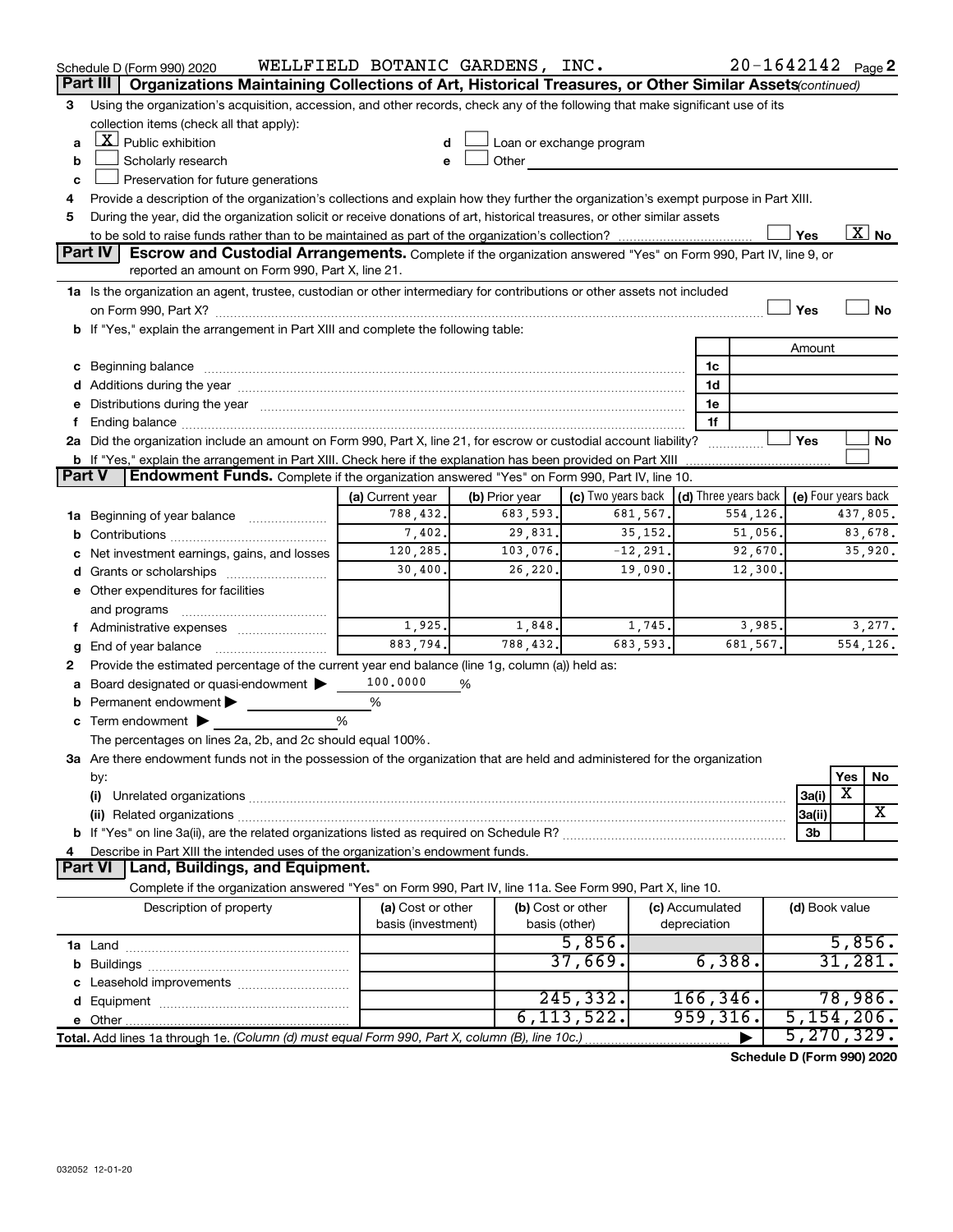| Schedule D (Form 990) 2020 | WELLFIELD BOTANIC GARDENS,                      |  | INC. | $20 - 1642142$ Page 3 |  |
|----------------------------|-------------------------------------------------|--|------|-----------------------|--|
|                            | <b>Part VII</b> Investments - Other Securities. |  |      |                       |  |

| Complete if the organization answered "Yes" on Form 990, Part IV, line 11b. See Form 990, Part X, line 12.        |                 |                                                           |                |
|-------------------------------------------------------------------------------------------------------------------|-----------------|-----------------------------------------------------------|----------------|
| (a) Description of security or category (including name of security)                                              | (b) Book value  | (c) Method of valuation: Cost or end-of-year market value |                |
|                                                                                                                   |                 |                                                           |                |
|                                                                                                                   |                 |                                                           |                |
| (3) Other                                                                                                         |                 |                                                           |                |
| (A)                                                                                                               |                 |                                                           |                |
| (B)                                                                                                               |                 |                                                           |                |
| (C)                                                                                                               |                 |                                                           |                |
| (D)                                                                                                               |                 |                                                           |                |
| (E)                                                                                                               |                 |                                                           |                |
| (F)                                                                                                               |                 |                                                           |                |
| (G)                                                                                                               |                 |                                                           |                |
| (H)                                                                                                               |                 |                                                           |                |
| Total. (Col. (b) must equal Form 990, Part X, col. (B) line 12.)                                                  |                 |                                                           |                |
| Part VIII Investments - Program Related.                                                                          |                 |                                                           |                |
| Complete if the organization answered "Yes" on Form 990, Part IV, line 11c. See Form 990, Part X, line 13.        |                 |                                                           |                |
| (a) Description of investment                                                                                     | (b) Book value  | (c) Method of valuation: Cost or end-of-year market value |                |
| (1)                                                                                                               |                 |                                                           |                |
| (2)                                                                                                               |                 |                                                           |                |
| (3)                                                                                                               |                 |                                                           |                |
| (4)                                                                                                               |                 |                                                           |                |
| (5)                                                                                                               |                 |                                                           |                |
| (6)                                                                                                               |                 |                                                           |                |
| (7)                                                                                                               |                 |                                                           |                |
| (8)                                                                                                               |                 |                                                           |                |
| (9)                                                                                                               |                 |                                                           |                |
| Total. (Col. (b) must equal Form 990, Part X, col. (B) line 13.)                                                  |                 |                                                           |                |
| Part IX<br><b>Other Assets.</b>                                                                                   |                 |                                                           |                |
| Complete if the organization answered "Yes" on Form 990, Part IV, line 11d. See Form 990, Part X, line 15.        |                 |                                                           |                |
|                                                                                                                   | (a) Description |                                                           | (b) Book value |
| $ECCF -$<br><b>ENDOWMENT FUNDS</b>                                                                                |                 |                                                           | 883,794.       |
| (1)                                                                                                               |                 |                                                           |                |
| (2)                                                                                                               |                 |                                                           |                |
| (3)                                                                                                               |                 |                                                           |                |
| (4)                                                                                                               |                 |                                                           |                |
| (5)                                                                                                               |                 |                                                           |                |
| (6)                                                                                                               |                 |                                                           |                |
| (7)                                                                                                               |                 |                                                           |                |
| (8)                                                                                                               |                 |                                                           |                |
| (9)                                                                                                               |                 |                                                           |                |
| Total. (Column (b) must equal Form 990, Part X, col. (B) line 15.)                                                |                 |                                                           | 883,794.       |
| <b>Other Liabilities.</b><br>Part X                                                                               |                 |                                                           |                |
| Complete if the organization answered "Yes" on Form 990, Part IV, line 11e or 11f. See Form 990, Part X, line 25. |                 |                                                           |                |
| (a) Description of liability<br>1.                                                                                |                 |                                                           | (b) Book value |
| (1)<br>Federal income taxes                                                                                       |                 |                                                           |                |
| <b>DEPOSITS</b><br>(2)                                                                                            |                 |                                                           | 9,623.         |
| (3)                                                                                                               |                 |                                                           |                |
| (4)                                                                                                               |                 |                                                           |                |
| (5)                                                                                                               |                 |                                                           |                |
| (6)                                                                                                               |                 |                                                           |                |
| (7)                                                                                                               |                 |                                                           |                |
| (8)                                                                                                               |                 |                                                           |                |
| (9)                                                                                                               |                 |                                                           |                |
|                                                                                                                   |                 |                                                           | 9,623.         |

**2.** Liability for uncertain tax positions. In Part XIII, provide the text of the footnote to the organization's financial statements that reports the organization's liability for uncertain tax positions under FASB ASC 740. Check here if the text of the footnote has been provided in Part XIII.  $\perp$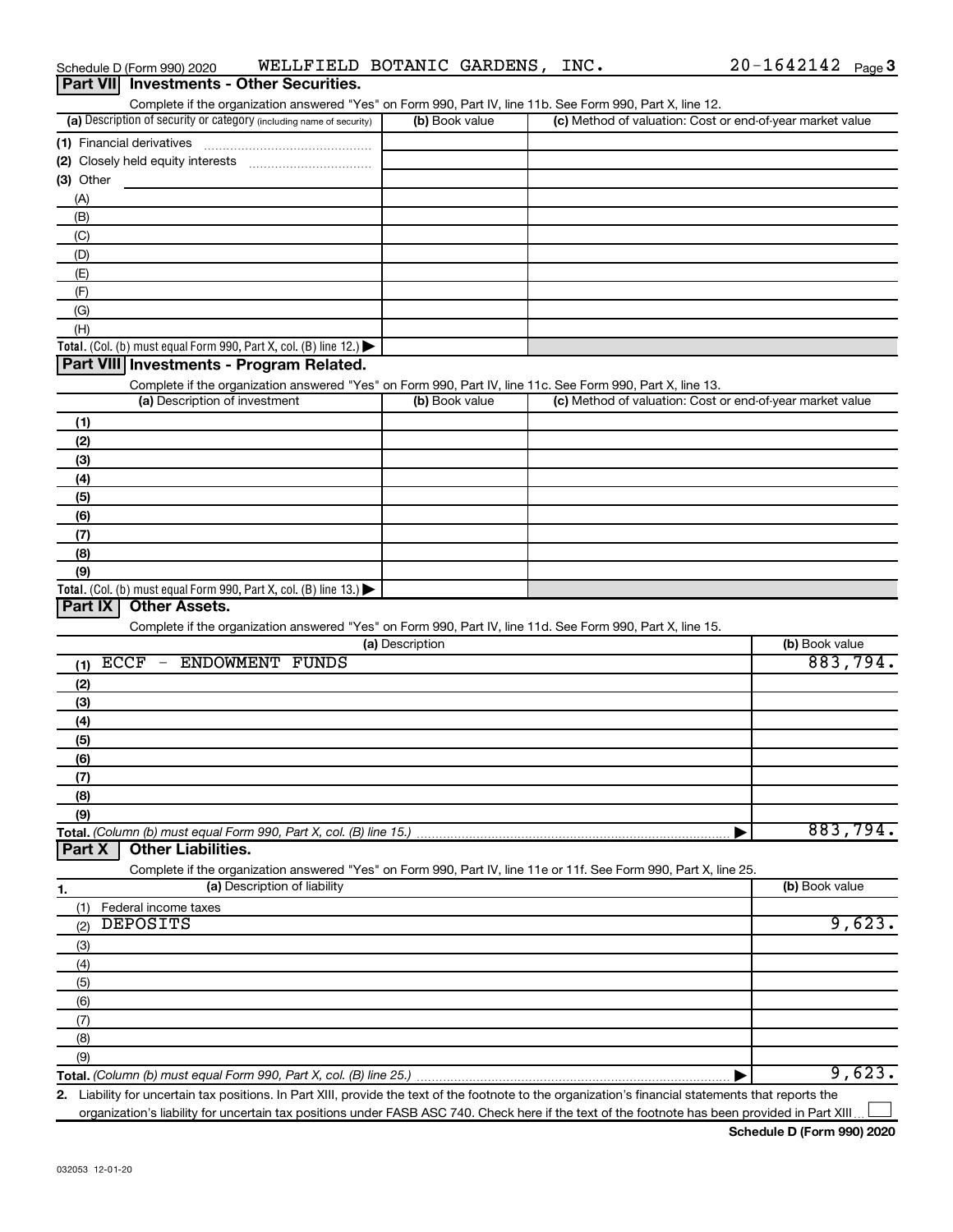|                                                                          |                                                                     | Schedule D (Form 990) 2020                      | WELLFIELD BOTANIC GARDENS, INC.                                             |  |  |                |                                                                                               |    | $20 - 1642142$ Page 4 |  |
|--------------------------------------------------------------------------|---------------------------------------------------------------------|-------------------------------------------------|-----------------------------------------------------------------------------|--|--|----------------|-----------------------------------------------------------------------------------------------|----|-----------------------|--|
|                                                                          |                                                                     |                                                 |                                                                             |  |  |                | Part XI   Reconciliation of Revenue per Audited Financial Statements With Revenue per Return. |    |                       |  |
|                                                                          |                                                                     |                                                 | Complete if the organization answered "Yes" on Form 990, Part IV, line 12a. |  |  |                |                                                                                               |    |                       |  |
| Total revenue, gains, and other support per audited financial statements |                                                                     |                                                 |                                                                             |  |  |                |                                                                                               |    |                       |  |
| 2                                                                        | Amounts included on line 1 but not on Form 990, Part VIII, line 12: |                                                 |                                                                             |  |  |                |                                                                                               |    |                       |  |
|                                                                          |                                                                     |                                                 | <b>a</b> Net unrealized gains (losses) on investments                       |  |  | 2a             |                                                                                               |    |                       |  |
|                                                                          |                                                                     | <b>b</b> Donated services and use of facilities |                                                                             |  |  | 2 <sub>b</sub> |                                                                                               |    |                       |  |
|                                                                          | <b>c</b> Recoveries of prior year grants<br>2c                      |                                                 |                                                                             |  |  |                |                                                                                               |    |                       |  |
|                                                                          |                                                                     | <b>d</b> Other (Describe in Part XIII.)         |                                                                             |  |  | 2d             |                                                                                               |    |                       |  |
|                                                                          | e Add lines 2a through 2d                                           |                                                 |                                                                             |  |  |                |                                                                                               | 2e |                       |  |
|                                                                          |                                                                     |                                                 |                                                                             |  |  |                |                                                                                               |    |                       |  |

|    | e Add lines 2a through 2d                                                                        | 2e             |                |  |
|----|--------------------------------------------------------------------------------------------------|----------------|----------------|--|
| 3  | Subtract line 2e from line 1                                                                     |                | 3              |  |
| 4  | Amounts included on Form 990, Part VIII, line 12, but not on line 1:                             |                |                |  |
| a  |                                                                                                  | 4a             |                |  |
|    |                                                                                                  | 4b             |                |  |
|    | c Add lines 4a and 4b                                                                            |                | 4c             |  |
| 5  |                                                                                                  |                | 5              |  |
|    | Part XII   Reconciliation of Expenses per Audited Financial Statements With Expenses per Return. |                |                |  |
|    | Complete if the organization answered "Yes" on Form 990, Part IV, line 12a.                      |                |                |  |
| 1. |                                                                                                  |                | $\blacksquare$ |  |
| 2  | Amounts included on line 1 but not on Form 990, Part IX, line 25:                                |                |                |  |
| a  |                                                                                                  | 2a             |                |  |
| b  |                                                                                                  | 2 <sub>b</sub> |                |  |
| C. |                                                                                                  | 2c             |                |  |
|    |                                                                                                  | 2d             |                |  |
|    |                                                                                                  |                | 2e             |  |
| 3  |                                                                                                  |                | 3              |  |
| 4  | Amounts included on Form 990, Part IX, line 25, but not on line 1:                               |                |                |  |
| a  | Investment expenses not included on Form 990, Part VIII, line 7b <i></i>                         | 4a             |                |  |
|    |                                                                                                  | 4b             |                |  |
|    | c Add lines 4a and 4b                                                                            |                | 4c             |  |
| 5. |                                                                                                  |                | 5              |  |

**Part XIII Supplemental Information.**

Provide the descriptions required for Part II, lines 3, 5, and 9; Part III, lines 1a and 4; Part IV, lines 1b and 2b; Part V, line 4; Part X, line 2; Part XI, lines 2d and 4b; and Part XII, lines 2d and 4b. Also complete this part to provide any additional information.

### PART III, LINE 4 - DESCRIPTION OF ORGANIZATION COLLECTIONS &

WELLFIELD BOTANIC GARDENS PROVIDES AN OUTDOOR GALLERY FOR ART, INCLUDING

SCULPTURES, WHICH ENABLES US TO ATTRACT, EDUCATE AND INSPIRE IN A SOCIAL

INTERACTIVE SETTING DEDICATED TO THE CELEBRATION OF NATURE AND ART.

## PART V, LINE 4 - INTENDED USE OF ENDOWMENT FUND

THE ENDOWMENT FUNDS ARE INTENDED TO HELP SUSTAIN THE OPERATIONS OF THE

WELLFIELD GARDENS, SO THE WELLFIELD GARDENS CAN CONTINUE TO FULFILL ITS

MISSION.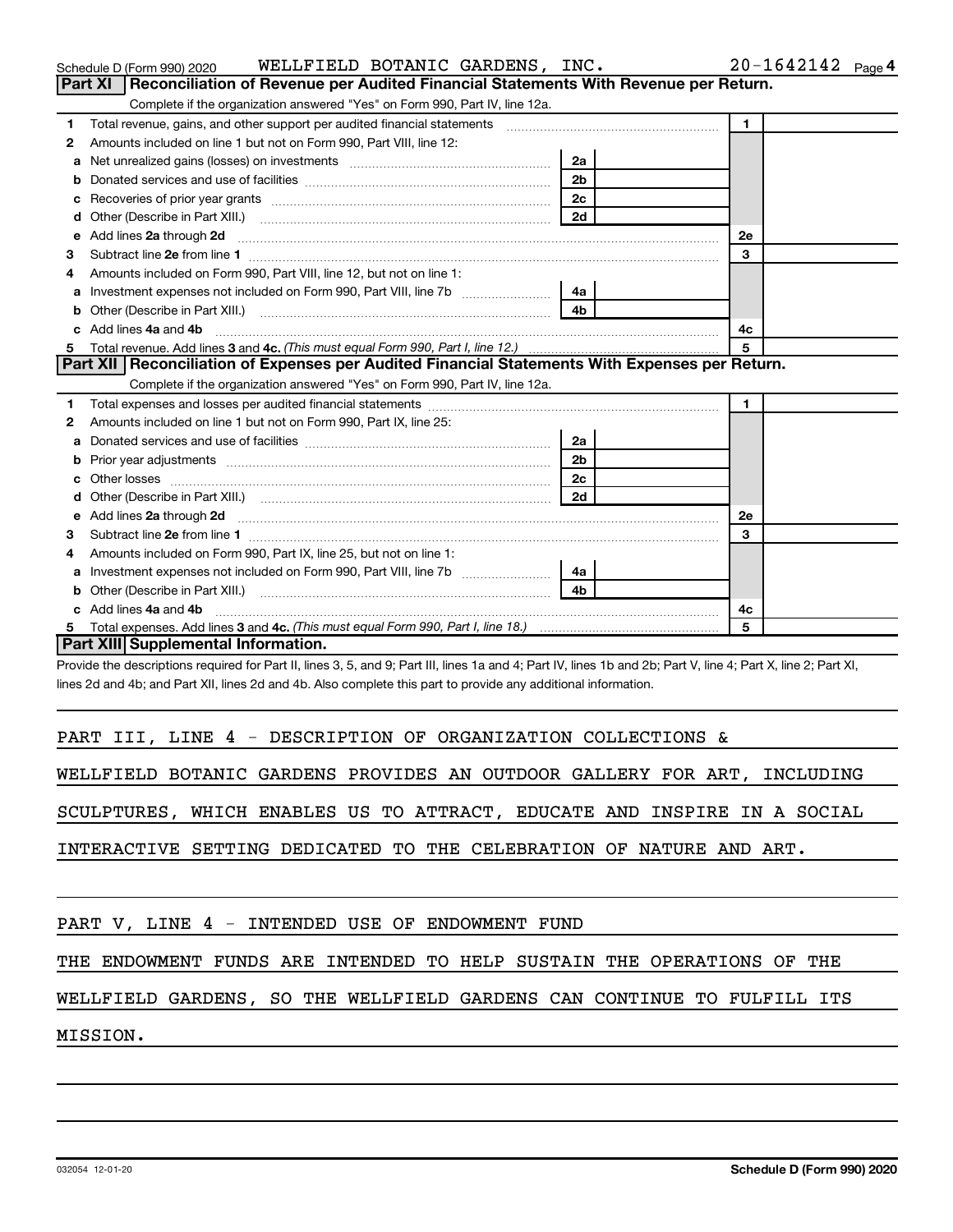| Schedule D (Form 990) 2020 |  |
|----------------------------|--|
|                            |  |

| <b>Part XIII Supplemental Information (continued)</b> |  |  |  |  |  |  |
|-------------------------------------------------------|--|--|--|--|--|--|
|                                                       |  |  |  |  |  |  |
|                                                       |  |  |  |  |  |  |
|                                                       |  |  |  |  |  |  |
|                                                       |  |  |  |  |  |  |
|                                                       |  |  |  |  |  |  |
|                                                       |  |  |  |  |  |  |
|                                                       |  |  |  |  |  |  |
|                                                       |  |  |  |  |  |  |
|                                                       |  |  |  |  |  |  |
|                                                       |  |  |  |  |  |  |
|                                                       |  |  |  |  |  |  |
|                                                       |  |  |  |  |  |  |
|                                                       |  |  |  |  |  |  |
|                                                       |  |  |  |  |  |  |
|                                                       |  |  |  |  |  |  |
|                                                       |  |  |  |  |  |  |
|                                                       |  |  |  |  |  |  |
|                                                       |  |  |  |  |  |  |
|                                                       |  |  |  |  |  |  |
|                                                       |  |  |  |  |  |  |
|                                                       |  |  |  |  |  |  |
|                                                       |  |  |  |  |  |  |
|                                                       |  |  |  |  |  |  |
|                                                       |  |  |  |  |  |  |
|                                                       |  |  |  |  |  |  |
|                                                       |  |  |  |  |  |  |
|                                                       |  |  |  |  |  |  |
|                                                       |  |  |  |  |  |  |
|                                                       |  |  |  |  |  |  |
|                                                       |  |  |  |  |  |  |
|                                                       |  |  |  |  |  |  |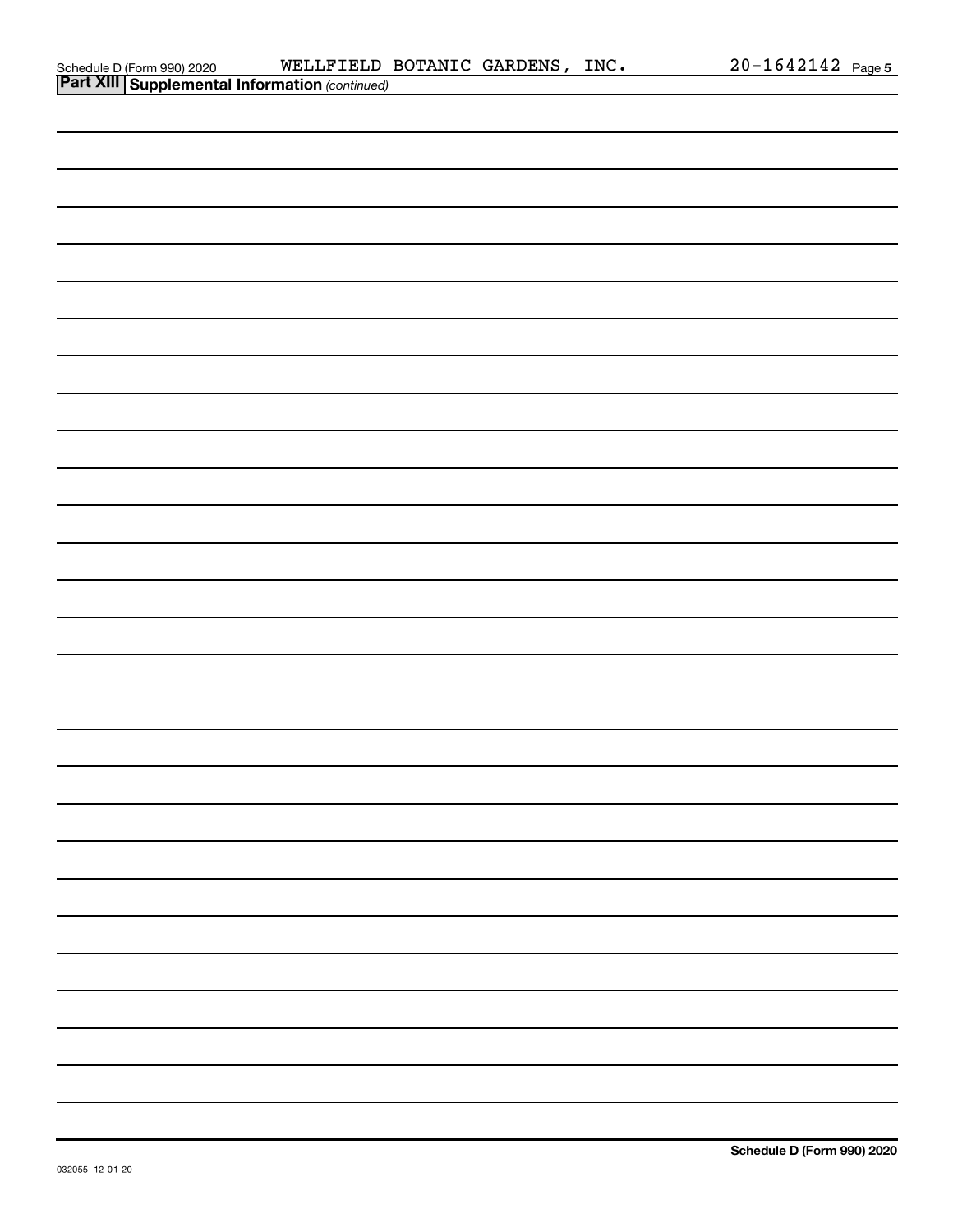| <b>SCHEDULE G</b>                                        |                                  | <b>Supplemental Information Regarding Fundraising or Gaming Activities</b>                                                                                          |     |                                         |                                       |                     |                    | OMB No. 1545-0047                       |
|----------------------------------------------------------|----------------------------------|---------------------------------------------------------------------------------------------------------------------------------------------------------------------|-----|-----------------------------------------|---------------------------------------|---------------------|--------------------|-----------------------------------------|
| (Form 990 or 990-EZ)                                     |                                  | Complete if the organization answered "Yes" on Form 990, Part IV, line 17, 18, or 19, or if the<br>organization entered more than \$15,000 on Form 990-EZ, line 6a. |     |                                         |                                       |                     |                    |                                         |
| Department of the Treasury                               |                                  | Attach to Form 990 or Form 990-EZ.                                                                                                                                  |     |                                         |                                       |                     |                    | <b>Open to Public</b>                   |
| Internal Revenue Service                                 |                                  | Go to www.irs.gov/Form990 for instructions and the latest information.                                                                                              |     |                                         |                                       |                     |                    | Inspection                              |
| Name of the organization                                 |                                  |                                                                                                                                                                     |     |                                         |                                       |                     |                    | <b>Employer identification number</b>   |
|                                                          |                                  | WELLFIELD BOTANIC GARDENS, INC.                                                                                                                                     |     |                                         |                                       |                     | 20-1642142         |                                         |
| Part I                                                   | required to complete this part.  | Fundraising Activities. Complete if the organization answered "Yes" on Form 990, Part IV, line 17. Form 990-EZ filers are not                                       |     |                                         |                                       |                     |                    |                                         |
|                                                          |                                  | 1 Indicate whether the organization raised funds through any of the following activities. Check all that apply.                                                     |     |                                         |                                       |                     |                    |                                         |
| Mail solicitations<br>a                                  |                                  | е                                                                                                                                                                   |     |                                         | Solicitation of non-government grants |                     |                    |                                         |
| b                                                        | Internet and email solicitations | f                                                                                                                                                                   |     |                                         | Solicitation of government grants     |                     |                    |                                         |
| Phone solicitations<br>c<br>In-person solicitations<br>d |                                  | Special fundraising events<br>g                                                                                                                                     |     |                                         |                                       |                     |                    |                                         |
|                                                          |                                  | 2 a Did the organization have a written or oral agreement with any individual (including officers, directors, trustees, or                                          |     |                                         |                                       |                     |                    |                                         |
|                                                          |                                  | key employees listed in Form 990, Part VII) or entity in connection with professional fundraising services?                                                         |     |                                         |                                       |                     | Yes                | <b>No</b>                               |
|                                                          |                                  | b If "Yes," list the 10 highest paid individuals or entities (fundraisers) pursuant to agreements under which the fundraiser is to be                               |     |                                         |                                       |                     |                    |                                         |
| compensated at least \$5,000 by the organization.        |                                  |                                                                                                                                                                     |     |                                         |                                       |                     |                    |                                         |
|                                                          |                                  |                                                                                                                                                                     |     |                                         |                                       |                     | (v) Amount paid    |                                         |
| (i) Name and address of individual                       |                                  | (ii) Activity                                                                                                                                                       |     | (iii) Did<br>fundraiser<br>have custody | (iv) Gross receipts                   | to (or retained by) | fundraiser         | (vi) Amount paid<br>to (or retained by) |
| or entity (fundraiser)                                   |                                  |                                                                                                                                                                     |     | or control of<br>contributions?         | from activity                         |                     | listed in col. (i) | organization                            |
|                                                          |                                  |                                                                                                                                                                     | Yes | No                                      |                                       |                     |                    |                                         |
|                                                          |                                  |                                                                                                                                                                     |     |                                         |                                       |                     |                    |                                         |
|                                                          |                                  |                                                                                                                                                                     |     |                                         |                                       |                     |                    |                                         |
|                                                          |                                  |                                                                                                                                                                     |     |                                         |                                       |                     |                    |                                         |
|                                                          |                                  |                                                                                                                                                                     |     |                                         |                                       |                     |                    |                                         |
|                                                          |                                  |                                                                                                                                                                     |     |                                         |                                       |                     |                    |                                         |
|                                                          |                                  |                                                                                                                                                                     |     |                                         |                                       |                     |                    |                                         |
|                                                          |                                  |                                                                                                                                                                     |     |                                         |                                       |                     |                    |                                         |
|                                                          |                                  |                                                                                                                                                                     |     |                                         |                                       |                     |                    |                                         |
|                                                          |                                  |                                                                                                                                                                     |     |                                         |                                       |                     |                    |                                         |
|                                                          |                                  |                                                                                                                                                                     |     |                                         |                                       |                     |                    |                                         |
|                                                          |                                  |                                                                                                                                                                     |     |                                         |                                       |                     |                    |                                         |
|                                                          |                                  |                                                                                                                                                                     |     |                                         |                                       |                     |                    |                                         |
|                                                          |                                  |                                                                                                                                                                     |     |                                         |                                       |                     |                    |                                         |
| Total                                                    |                                  | 3 List all states in which the organization is registered or licensed to solicit contributions or has been notified it is exempt from registration                  |     |                                         |                                       |                     |                    |                                         |
| or licensing.                                            |                                  |                                                                                                                                                                     |     |                                         |                                       |                     |                    |                                         |
|                                                          |                                  |                                                                                                                                                                     |     |                                         |                                       |                     |                    |                                         |
|                                                          |                                  |                                                                                                                                                                     |     |                                         |                                       |                     |                    |                                         |

**For Paperwork Reduction Act Notice, see the Instructions for Form 990 or 990-EZ. Schedule G (Form 990 or 990-EZ) 2020** LHA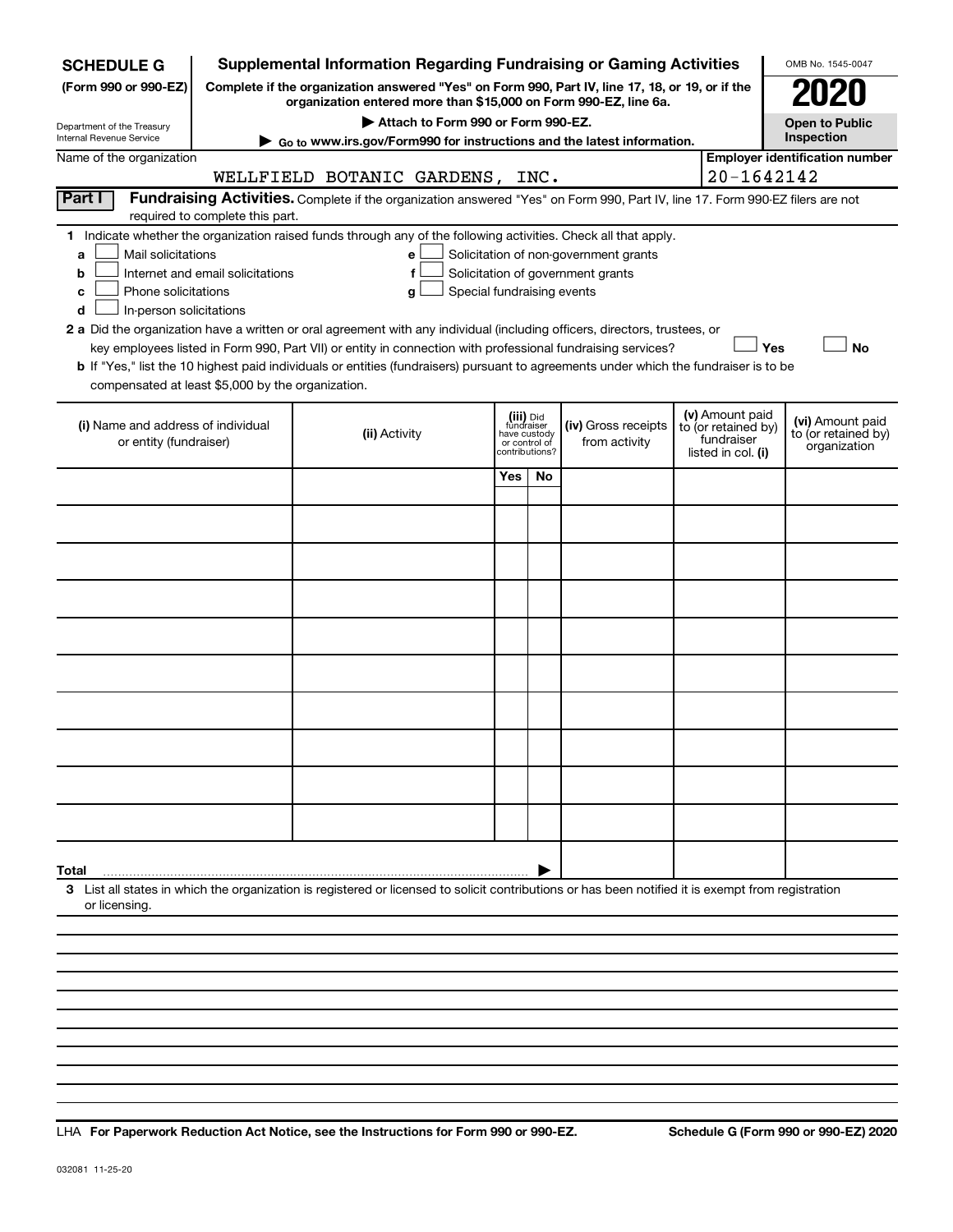Part II | Fundraising Events. Complete if the organization answered "Yes" on Form 990, Part IV, line 18, or reported more than \$15,000

|                 |              | of fundraising event contributions and gross income on Form 990-EZ, lines 1 and 6b. List events with gross receipts greater than \$5,000.                                   |                        |                         |                  |                            |  |  |  |  |
|-----------------|--------------|-----------------------------------------------------------------------------------------------------------------------------------------------------------------------------|------------------------|-------------------------|------------------|----------------------------|--|--|--|--|
|                 |              |                                                                                                                                                                             | $(a)$ Event #1         | (b) Event #2            | (c) Other events | (d) Total events           |  |  |  |  |
|                 |              |                                                                                                                                                                             | <b>WINTER</b>          | <b>EVENING IN</b>       |                  | (add col. (a) through      |  |  |  |  |
|                 |              |                                                                                                                                                                             | WONDERLAND HTHE GARDEN |                         | 1                |                            |  |  |  |  |
|                 |              |                                                                                                                                                                             | (event type)           | (event type)            | (total number)   | col. (c)                   |  |  |  |  |
| Revenue         |              |                                                                                                                                                                             |                        |                         |                  |                            |  |  |  |  |
|                 | 1.           |                                                                                                                                                                             | 272,683.               | 33,093.                 | 32,280.          | 338,056.                   |  |  |  |  |
|                 |              |                                                                                                                                                                             |                        |                         |                  |                            |  |  |  |  |
|                 |              |                                                                                                                                                                             | 78,643.                | 25,143.                 | 17,000.          | 120,786.                   |  |  |  |  |
|                 |              |                                                                                                                                                                             |                        |                         |                  |                            |  |  |  |  |
|                 | 3            | Gross income (line 1 minus line 2)                                                                                                                                          | 194,040.               | 7,950.                  | 15,280.          | 217,270.                   |  |  |  |  |
|                 |              |                                                                                                                                                                             |                        |                         |                  |                            |  |  |  |  |
|                 |              |                                                                                                                                                                             |                        |                         |                  |                            |  |  |  |  |
|                 |              |                                                                                                                                                                             |                        |                         |                  |                            |  |  |  |  |
|                 | 5            |                                                                                                                                                                             |                        |                         |                  |                            |  |  |  |  |
|                 |              |                                                                                                                                                                             |                        |                         |                  |                            |  |  |  |  |
|                 | 6            |                                                                                                                                                                             | 9,955.                 |                         | 8,546.           | 18,501.                    |  |  |  |  |
|                 |              |                                                                                                                                                                             |                        |                         |                  |                            |  |  |  |  |
| Direct Expenses | $\mathbf{7}$ |                                                                                                                                                                             |                        |                         | 3,272.           | 3,272.                     |  |  |  |  |
|                 |              | Food and beverages                                                                                                                                                          |                        |                         |                  |                            |  |  |  |  |
|                 |              |                                                                                                                                                                             | 6,945.                 |                         | 7,584.           | 14,529.                    |  |  |  |  |
|                 | 8            |                                                                                                                                                                             | 116,597.               | 12,984.                 | 5,534.           | 135, 115.                  |  |  |  |  |
|                 | 9            |                                                                                                                                                                             |                        |                         |                  | 171,417.                   |  |  |  |  |
|                 | 10           | Direct expense summary. Add lines 4 through 9 in column (d)<br>45,853.                                                                                                      |                        |                         |                  |                            |  |  |  |  |
| <b>Part III</b> |              | 11 Net income summary. Subtract line 10 from line 3, column (d)<br>Gaming. Complete if the organization answered "Yes" on Form 990, Part IV, line 19, or reported more than |                        |                         |                  |                            |  |  |  |  |
|                 |              | \$15,000 on Form 990-EZ, line 6a.                                                                                                                                           |                        |                         |                  |                            |  |  |  |  |
|                 |              |                                                                                                                                                                             |                        | (b) Pull tabs/instant   |                  | (d) Total gaming (add      |  |  |  |  |
|                 |              |                                                                                                                                                                             | (a) Bingo              | bingo/progressive bingo | (c) Other gaming | col. (a) through col. (c)) |  |  |  |  |
| Revenue         |              |                                                                                                                                                                             |                        |                         |                  |                            |  |  |  |  |
|                 |              |                                                                                                                                                                             |                        |                         |                  |                            |  |  |  |  |
|                 | 1.           |                                                                                                                                                                             |                        |                         |                  |                            |  |  |  |  |
|                 |              |                                                                                                                                                                             |                        |                         |                  |                            |  |  |  |  |
|                 |              |                                                                                                                                                                             |                        |                         |                  |                            |  |  |  |  |
| Direct Expenses |              |                                                                                                                                                                             |                        |                         |                  |                            |  |  |  |  |
|                 | 3            |                                                                                                                                                                             |                        |                         |                  |                            |  |  |  |  |
|                 |              |                                                                                                                                                                             |                        |                         |                  |                            |  |  |  |  |
|                 | 4            |                                                                                                                                                                             |                        |                         |                  |                            |  |  |  |  |
|                 |              |                                                                                                                                                                             |                        |                         |                  |                            |  |  |  |  |
|                 |              |                                                                                                                                                                             |                        |                         |                  |                            |  |  |  |  |
|                 |              |                                                                                                                                                                             | $\%$<br>Yes            | %<br>Yes                | Yes<br>%         |                            |  |  |  |  |
|                 | 6            | Volunteer labor                                                                                                                                                             | No                     | No                      | No               |                            |  |  |  |  |
|                 |              |                                                                                                                                                                             |                        |                         |                  |                            |  |  |  |  |
|                 | 7            | Direct expense summary. Add lines 2 through 5 in column (d)                                                                                                                 |                        |                         |                  |                            |  |  |  |  |
|                 |              |                                                                                                                                                                             |                        |                         |                  |                            |  |  |  |  |
|                 | 8            |                                                                                                                                                                             |                        |                         |                  |                            |  |  |  |  |
|                 |              |                                                                                                                                                                             |                        |                         |                  |                            |  |  |  |  |
| 9               |              | Enter the state(s) in which the organization conducts gaming activities:                                                                                                    |                        |                         |                  |                            |  |  |  |  |
|                 |              |                                                                                                                                                                             |                        |                         |                  | Yes<br><b>No</b>           |  |  |  |  |
|                 |              | <b>b</b> If "No," explain:<br><u> 1980 - Jan James James James James James James James James James James James James James James James James J</u>                          |                        |                         |                  |                            |  |  |  |  |
|                 |              |                                                                                                                                                                             |                        |                         |                  |                            |  |  |  |  |
|                 |              |                                                                                                                                                                             |                        |                         |                  |                            |  |  |  |  |
|                 |              |                                                                                                                                                                             |                        |                         |                  |                            |  |  |  |  |
|                 |              | 10a Were any of the organization's gaming licenses revoked, suspended, or terminated during the tax year?<br><b>b</b> If "Yes," explain:                                    |                        |                         |                  | Yes<br>No                  |  |  |  |  |

032082 11-25-20

**Schedule G (Form 990 or 990-EZ) 2020**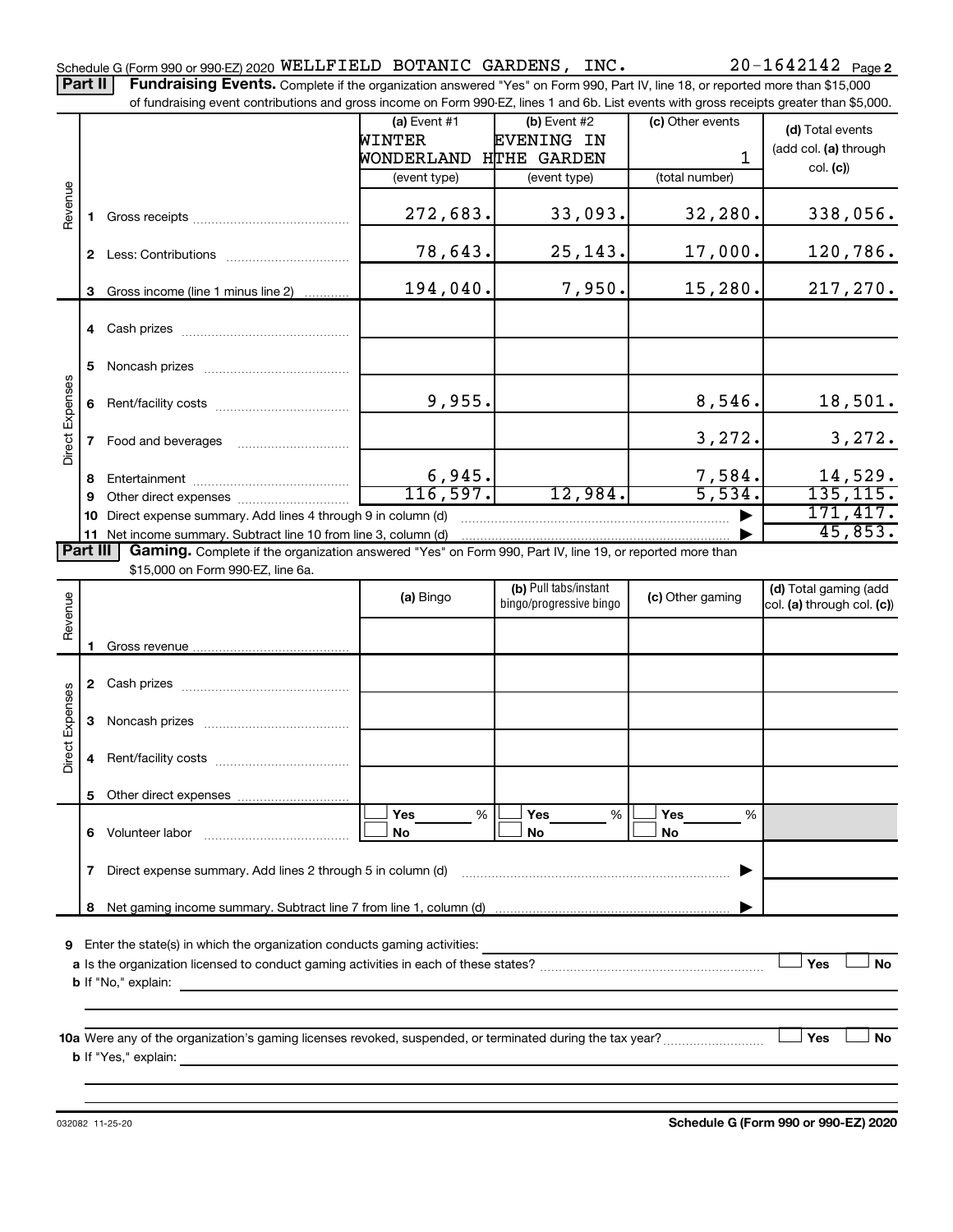| Schedule G (Form 990 or 990-EZ) 2020 WELLFIELD BOTANIC GARDENS, INC.                                                                                     |     |     | $20 - 1642142$ Page 3 |
|----------------------------------------------------------------------------------------------------------------------------------------------------------|-----|-----|-----------------------|
|                                                                                                                                                          |     | Yes | <b>No</b>             |
| 12 Is the organization a grantor, beneficiary or trustee of a trust, or a member of a partnership or other entity formed                                 |     |     |                       |
|                                                                                                                                                          |     | Yes | No                    |
| 13 Indicate the percentage of gaming activity conducted in:                                                                                              |     |     |                       |
|                                                                                                                                                          |     |     | %                     |
| <b>b</b> An outside facility <i>www.communicality.communicality.communicality www.communicality.communicality.communicality.com</i>                      | 13b |     | %                     |
| 14 Enter the name and address of the person who prepares the organization's gaming/special events books and records:                                     |     |     |                       |
|                                                                                                                                                          |     |     |                       |
|                                                                                                                                                          |     |     |                       |
| 15a Does the organization have a contract with a third party from whom the organization receives gaming revenue?                                         |     | Yes | <b>No</b>             |
|                                                                                                                                                          |     |     |                       |
| of gaming revenue retained by the third party $\triangleright$ \$                                                                                        |     |     |                       |
| c If "Yes," enter name and address of the third party:                                                                                                   |     |     |                       |
|                                                                                                                                                          |     |     |                       |
| Name $\blacktriangleright$<br><u> 1989 - Johann Barbara, martin amerikan basal dan berasal dan berasal dalam basal dan berasal dan berasal dan</u>       |     |     |                       |
|                                                                                                                                                          |     |     |                       |
| <b>16</b> Gaming manager information:                                                                                                                    |     |     |                       |
| <u> 1989 - Johann Barnett, fransk politiker (d. 1989)</u><br>Name $\blacktriangleright$                                                                  |     |     |                       |
| Gaming manager compensation > \$                                                                                                                         |     |     |                       |
|                                                                                                                                                          |     |     |                       |
|                                                                                                                                                          |     |     |                       |
|                                                                                                                                                          |     |     |                       |
|                                                                                                                                                          |     |     |                       |
| Employee<br>Director/officer<br>Independent contractor                                                                                                   |     |     |                       |
| <b>17</b> Mandatory distributions:                                                                                                                       |     |     |                       |
| a Is the organization required under state law to make charitable distributions from the gaming proceeds to                                              |     |     |                       |
| retain the state gaming license?                                                                                                                         |     |     | $\Box$ Yes $\Box$ No  |
| <b>b</b> Enter the amount of distributions required under state law to be distributed to other exempt organizations or spent in the                      |     |     |                       |
| organization's own exempt activities during the tax year $\triangleright$ \$                                                                             |     |     |                       |
| Supplemental Information. Provide the explanations required by Part I, line 2b, columns (iii) and (v); and Part III, lines 9, 9b, 10b,<br><b>Part IV</b> |     |     |                       |
| 15b, 15c, 16, and 17b, as applicable. Also provide any additional information. See instructions.                                                         |     |     |                       |
|                                                                                                                                                          |     |     |                       |
|                                                                                                                                                          |     |     |                       |
|                                                                                                                                                          |     |     |                       |
|                                                                                                                                                          |     |     |                       |
|                                                                                                                                                          |     |     |                       |
|                                                                                                                                                          |     |     |                       |
|                                                                                                                                                          |     |     |                       |
|                                                                                                                                                          |     |     |                       |
|                                                                                                                                                          |     |     |                       |
|                                                                                                                                                          |     |     |                       |
|                                                                                                                                                          |     |     |                       |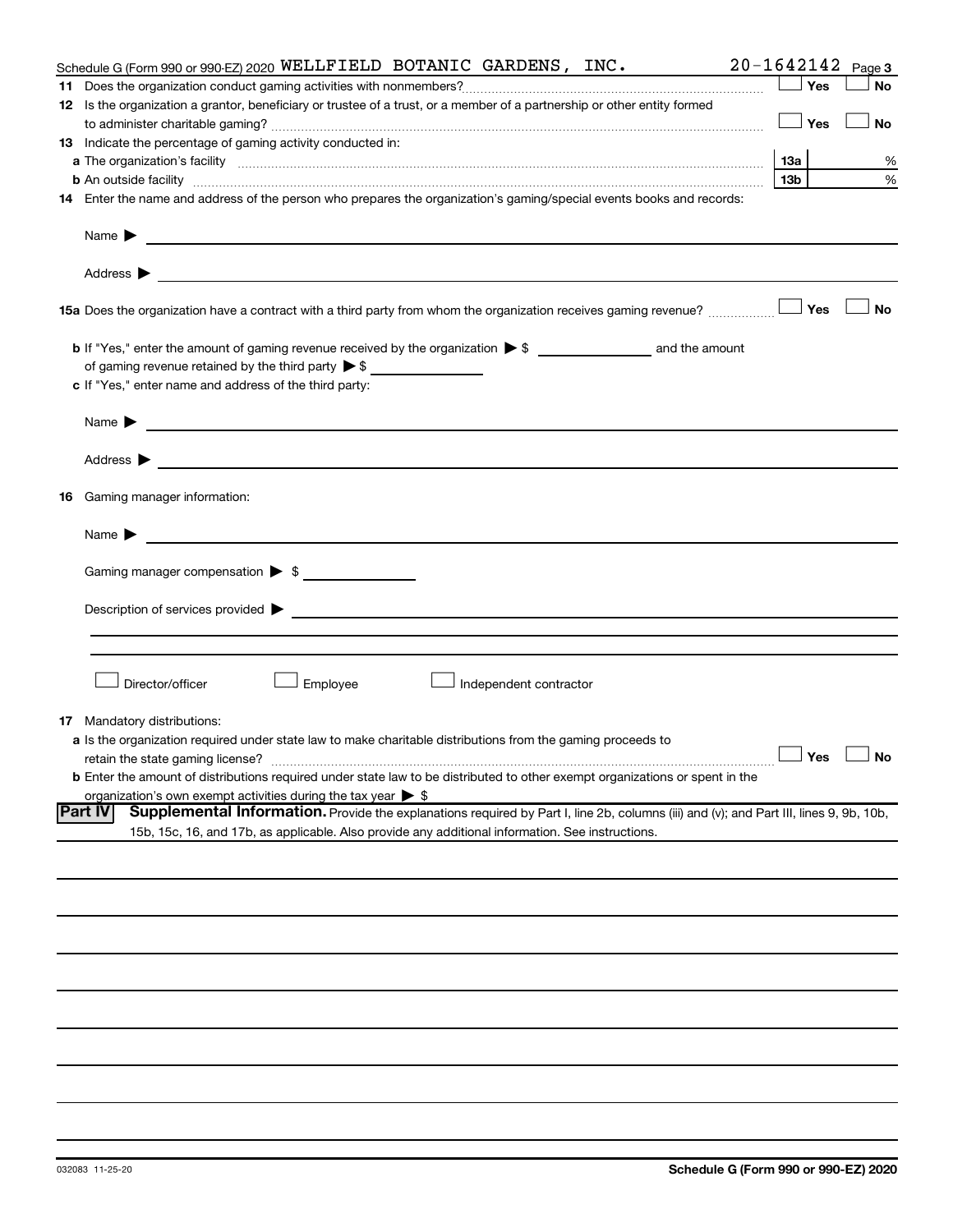| ichedule G (Form 990 or 990-EZ) | METTE TETD                                     |
|---------------------------------|------------------------------------------------|
|                                 | Part IV   Supplemental Information (continued) |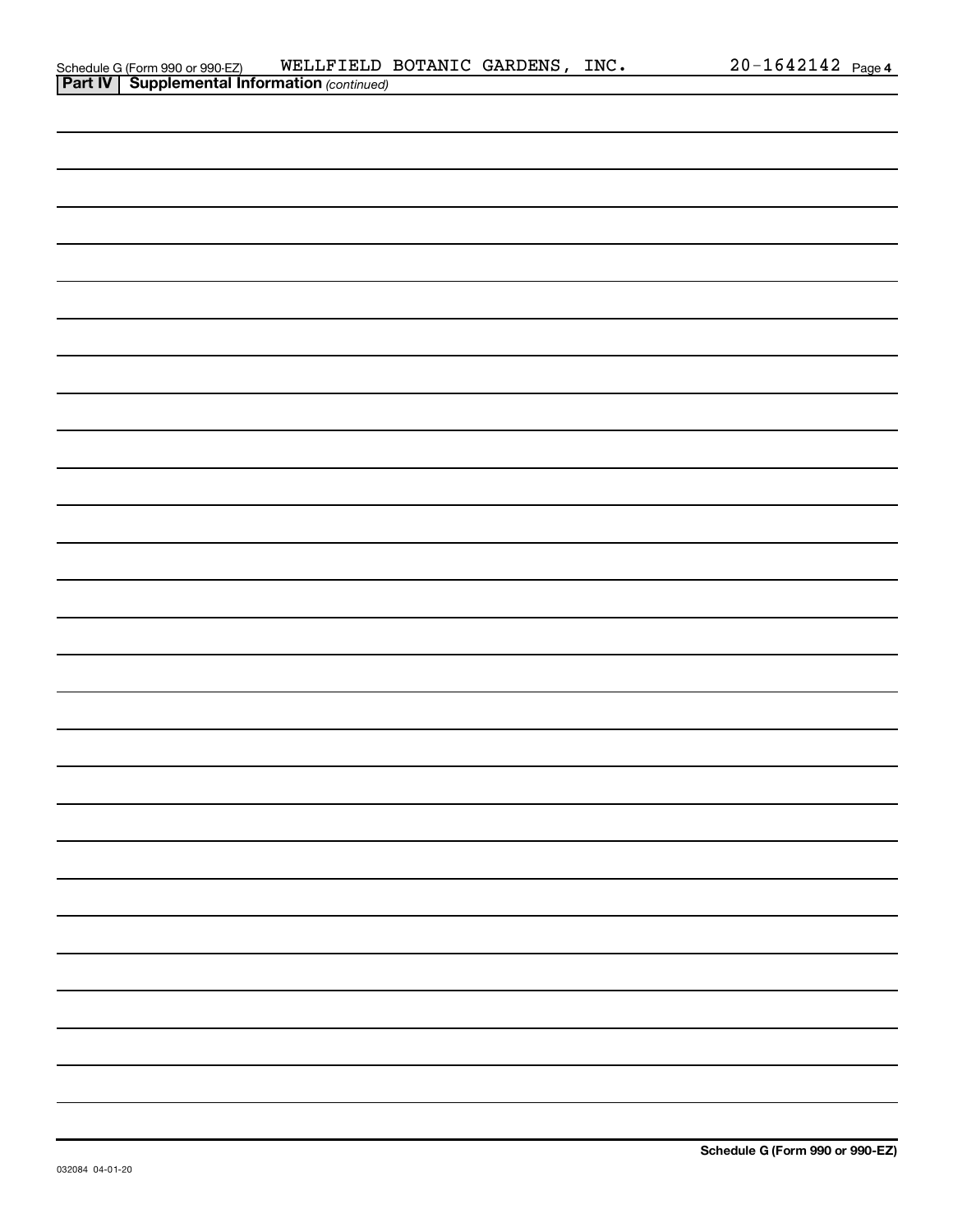**(Form 990 or 990-EZ)**

Department of the Treasury Internal Revenue Service Name of the organization

**Complete to provide information for responses to specific questions on Form 990 or 990-EZ or to provide any additional information. | Attach to Form 990 or 990-EZ. | Go to www.irs.gov/Form990 for the latest information. SCHEDULE O Supplemental Information to Form 990 or 990-EZ 2020**<br>(Form 990 or 990-EZ) Complete to provide information for responses to specific questions on



WELLFIELD BOTANIC GARDENS, INC. | 20-1642142

**Employer identification number**

FORM 990, PART I, LINE 1, DESCRIPTION OF ORGANIZATION MISSION:

RELATIONSHIP BETWEEN WATER, PLANTS AND ANIMALS. THE GARDENS WILL BE A

PLACE THAT FOSTERS A SENSE OF RESPONSIBILITY AND A SENSE OF STEWARDSHIP

FOR THE NATURAL WORLD.

FORM 990, PART VI, SECTION A, LINE 8B:

THE ORGANIZATION DID NOT CONTEMPORANEOUSLY DOCUMENT THE MEETINGS HELD OR

WRITTEN ACTIONS UNDERTAKEN DURING THE YEAR BY EACH COMMITTEE WITH AUTHORITY

TO ACT ON BEHALF OF THE GOVERNING BODY.

FORM 990, PART VI, SECTION B, LINE 11B:

THE FORM 990 IS DISTRIBUTED TO THE EXECUTIVE COMMITTEE OF THE BOARD FOR ITS ACCEPTANCE PRIOR TO BEING SUBMITTED TO THE IRS. THIS COMMITTEE WILL THEN REPORT TO THE FULL BOARD AND MAKE AVAILABLE A COPY OF THE RETURN TO EACH BOARD MEMBER.

FORM 990, PART VI, SECTION B, LINE 12C:

OFFICERS AND DIRECTORS ARE REQUIRED TO REVIEW THE CONFLICT OF INTEREST

POLICY ANNUALLY AND DISCLOSE ANY KNOWN CONFLICTS.

FORM 990, PART VI, SECTION C, LINE 19:

THE ORGANIZATION MAKES ITS FINANCIAL STATEMENTS AVAILABLE TO THE PUBLIC

UPON WRITTEN OR VERBAL REQUEST.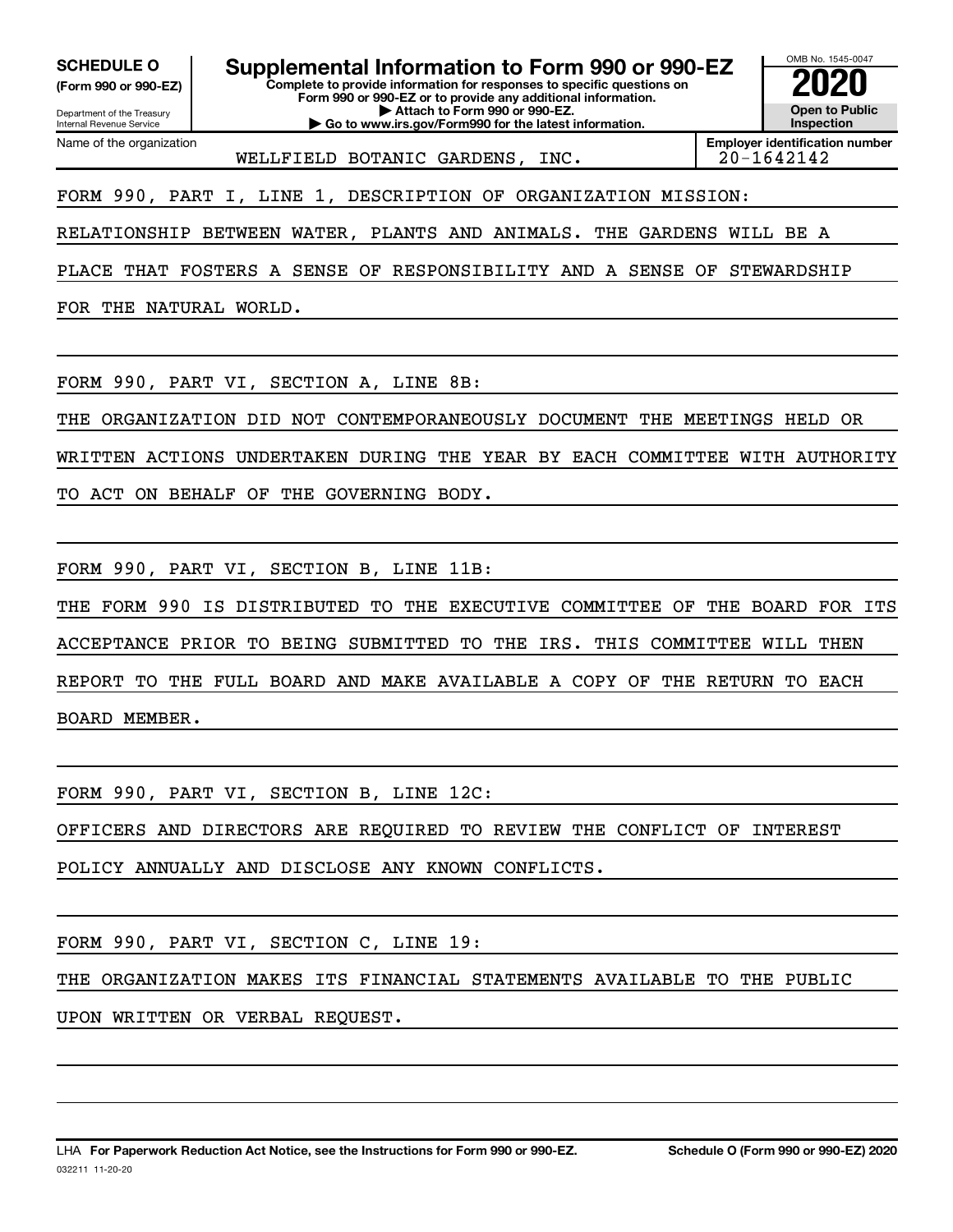| Form                                                   |
|--------------------------------------------------------|
| Department of the Treasury<br>Internal Revenue Service |
| $l = m - l - l$                                        |

# **4562 Depreciation and Amortization**<br>(Including Information on Listed Property) 990 **2020**

**(Including Information on Listed Property)**

990

Attach to your tax return.<br>
Sorm4562 for instructions and the latest info

OMB No. 1545-0172

|                                                                                          | Attachment                                                                                                                                                                                                                        |
|------------------------------------------------------------------------------------------|-----------------------------------------------------------------------------------------------------------------------------------------------------------------------------------------------------------------------------------|
| $\triangleright$ Go to www.irs.gov/Form4562 for instructions and the latest information. | Sequence No. 179                                                                                                                                                                                                                  |
|                                                                                          | $\mathbf{r}$ , and the contract of the contract of the contract of the contract of the contract of the contract of the contract of the contract of the contract of the contract of the contract of the contract of the contract o |

|                | Name(s) shown on return                                                                                                                                                                                                        |                                            |                                                                                    | Business or activity to which this form relates |                  |              | Identifying number         |
|----------------|--------------------------------------------------------------------------------------------------------------------------------------------------------------------------------------------------------------------------------|--------------------------------------------|------------------------------------------------------------------------------------|-------------------------------------------------|------------------|--------------|----------------------------|
|                |                                                                                                                                                                                                                                |                                            |                                                                                    | <b>FORM 990 PAGE 10</b>                         |                  |              | 20-1642142                 |
| Part I         | WELLFIELD BOTANIC GARDENS, INC.<br>Election To Expense Certain Property Under Section 179 Note: If you have any listed property, complete Part V before you complete Part I.                                                   |                                            |                                                                                    |                                                 |                  |              |                            |
|                |                                                                                                                                                                                                                                |                                            |                                                                                    |                                                 |                  | $\mathbf{1}$ | 1,040,000.                 |
|                | 1 Maximum amount (see instructions)                                                                                                                                                                                            |                                            |                                                                                    |                                                 |                  | $\mathbf{2}$ |                            |
|                |                                                                                                                                                                                                                                |                                            |                                                                                    |                                                 |                  | 3            | 2,590,000.                 |
|                |                                                                                                                                                                                                                                |                                            |                                                                                    |                                                 |                  | 4            |                            |
| 4<br>5         |                                                                                                                                                                                                                                |                                            |                                                                                    |                                                 |                  | 5            |                            |
| 6              | (a) Description of property                                                                                                                                                                                                    |                                            | (b) Cost (business use only)                                                       |                                                 | (c) Elected cost |              |                            |
|                |                                                                                                                                                                                                                                |                                            |                                                                                    |                                                 |                  |              |                            |
|                |                                                                                                                                                                                                                                |                                            |                                                                                    |                                                 |                  |              |                            |
|                |                                                                                                                                                                                                                                |                                            |                                                                                    |                                                 |                  |              |                            |
|                |                                                                                                                                                                                                                                |                                            |                                                                                    |                                                 |                  |              |                            |
|                | <b>7</b> Listed property. Enter the amount from line 29                                                                                                                                                                        |                                            |                                                                                    | $\overline{7}$                                  |                  |              |                            |
|                |                                                                                                                                                                                                                                |                                            |                                                                                    |                                                 |                  | 8            |                            |
|                |                                                                                                                                                                                                                                |                                            |                                                                                    |                                                 |                  | 9            |                            |
|                |                                                                                                                                                                                                                                |                                            |                                                                                    |                                                 |                  | 10           |                            |
|                | 11 Business income limitation. Enter the smaller of business income (not less than zero) or line 5                                                                                                                             |                                            |                                                                                    |                                                 |                  | 11           |                            |
|                |                                                                                                                                                                                                                                |                                            |                                                                                    |                                                 |                  | 12           |                            |
|                | 13 Carryover of disallowed deduction to 2021. Add lines 9 and 10, less line 12                                                                                                                                                 |                                            |                                                                                    | 13                                              |                  |              |                            |
|                | Note: Don't use Part II or Part III below for listed property. Instead, use Part V.                                                                                                                                            |                                            |                                                                                    |                                                 |                  |              |                            |
| <b>Part II</b> | Special Depreciation Allowance and Other Depreciation (Don't include listed property.)                                                                                                                                         |                                            |                                                                                    |                                                 |                  |              |                            |
|                | 14 Special depreciation allowance for qualified property (other than listed property) placed in service during                                                                                                                 |                                            |                                                                                    |                                                 |                  |              |                            |
|                | the tax year                                                                                                                                                                                                                   |                                            |                                                                                    |                                                 |                  | 14           |                            |
|                | 15 Property subject to section 168(f)(1) election manufactured content to the content of the content of the content of the content of the content of the content of the content of the content of the content of the content o |                                            |                                                                                    |                                                 |                  | 15           |                            |
|                | 16 Other depreciation (including ACRS)                                                                                                                                                                                         |                                            |                                                                                    |                                                 |                  | 16           | 171,868.                   |
|                | <b>Part III</b><br>MACRS Depreciation (Don't include listed property. See instructions.)                                                                                                                                       |                                            |                                                                                    |                                                 |                  |              |                            |
|                |                                                                                                                                                                                                                                |                                            | <b>Section A</b>                                                                   |                                                 |                  |              |                            |
|                |                                                                                                                                                                                                                                |                                            |                                                                                    |                                                 |                  | 17           | 633.                       |
|                | 18 If you are electing to group any assets placed in service during the tax year into one or more general asset accounts, check here                                                                                           |                                            |                                                                                    |                                                 |                  |              |                            |
|                | Section B - Assets Placed in Service During 2020 Tax Year Using the General Depreciation System                                                                                                                                |                                            |                                                                                    |                                                 |                  |              |                            |
|                | (a) Classification of property                                                                                                                                                                                                 | (b) Month and<br>year placed<br>in service | (c) Basis for depreciation<br>(business/investment use<br>only - see instructions) | (d) Recovery<br>period                          | (e) Convention   | (f) Method   | (g) Depreciation deduction |
| 19a            | 3-year property                                                                                                                                                                                                                |                                            |                                                                                    |                                                 |                  |              |                            |
| b              | 5-year property                                                                                                                                                                                                                |                                            |                                                                                    |                                                 |                  |              |                            |
| с              | 7-year property                                                                                                                                                                                                                |                                            |                                                                                    |                                                 |                  |              |                            |
| d              | 10-year property                                                                                                                                                                                                               |                                            |                                                                                    |                                                 |                  |              |                            |
| е              | 15-year property                                                                                                                                                                                                               |                                            |                                                                                    |                                                 |                  |              |                            |
| f              | 20-year property                                                                                                                                                                                                               |                                            |                                                                                    |                                                 |                  |              |                            |
| g              | 25-year property                                                                                                                                                                                                               |                                            |                                                                                    | 25 yrs.                                         |                  | S/L          |                            |
|                | Residential rental property                                                                                                                                                                                                    |                                            |                                                                                    | 27.5 yrs.                                       | MМ               | S/L          |                            |
| h              |                                                                                                                                                                                                                                | $\prime$                                   |                                                                                    | 27.5 yrs.                                       | MМ               | S/L          |                            |
| j.             | Nonresidential real property                                                                                                                                                                                                   |                                            |                                                                                    | 39 yrs.                                         | MМ               | S/L          |                            |
|                |                                                                                                                                                                                                                                |                                            |                                                                                    |                                                 | MМ               | S/L          |                            |
|                | Section C - Assets Placed in Service During 2020 Tax Year Using the Alternative Depreciation System                                                                                                                            |                                            |                                                                                    |                                                 |                  |              |                            |
| 20a            | Class life                                                                                                                                                                                                                     |                                            |                                                                                    |                                                 |                  | S/L          |                            |
| b              | 12-year                                                                                                                                                                                                                        |                                            |                                                                                    | 12 yrs.                                         |                  | S/L          |                            |
| с              | 30-year                                                                                                                                                                                                                        |                                            |                                                                                    | 30 yrs.                                         | MМ               | S/L          |                            |
| d              | 40-year                                                                                                                                                                                                                        |                                            |                                                                                    | 40 yrs.                                         | MМ               | S/L          |                            |
|                | Part IV<br><b>Summary (See instructions.)</b>                                                                                                                                                                                  |                                            |                                                                                    |                                                 |                  |              |                            |
|                | 21 Listed property. Enter amount from line 28                                                                                                                                                                                  |                                            |                                                                                    |                                                 |                  | 21           |                            |
|                | 22 Total. Add amounts from line 12, lines 14 through 17, lines 19 and 20 in column (g), and line 21.                                                                                                                           |                                            |                                                                                    |                                                 |                  |              |                            |
|                | Enter here and on the appropriate lines of your return. Partnerships and S corporations - see instr.                                                                                                                           |                                            |                                                                                    |                                                 |                  | 22           | 172,501.                   |
|                | 23 For assets shown above and placed in service during the current year, enter the                                                                                                                                             |                                            |                                                                                    |                                                 |                  |              |                            |
|                |                                                                                                                                                                                                                                |                                            |                                                                                    | 23                                              |                  |              |                            |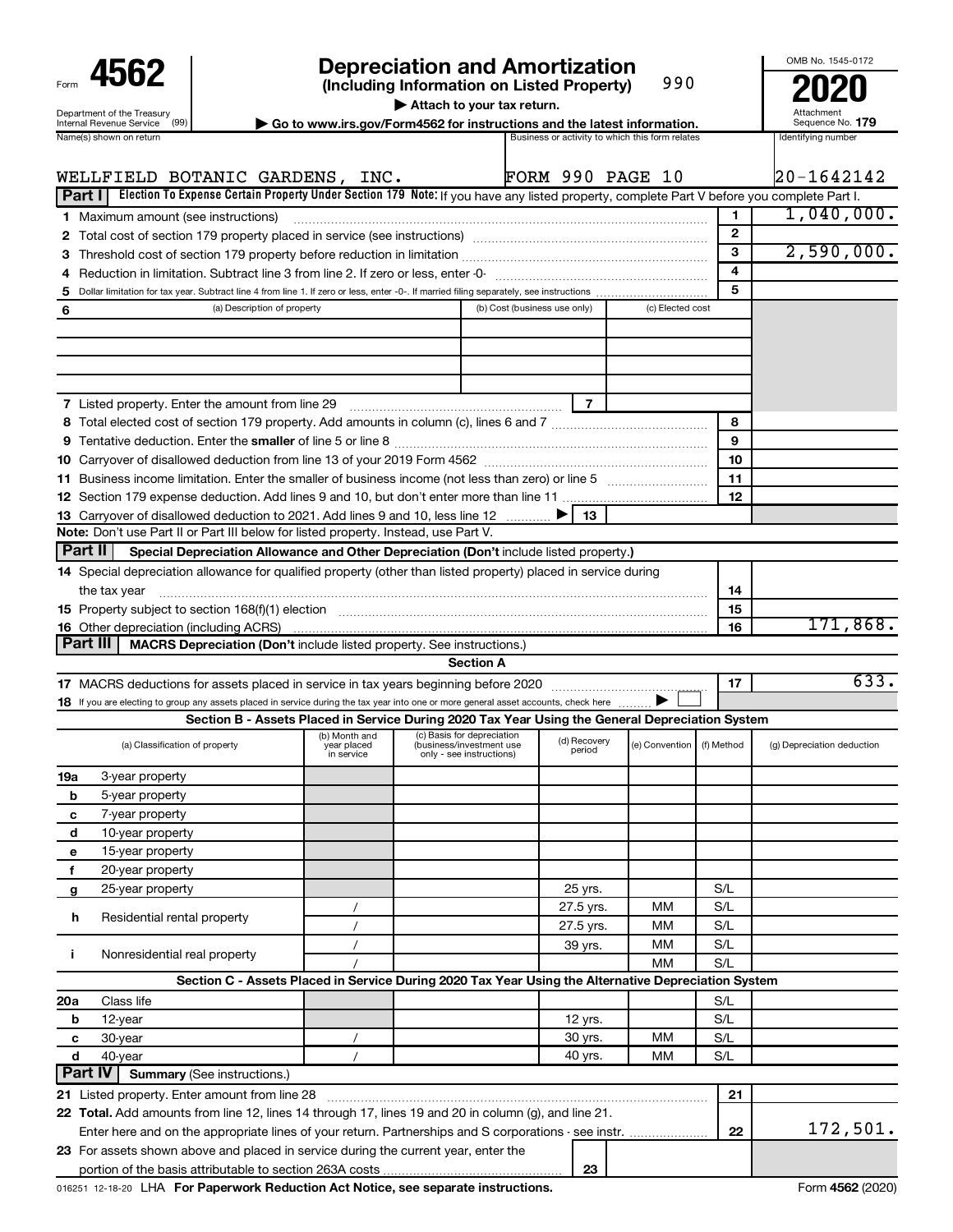| WELLFIELD BOTANIC GARDENS, INC.<br>Form 4562 (2020)                                                                                                          |                              |                             |                                            |                                                                                |                                   |     |                                           |                |                                      |     |                     | $20 - 1642142$ Page 2                |                     |
|--------------------------------------------------------------------------------------------------------------------------------------------------------------|------------------------------|-----------------------------|--------------------------------------------|--------------------------------------------------------------------------------|-----------------------------------|-----|-------------------------------------------|----------------|--------------------------------------|-----|---------------------|--------------------------------------|---------------------|
| Part V<br>Listed Property (Include automobiles, certain other vehicles, certain aircraft, and property used for<br>entertainment, recreation, or amusement.) |                              |                             |                                            |                                                                                |                                   |     |                                           |                |                                      |     |                     |                                      |                     |
| Note: For any vehicle for which you are using the standard mileage rate or deducting lease expense, complete only 24a,                                       |                              |                             |                                            |                                                                                |                                   |     |                                           |                |                                      |     |                     |                                      |                     |
| 24b, columns (a) through (c) of Section A, all of Section B, and Section C if applicable.                                                                    |                              |                             |                                            |                                                                                |                                   |     |                                           |                |                                      |     |                     |                                      |                     |
| Section A - Depreciation and Other Information (Caution: See the instructions for limits for passenger automobiles.)                                         |                              |                             |                                            |                                                                                |                                   |     |                                           |                |                                      |     |                     |                                      |                     |
| 24a Do you have evidence to support the business/investment use claimed?<br>(b)                                                                              |                              |                             |                                            |                                                                                | Yes                               |     | No 24b If "Yes." is the evidence written? |                |                                      |     |                     | Yes                                  | No                  |
| Date<br>Type of property                                                                                                                                     | (c)<br>Business/             |                             | (d)<br>Cost or                             |                                                                                | (e)<br>Basis for depreciation     |     | (f)<br>Recovery                           | (g)<br>Method/ |                                      |     | (h)<br>Depreciation |                                      | (i)<br>Elected      |
| placed in<br>(list vehicles first)<br>service                                                                                                                | investment<br>use percentage |                             | other basis                                |                                                                                | (business/investment<br>use only) |     | period                                    | Convention     |                                      |     | deduction           |                                      | section 179<br>cost |
| 25 Special depreciation allowance for qualified listed property placed in service during the tax year and                                                    |                              |                             |                                            |                                                                                |                                   |     |                                           |                |                                      |     |                     |                                      |                     |
|                                                                                                                                                              |                              |                             |                                            |                                                                                |                                   |     |                                           |                | 25                                   |     |                     |                                      |                     |
| 26 Property used more than 50% in a qualified business use:                                                                                                  |                              |                             |                                            |                                                                                |                                   |     |                                           |                |                                      |     |                     |                                      |                     |
|                                                                                                                                                              | %                            |                             |                                            |                                                                                |                                   |     |                                           |                |                                      |     |                     |                                      |                     |
| $1\leq i\leq 1$ .                                                                                                                                            | $\%$                         |                             |                                            |                                                                                |                                   |     |                                           |                |                                      |     |                     |                                      |                     |
|                                                                                                                                                              | %                            |                             |                                            |                                                                                |                                   |     |                                           |                |                                      |     |                     |                                      |                     |
| 27 Property used 50% or less in a qualified business use:                                                                                                    |                              |                             |                                            |                                                                                |                                   |     |                                           |                |                                      |     |                     |                                      |                     |
|                                                                                                                                                              | %                            |                             |                                            |                                                                                |                                   |     |                                           | $S/L -$        |                                      |     |                     |                                      |                     |
| おいま                                                                                                                                                          | $\%$                         |                             |                                            |                                                                                |                                   |     |                                           | $S/L$ .        |                                      |     |                     |                                      |                     |
|                                                                                                                                                              | %                            |                             |                                            |                                                                                |                                   |     |                                           | $S/L -$        |                                      |     |                     |                                      |                     |
|                                                                                                                                                              |                              |                             |                                            |                                                                                |                                   |     |                                           |                | 28                                   |     |                     |                                      |                     |
|                                                                                                                                                              |                              |                             |                                            |                                                                                |                                   |     |                                           |                |                                      |     | 29                  |                                      |                     |
|                                                                                                                                                              |                              |                             | Section B - Information on Use of Vehicles |                                                                                |                                   |     |                                           |                |                                      |     |                     |                                      |                     |
| Complete this section for vehicles used by a sole proprietor, partner, or other "more than 5% owner," or related person. If you provided vehicles            |                              |                             |                                            |                                                                                |                                   |     |                                           |                |                                      |     |                     |                                      |                     |
| to your employees, first answer the questions in Section C to see if you meet an exception to completing this section for those vehicles.                    |                              |                             |                                            |                                                                                |                                   |     |                                           |                |                                      |     |                     |                                      |                     |
|                                                                                                                                                              |                              |                             |                                            |                                                                                |                                   |     |                                           |                |                                      |     |                     |                                      |                     |
|                                                                                                                                                              |                              |                             | (a)                                        |                                                                                | (b)                               |     | (c)                                       | (d)            |                                      |     | (e)                 | (f)                                  |                     |
| <b>30</b> Total business/investment miles driven during the                                                                                                  |                              |                             | Vehicle                                    |                                                                                | Vehicle                           |     | Vehicle                                   | Vehicle        |                                      |     | Vehicle             | Vehicle                              |                     |
| year (don't include commuting miles)                                                                                                                         |                              |                             |                                            |                                                                                |                                   |     |                                           |                |                                      |     |                     |                                      |                     |
| 31 Total commuting miles driven during the year                                                                                                              |                              |                             |                                            |                                                                                |                                   |     |                                           |                |                                      |     |                     |                                      |                     |
| 32 Total other personal (noncommuting) miles                                                                                                                 |                              |                             |                                            |                                                                                |                                   |     |                                           |                |                                      |     |                     |                                      |                     |
|                                                                                                                                                              |                              |                             |                                            |                                                                                |                                   |     |                                           |                |                                      |     |                     |                                      |                     |
| 33 Total miles driven during the year.                                                                                                                       |                              |                             |                                            |                                                                                |                                   |     |                                           |                |                                      |     |                     |                                      |                     |
|                                                                                                                                                              |                              |                             |                                            |                                                                                |                                   |     |                                           |                |                                      |     |                     |                                      |                     |
| 34 Was the vehicle available for personal use                                                                                                                |                              | Yes                         | No                                         | Yes                                                                            | No                                | Yes | No                                        | Yes            | No                                   | Yes | No                  | Yes                                  | No.                 |
|                                                                                                                                                              |                              |                             |                                            |                                                                                |                                   |     |                                           |                |                                      |     |                     |                                      |                     |
| 35 Was the vehicle used primarily by a more                                                                                                                  |                              |                             |                                            |                                                                                |                                   |     |                                           |                |                                      |     |                     |                                      |                     |
| than 5% owner or related person?                                                                                                                             |                              |                             |                                            |                                                                                |                                   |     |                                           |                |                                      |     |                     |                                      |                     |
| 36 Is another vehicle available for personal                                                                                                                 |                              |                             |                                            |                                                                                |                                   |     |                                           |                |                                      |     |                     |                                      |                     |
|                                                                                                                                                              |                              |                             |                                            |                                                                                |                                   |     |                                           |                |                                      |     |                     |                                      |                     |
| Section C - Questions for Employers Who Provide Vehicles for Use by Their Employees                                                                          |                              |                             |                                            |                                                                                |                                   |     |                                           |                |                                      |     |                     |                                      |                     |
| Answer these questions to determine if you meet an exception to completing Section B for vehicles used by employees who aren't                               |                              |                             |                                            |                                                                                |                                   |     |                                           |                |                                      |     |                     |                                      |                     |
| more than 5% owners or related persons.                                                                                                                      |                              |                             |                                            |                                                                                |                                   |     |                                           |                |                                      |     |                     |                                      |                     |
| 37 Do you maintain a written policy statement that prohibits all personal use of vehicles, including commuting, by your                                      |                              |                             |                                            |                                                                                |                                   |     |                                           |                |                                      |     |                     | Yes                                  | No                  |
| employees?                                                                                                                                                   |                              |                             |                                            |                                                                                |                                   |     |                                           |                |                                      |     |                     |                                      |                     |
| 38 Do you maintain a written policy statement that prohibits personal use of vehicles, except commuting, by your                                             |                              |                             |                                            |                                                                                |                                   |     |                                           |                |                                      |     |                     |                                      |                     |
|                                                                                                                                                              |                              |                             |                                            |                                                                                |                                   |     |                                           |                |                                      |     |                     |                                      |                     |
| 40 Do you provide more than five vehicles to your employees, obtain information from your employees about                                                    |                              |                             |                                            |                                                                                |                                   |     |                                           |                |                                      |     |                     |                                      |                     |
|                                                                                                                                                              |                              |                             |                                            |                                                                                |                                   |     |                                           |                |                                      |     |                     |                                      |                     |
|                                                                                                                                                              |                              |                             |                                            |                                                                                |                                   |     |                                           |                |                                      |     |                     |                                      |                     |
| Note: If your answer to 37, 38, 39, 40, or 41 is "Yes," don't complete Section B for the covered vehicles.                                                   |                              |                             |                                            |                                                                                |                                   |     |                                           |                |                                      |     |                     |                                      |                     |
| <b>Part VI   Amortization</b>                                                                                                                                |                              |                             |                                            |                                                                                |                                   |     |                                           |                |                                      |     |                     |                                      |                     |
|                                                                                                                                                              |                              | (b)                         |                                            |                                                                                |                                   |     | (d)                                       |                | (e)                                  |     |                     |                                      |                     |
| (a)<br>Description of costs                                                                                                                                  |                              | Date amortization<br>begins |                                            | $\begin{array}{c} \text{(c)}\\ \text{Amortizable}\\ \text{amount} \end{array}$ |                                   |     | Code<br>section                           |                | Amortization<br>period or percentage |     |                     | (f)<br>Amortization<br>for this year |                     |
| 42 Amortization of costs that begins during your 2020 tax year:                                                                                              |                              |                             |                                            |                                                                                |                                   |     |                                           |                |                                      |     |                     |                                      |                     |
|                                                                                                                                                              |                              |                             |                                            |                                                                                |                                   |     |                                           |                |                                      |     |                     |                                      |                     |
|                                                                                                                                                              |                              |                             |                                            |                                                                                |                                   |     |                                           |                |                                      |     |                     |                                      |                     |
|                                                                                                                                                              |                              |                             |                                            |                                                                                |                                   |     |                                           |                |                                      | 43  |                     |                                      |                     |
|                                                                                                                                                              |                              |                             |                                            |                                                                                |                                   |     |                                           |                |                                      | 44  |                     |                                      |                     |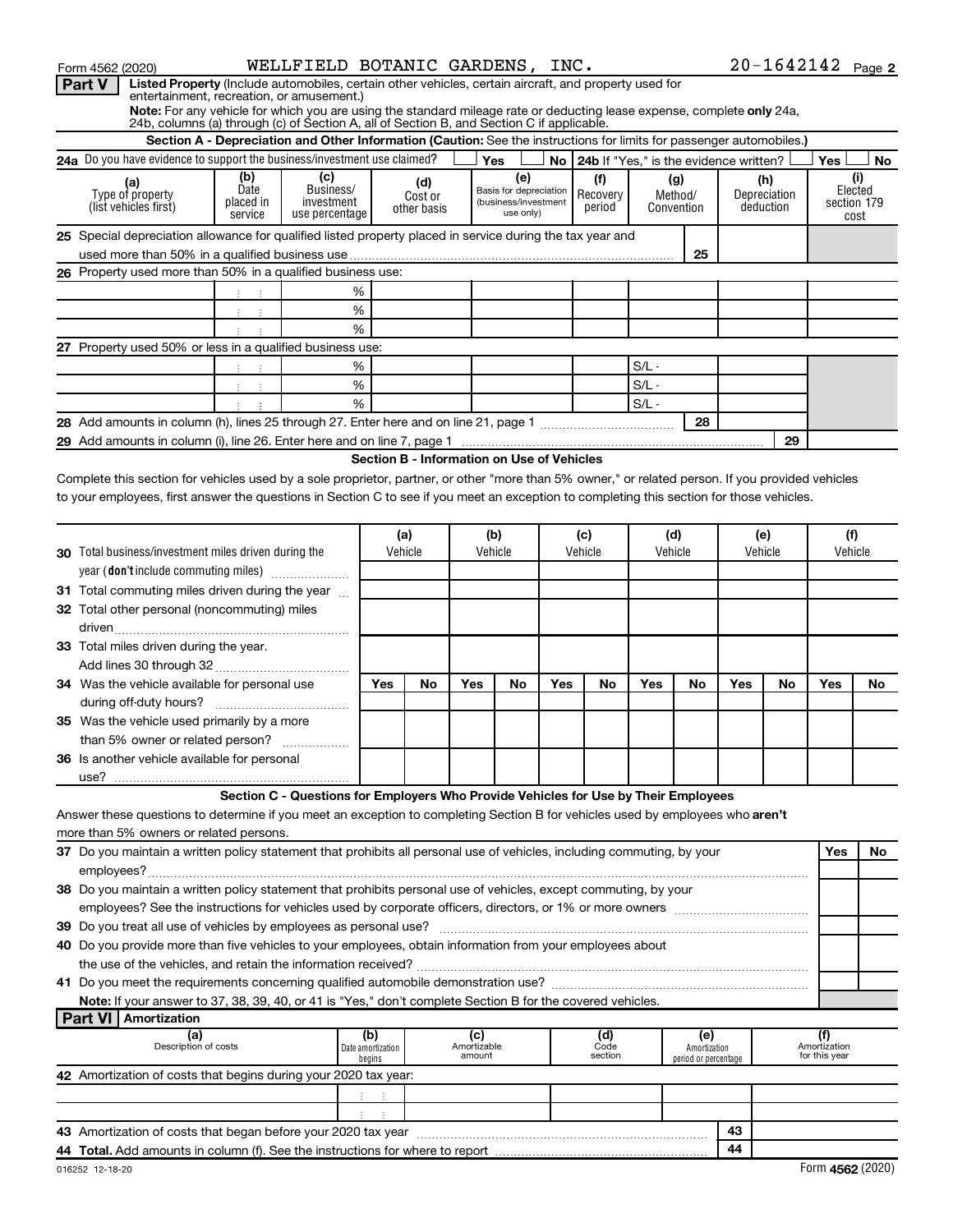| <b>NP-20</b><br><b>Indiana Department of Revenue</b><br>Indiana Nonprofit Organization's Annual Report<br>State Form 51062<br>For the Calendar Year or Fiscal Year<br>(R11 / 8-20) |          |                                                                         |                                               |  |  |  |  |
|------------------------------------------------------------------------------------------------------------------------------------------------------------------------------------|----------|-------------------------------------------------------------------------|-----------------------------------------------|--|--|--|--|
| <b>Beginning</b>                                                                                                                                                                   | 01<br>01 | 2020<br>and Ending $\boxed{12}$                                         | 2020<br>31                                    |  |  |  |  |
| Place "X" in box if: Change of Address                                                                                                                                             |          | Amended Report                                                          | Final Report:<br>Indicate Date Closed         |  |  |  |  |
|                                                                                                                                                                                    |          | Due on the 15th day of the 5th month following the end of the tax year. |                                               |  |  |  |  |
|                                                                                                                                                                                    |          | NO FEE REQUIRED                                                         |                                               |  |  |  |  |
| Name of Organization                                                                                                                                                               |          |                                                                         | <b>Telephone Number</b>                       |  |  |  |  |
| WELLFIELD BOTANIC GARDENS                                                                                                                                                          | INC      |                                                                         | 574 266 2006                                  |  |  |  |  |
| Address                                                                                                                                                                            |          | County                                                                  | Indiana Taxpayer Identification Number        |  |  |  |  |
| NORTH MAIN<br> 1011<br><b>STREET</b>                                                                                                                                               |          | 20                                                                      |                                               |  |  |  |  |
| City                                                                                                                                                                               | State    | <b>ZIP Code</b>                                                         | <b>Federal Employer Identification Number</b> |  |  |  |  |
| ELKHART                                                                                                                                                                            | ΙN       | 46514                                                                   | 20 1642142                                    |  |  |  |  |
| Printed Name of Person to Contact                                                                                                                                                  |          |                                                                         | Contact's Telephone Number                    |  |  |  |  |
| CRABILL<br>TERI                                                                                                                                                                    |          |                                                                         |                                               |  |  |  |  |

If you are filing a federal return, attach a completed copy of Form 990, 990EZ, or 990PF.

Note: If your organization has unrelated business income of more than \$1,000 as defined under Section 513 of the Internal Revenue Code, you must also file Form IT-20NP.

## **Current Information**

- 1. Indicate number of years your organization has been in continuous existance:  $17$
- 2. Have any changes not previously reported to the Department been made in your governing instruments, (e.g.) articles of incorporation, bylaws, or other instruments of importance? If yes, attach a detailed description of changes.
- 3. Attach a schedule, listing the names, titles and addresses of your current officers.
- 4. Briefly describe the purpose or mission of your organization below.

|  | SEE STATEMENT |  |  |
|--|---------------|--|--|
|--|---------------|--|--|

Email Address:

I declare under the penalties of perjury that I have examined this return, including all attachments, and to the best of my knowledge and belief, it is true, complete, and correct.

|                                 | <b>TREASURER</b>                                                                                       |      |
|---------------------------------|--------------------------------------------------------------------------------------------------------|------|
| Signature of Officer or Trustee | Title                                                                                                  | Date |
| Name of Person(s) to Contact    | Daytime Telephone Number                                                                               |      |
|                                 | <u> 1 100110 11001 01111 01010 11011 00101 11001 11001 11011 00101 11010 1011 1001 </u><br>OF JONJJANO |      |

25420111019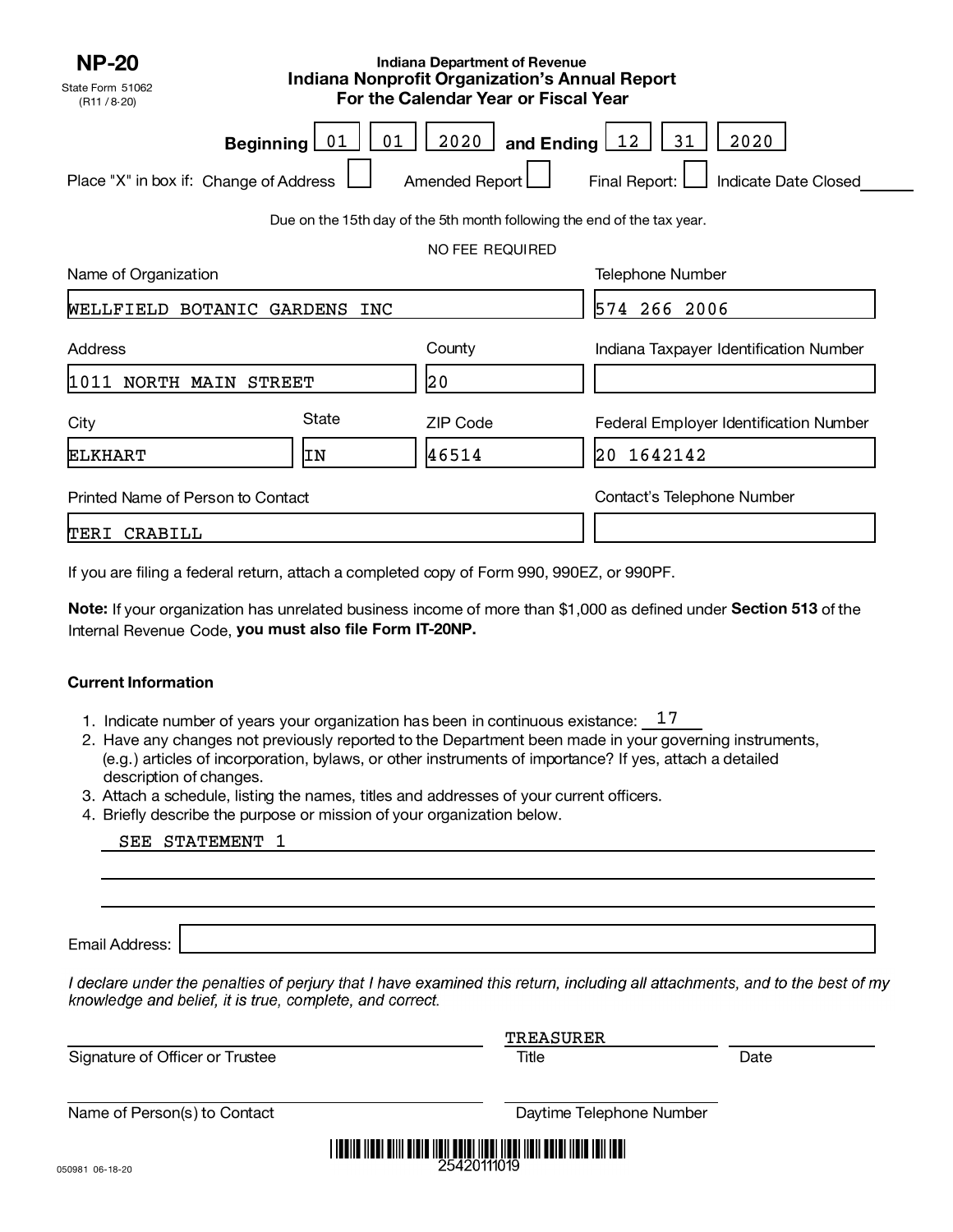| $NP-$<br>$\sim$ $\sim$<br>2 U | --------<br>STATEMENT | - |
|-------------------------------|-----------------------|---|
|                               |                       |   |

}}}}}}}}}}}}}}}}}}}}}}}}}}}}}}} }}}}}}}}}} ~~~~~~~~~~~~~~~~~~~~~~~~~~~~~~~~~~~~~~~~~~~~~~~~~~~~~~~~~~~~~~~~~~~~~~~~~~~~~~~~

THE OVERLYING PURPOSE OF WELLFIELD BOTANIC GARDENS IS TO TIRELESSLY PROMOTE THE INSPARABLE RELATIONSHIP BETWEEN WATER, PLANTS AND ANIMALS. THE GARDENS WILL BE A PLACE THAT FOSTERS A SENSE OF RESPONSIBILITY AND A SENSE OF STEWARDSHIP FOR THE NATURAL WORLD.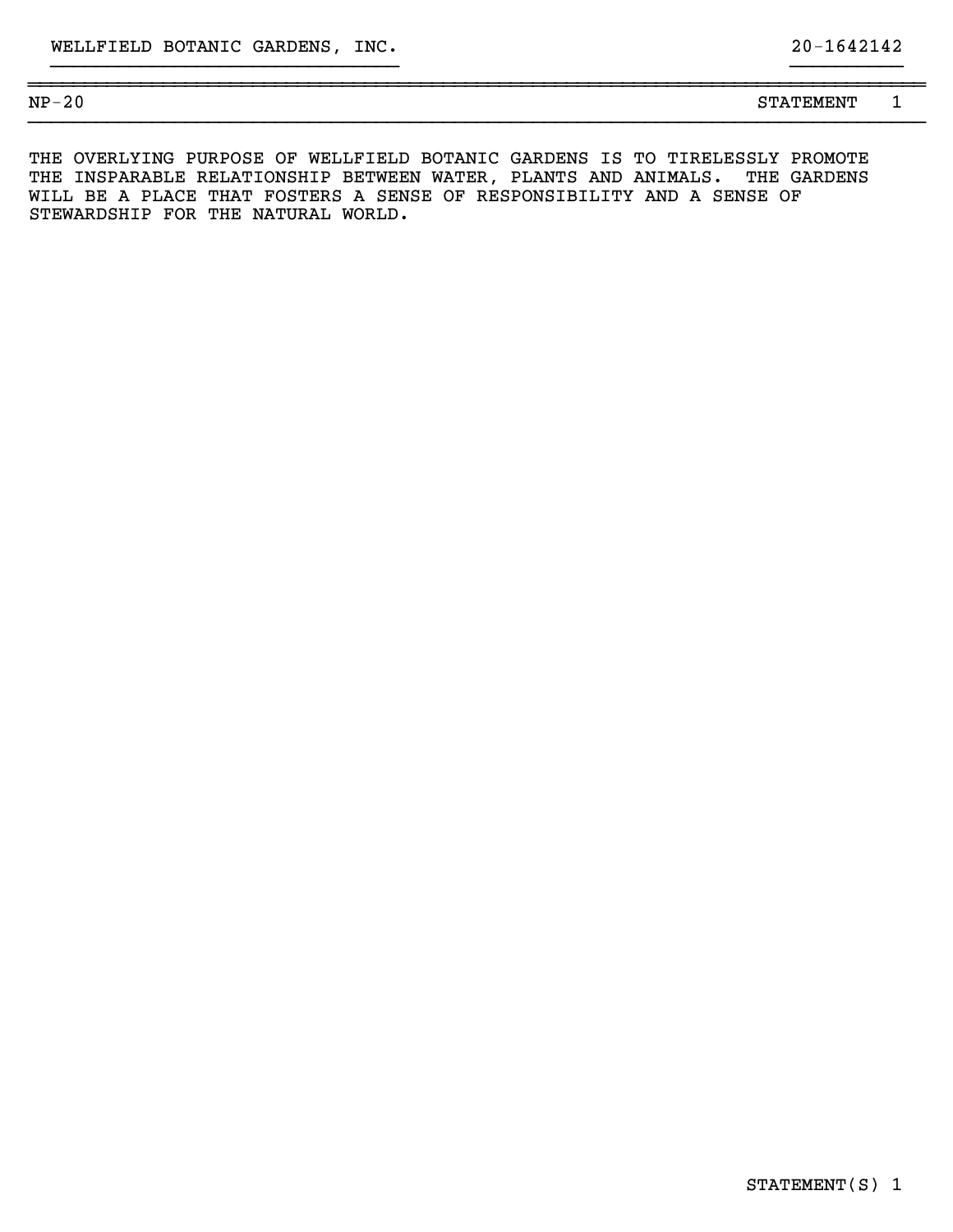| FORM NP-20 LIST OF OFFICERS, DIRECTORS AND TRUSTEES STATEMENT      |                     | $\overline{2}$ |
|--------------------------------------------------------------------|---------------------|----------------|
| NAME AND ADDRESS                                                   | TITLE               |                |
| ERIC GARTON<br>1011 NORTH MAIN STREET<br>ELKHART, IN 46514         | EXECUTIVE DIRECTOR  |                |
| TERI CRABILL<br>1011 NORTH MAIN STREET<br>ELKHART, IN 46514        | <b>BOARD MEMBER</b> |                |
| AIMEE BONTRAGER<br>1011 NORTH MAIN STREET<br>ELKHART, IN 46514     | <b>BOARD MEMBER</b> |                |
| <b>BJ THOMPSON</b><br>1011 NORTH MAIN STREET<br>ELKHART, IN 46514  | <b>BOARD MEMBER</b> |                |
| DAN SMOGOR<br>1011 NORTH MAIN STREET<br>ELKHART, IN 46514          | <b>BOARD MEMBER</b> |                |
| DOUG RISSER<br>1011 NORTH MAIN STREET<br>ELKHART, IN 46514         | <b>BOARD MEMBER</b> |                |
| MARTHA PETERSON<br>1011 NORTH MAIN STREET<br>ELKHART, IN 46514     | <b>BOARD MEMBER</b> |                |
| <b>MATTHEW KAHN</b><br>1011 NORTH MAIN STREET<br>ELKHART, IN 46514 | <b>BOARD MEMBER</b> |                |
| PATTY BROTHERSON<br>1011 NORTH MAIN STREET<br>ELKHART, IN 46514    | <b>BOARD MEMBER</b> |                |
| STEVE FIDLER<br>1011 NORTH MAIN STREET<br>ELKHART, IN 46514        | <b>BOARD MEMBER</b> |                |
| STEVE HAINES<br>1011 NORTH MAIN STREET<br>ELKHART, IN 46514        | <b>BOARD MEMBER</b> |                |
| TODD YODER<br>1011 NORTH MAIN STREET<br>ELKHART, IN 46514          | <b>BOARD MEMBER</b> |                |
|                                                                    |                     |                |

}}}}}}}}}}}}}}}}}}}}}}}}}}}}}}} }}}}}}}}}}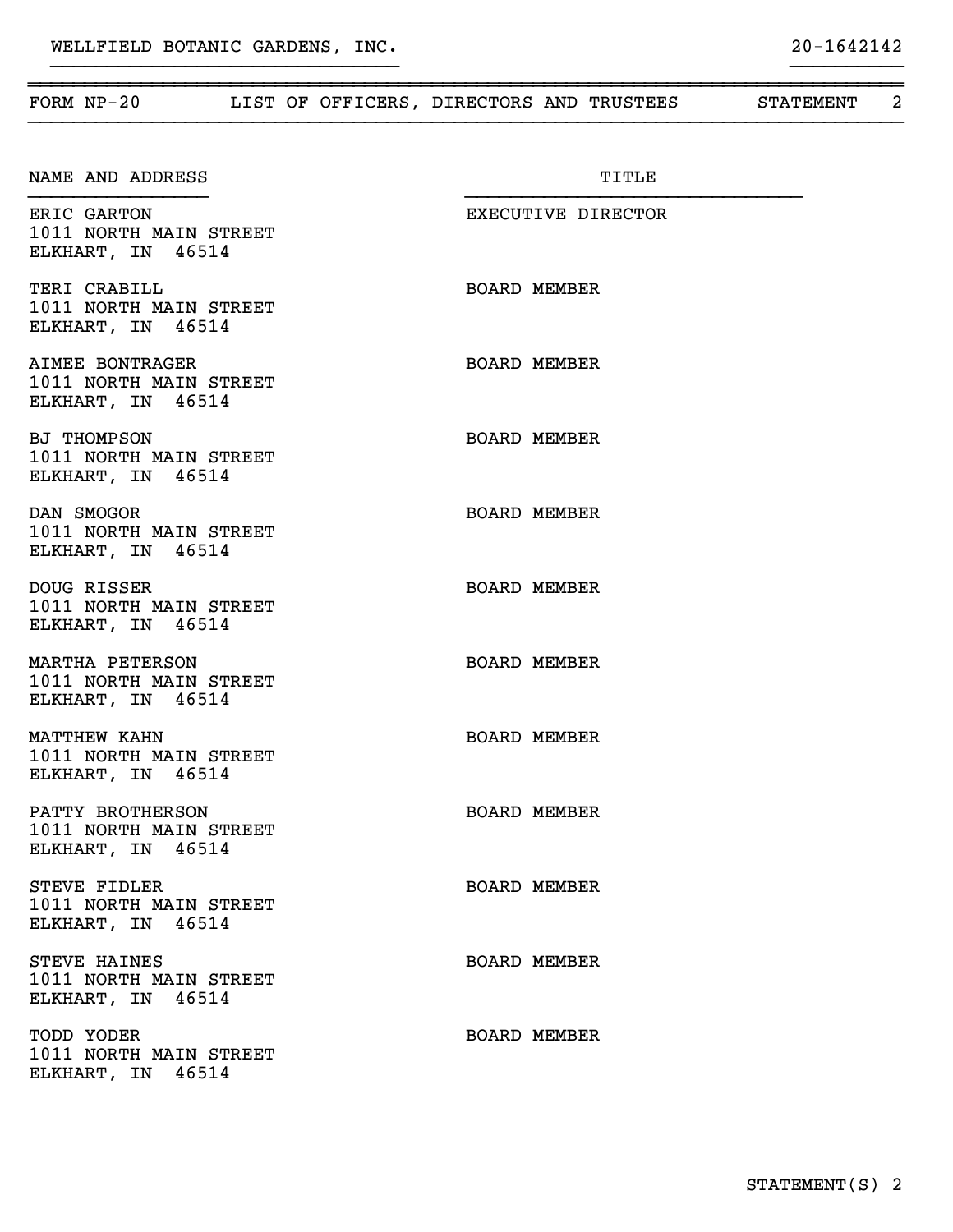JESSICA BURBRINK BOARD MEMBER 1011 NORTH MAIN STREET ELKHART, IN 46514

JANET EVANEGA BOARD MEMBER 1011 NORTH MAIN STREET ELKHART, IN 46514

KAREN NICHOLSON BOARD MEMBER 1011 NORTH MAIN STREET ELKHART, IN 46514

1011 NORTH MAIN STREET ELKHART, IN 46514

CIDNEY WALTER SECRETARY 1011 NORTH MAIN STREET ELKHART, IN 46514

TERRI RICKEL TERRI RICKEL 1011 NORTH MAIN STREET ELKHART, IN 46514

JOEL DUTHIE VICE CHAIRMAN 1011 NORTH MAIN STREET ELKHART, IN 46514

KEN CARR CHAIRMAN 1011 NORTH MAIN STREET ELKHART, IN 46514

KURT JANOWSKY **IMMEDIATE PAST CHAIRMAN**